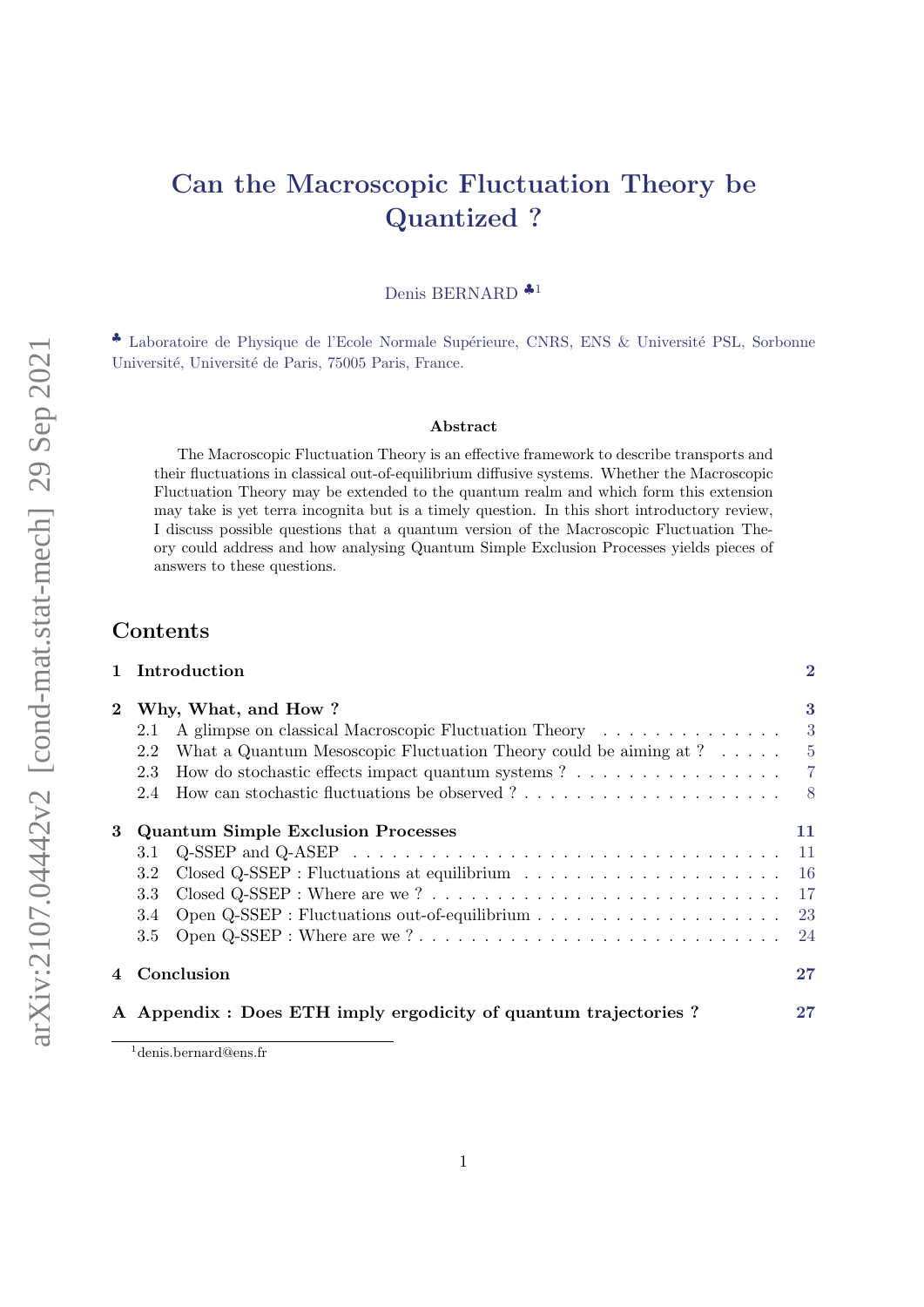# <span id="page-1-0"></span>1 Introduction

Non-equilibrium phenomena, classical or quantum, are ubiquitous in Nature, but their understanding is more delicate, and thus yet less profound, than the equilibrium ones. Last decades has witnessed important conceptual and practical progresses in this direction, both for classical and quantum systems. For classical systems, these progresses started with the study of fluctuating hydrodynamics of many particle systems [\[1,](#page-28-0) [2,](#page-28-1) [3,](#page-28-2) [4,](#page-28-3) [5,](#page-28-4) [6,](#page-28-5) [7\]](#page-28-6), or with exact analysis of simple model systems, such as the Symmetric or Asymetric Simple Exclusion Process (SSEP or ASEP) [\[8,](#page-28-7) [9,](#page-28-8) [10\]](#page-29-0). They advanced with the understanding of fluctuation relations [\[11,](#page-29-1) [12,](#page-29-2) [13\]](#page-29-3) and their interplay with time reversal [\[14,](#page-29-4) [15\]](#page-29-5), and culminated with the formulation of the Macroscopic Fluctuation Theory (MFT) which is an effective theory describing transports and their fluctuations in diffusive classical systems [\[16,](#page-29-6) [17\]](#page-29-7). For quantum systems, a good understanding of entanglement dynamics [\[18,](#page-29-8) [19,](#page-29-9) [20,](#page-29-10) [21\]](#page-29-11) and quenched dynamics [\[22,](#page-29-12) [23,](#page-29-13) [24\]](#page-29-14) in critical or integrable models has been obtained. Substantial information on transport has been gained for integrable many-body systems via the formulation of the Generalized Hydrodynamics (GHD) [\[25,](#page-29-15) [26,](#page-29-16) [27\]](#page-29-17). The latter is however well adapted to describe transport but less fitted to elucidate quantum interference phenomena. Furthermore, transports in these systems are mainly ballistic.

The questions whether Macroscopic Fluctuation Theory (MFT) may be extended to deal with quantum systems and which form this extension would take are still open. If such theory can be formulated, it should aim at describing not only diffusive transports and their fluctuations but also quantum coherent phenomena, say the dynamics of quantum interferences or entanglement spreading and their fluctuations, in out-of-equilibrium extended, diffusive, systems.

Pieces of information on a possible form of such theory has recently been obtained by studying model systems based on random quantum circuits [\[28,](#page-30-0) [29,](#page-30-1) [30,](#page-30-2) [31,](#page-30-3) [32,](#page-30-4) [33\]](#page-30-5) for which a membrane picture [\[34,](#page-30-6) [35,](#page-30-7) [36,](#page-30-8) [37,](#page-30-9) [38\]](#page-30-10) for entanglement production in many-body systems is emerging.

In parallel, stochastic dynamics in quantum extended systems such as noisy spin chains were analysed [\[39,](#page-30-11) [40,](#page-30-12) [41,](#page-30-13) [42\]](#page-30-14). This leads us to introduce the Quantum Simple Exclusion Processes. The closed Quantum Symmetric Simple Exclusion Process (Q-SSEP), was introduced in [\[43\]](#page-30-15) (under another name), its open version in [\[44\]](#page-30-16), and its asymmetric analogue, the Quantum Asymmetric Simple Exclusion Process (Q-ASEP), was proposed in [\[45\]](#page-30-17). Through decoherence, the average dynamics in such models typically reduces to classical simple exclusion processes. However, this quasi-classical reduction only applies to the average dynamics. Fluctuations are beyond this quasi-classical regime and survive decoherence. They reveal patterns which are possibly generic for mesoscopic diffusive quantum systems.

In this review, we first introduce basic notions about the MFT and pose a few questions relevant to its extension to the quantum regime and, second, discuss possible routes for exploring quantum extensions of the MFT and how these explorations lead to consider stochastic dynamics in quantum many-body systems. While classical stochastic dynamics has been a well studied domain for many decades, stochastic dynamics in quantum extended systems remained largely unexplored, to the best of our knowledge. We then present a brief introduction to the Quantum Simple Exclusion Processes and to some of the recently obtained results concerning their ongoing analysis. We have chosen to select a few claims, summarising these analysis in a necessarily biased ways, but allowing for a comparison with classical MFT. For each topic, we also tried to formulate a few questions left opened by these analysis.

As a side comment, we pose a question (or propose a conjecture) about ergodicity property of monitored extended quantum systems.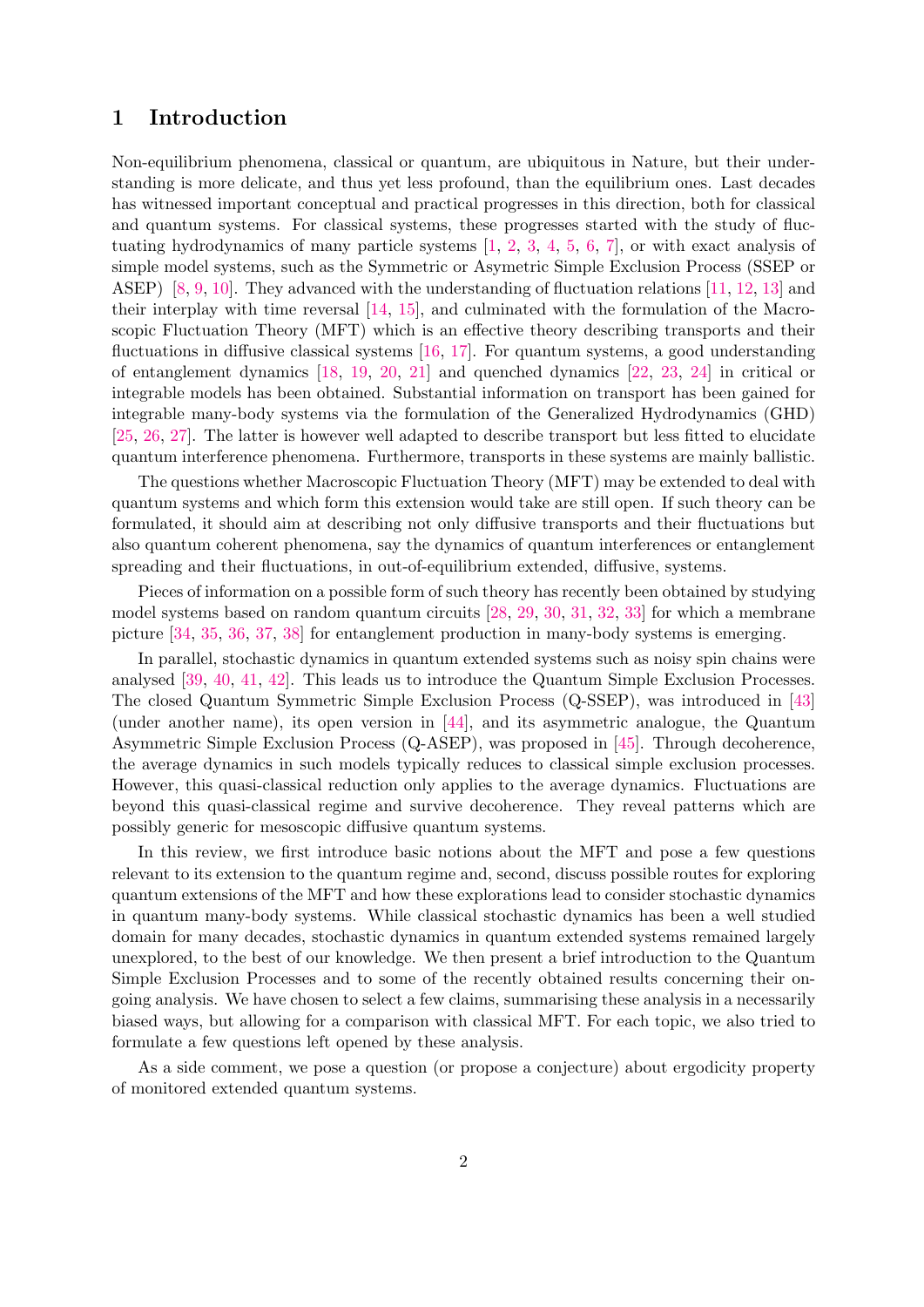# <span id="page-2-0"></span>2 Why, What, and How ?

## <span id="page-2-1"></span>2.1 A glimpse on classical Macroscopic Fluctuation Theory

The Macroscopic Fluctuation Theory [\[16,](#page-29-6) [17\]](#page-29-7) is an effective theory describing current and density fluctuations in classical out-of-equilibrium systems. It applies to locally diffusive systems satisfying the Fourier-Fick's law which asserts that the current is proportional to the density gradient. The proportionality coefficient is called the diffusion constant. Whenever the current does not vanish – a situation which reflects transport –, the physical system is out-of-equilibrium. By the Fourier-Fick's law, diffusive systems can be maintained out-of-equilibrium by imposing a non-zero density gradient or by applying an external field. A standard set-up consists in putting the system in contact with two reservoirs at different chemical potentials<sup>[2](#page-2-2)</sup>. See Figure [1.](#page-3-0)

One of the formulation of MFT [\[16,](#page-29-6) [17\]](#page-29-7) starts with stochastic differential equations (SDE) for the density  $\mathfrak{n}(x,t)$  and the current  $\mathfrak{j}(x,t)$ . In one dimension, they take the following form :

<span id="page-2-5"></span><span id="page-2-3"></span>
$$
\partial_t \mathfrak{n}(x,t) + \partial_x \mathfrak{j}(x,t) = 0 , \qquad (1a)
$$

<span id="page-2-4"></span>
$$
\mathfrak{j}(x,t) = -D(\mathfrak{n})\partial_x \mathfrak{n}(x,t) + \varepsilon^{1/2} \sigma(\mathfrak{n})^{1/2} \xi(x,t) , \qquad (1b)
$$

with  $D(\mathfrak{n})$  the diffusion constant,  $\sigma(\mathfrak{n})$  the mobility and  $\xi(x, t)$  a Gaussian space-time white noise,  $\mathbb{E}[\xi(x,t)\xi(x',t')] = \delta(x-x')\delta(t-t')$ . Here,  $\mathbb{E}[\cdot]$  refers to the statistical average and  $\varepsilon := a_0/L$ with  $a_0$  the short microscopic scale (an ultra-violet cut-off) and L the linear size of the system. In particular,  $\varepsilon \to 0$  in the large system size limit or in the scaling limit  $a_0 \to 0$  at L fixed.

The first equation [\(1a\)](#page-2-3) is a conservation law. The second one [\(1b\)](#page-2-4) is a noisy version of the Fourier-Fick's law  $j(x, t) = -D(n)\partial_x n(x, t)$ . The mobility quantifies the response of the system to an external field E which, in the linear approximation, produces an extra current  $j_{ext} = \sigma(\mathfrak{n})\partial_x E$ . It also codes for the density fluctuations at equilibrium. Both the diffusion constant and the mobility may depend non-linearly on the local density. They satisfy the Einstein relation  $D(\mathfrak{n}) = \sigma(\mathfrak{n}) f''(\mathfrak{n})$  with  $f(\mathfrak{n})$  the equilibrium free energy per unit of volume.

The strength of the noise in eq.[\(1\)](#page-2-5) gets smaller as the system size increases (or as the ultra-violet cut-off is shrinked), so that analysing eq.[\(1\)](#page-2-5) is actually a small noise problem [\[46\]](#page-31-0). This reflects the physical fact that fluctuations in thermodynamical systems are small, sub-leading in the system size. The MFT describes rare fluctuations in out-of-equilibrium macroscopic systems.

Through eq.  $(1)$ , the statistical distribution of the noise induces that of the current and density profiles. By integrating out the noise, the probability distribution can (formally) be represented as a path integral with weight,

<span id="page-2-6"></span>
$$
\exp\left(-\frac{1}{\varepsilon}\int dxdt\,\frac{\left(\mathrm{j}(x,t)+D(\mathfrak{n}(x,t))\partial_x\mathfrak{n}(x,t)\right)^2}{2\sigma(\mathfrak{n}(x,t))}\right)\,,\tag{2}
$$

conditioned by the conservation law  $\partial_t \mathfrak{n}(x,t) + \partial_x \mathfrak{j}(x,t) = 0$ . In some cases, this weight can be deduced from a simple, but elegant, additivity principle [\[47\]](#page-31-1). Configurations extremizing this weight are the most probable. They correspond to the dominating non-fluctuating solutions of the Fourier-Fick's law depending on boundary conditions specific to the physical set-up.

Fluctuations around the dominating configurations are sub-leading in the system size. They satisfy a large deviation principle. The large prefactor  $\varepsilon^{-1} = L/a_0$  in the weight [\(2\)](#page-2-6) echoes the weakness of the noise in eq.[\(1\)](#page-2-5) for macroscopically large systems. It ensures that the large

<span id="page-2-2"></span><sup>&</sup>lt;sup>2</sup>The discussion is here presented in terms of particle density and its current, but one may change the point and discuss about transport of other physical quantities, say heat or temperature, simply by changing the names.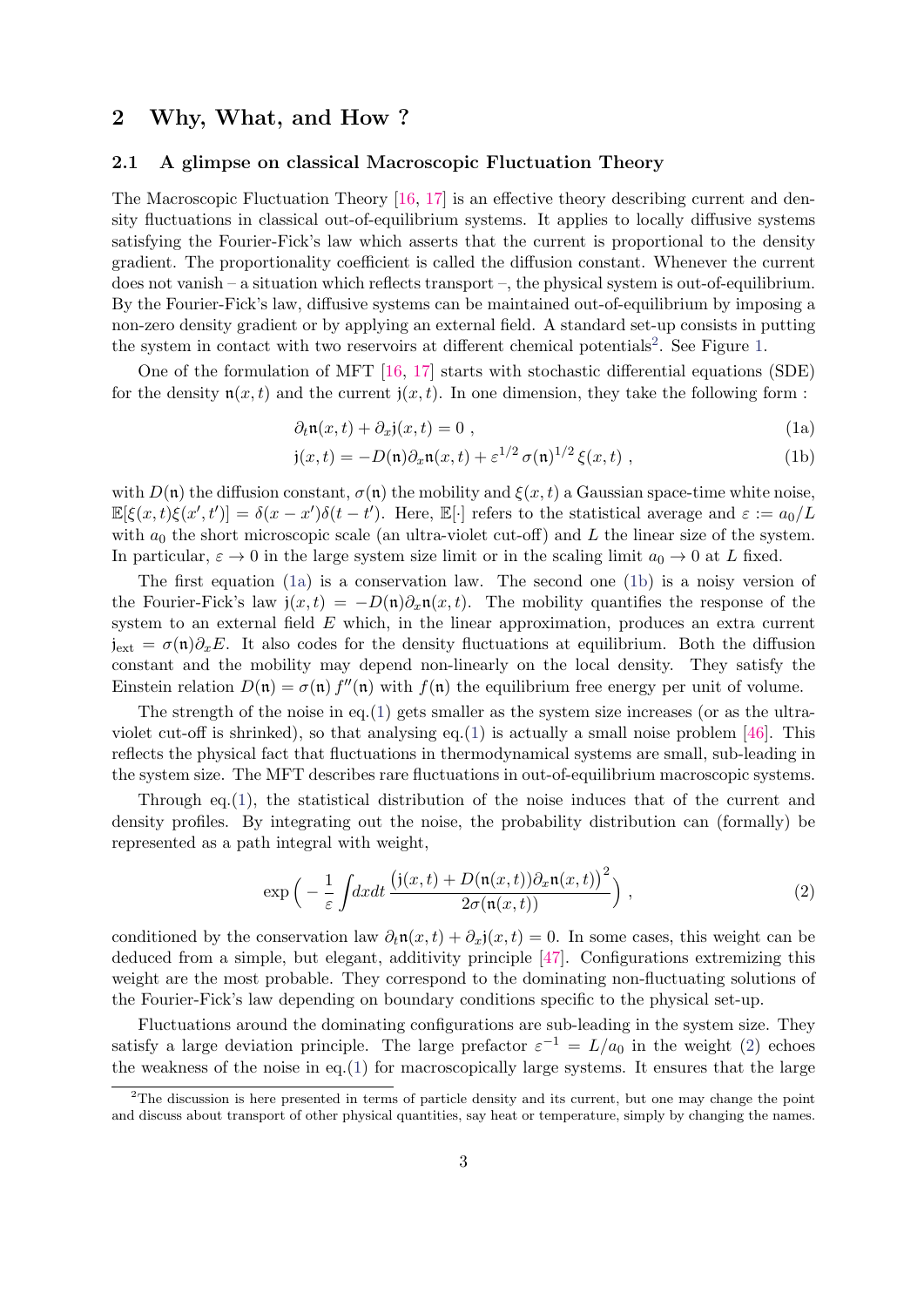

<span id="page-3-0"></span>Figure 1: Classical setup to drive a diffusive systems out-of-equilibrium (the two blue/red square represent two reservoirs at different chemical potentials or temperatures).

deviation functions are computable through solutions of extremization problems (which may nevertheless be difficult to solve) [\[17,](#page-29-7) [46,](#page-31-0) [47\]](#page-31-1).

The MFT also emerged from studies of simple representative toy models. The iconic exemple is the so-called symmetric simple exclusion process (SSEP). In its one dimensional version, it describes particles moving along a chain<sup>[3](#page-3-1)</sup> with the exclusion that any given site cannot be occupied by more than one particle at each instant. Particles are injected and extracted at the two ends of the system interval. In the symmetric case the probability to move toward the left or the right are equal (they are different in the asymmetric case). Any configuration is specified by its occupation numbers  $\mathfrak{n}_i$  at each site j, with  $\mathfrak{n}_i = 0$  for an empty site (represented as  $\emptyset$ ) and  $\mathfrak{n}_j = 1$  for a full site (represented as  $\bullet$ ). The evolution from one configuration to another is a Markovian random process, with probability transition per unit of time given by the following Markov transition matrix :

<span id="page-3-4"></span>
$$
Mssep(|\phi\phi|) = 0,Mssep(|\bullet\phi|) = -|\bullet\phi| + |\phi\bullet|,
$$
  
\n
$$
Mssep(|\phi\bullet|) = -|\phi\bullet| + |\bullet\phi|,
$$
  
\n
$$
Mssep(|\bullet\bullet|) = 0.
$$
\n(3)

The first and last equations simply express the absence of move either because there is no particle or because the exclusion freezes the dynamics. The two middle ones code for symmetric moves to the right or the left when the configurations allow. The evolution rules are modified at the boundaries to reflect the rates at which particles are injected and extracted. This system is known to be integrable and its steady states represented by matrix product states. There is a vast literature on exact results for SSEP, see e.g. [\[48,](#page-31-2) [49,](#page-31-3) [50,](#page-31-4) [51\]](#page-31-5).

The large deviation function for density fluctuations in SSEP were computed from its microscopic definition [\[52,](#page-31-6) [53\]](#page-31-7). Let us consider a protocol as in Figure [1](#page-3-0) in which one fixes the density at the two ends of the interval [0, L], say  $n_a$  and  $n_b$ . If  $n_a \neq n_b$  the system is out-of-equilibrium, with a non-zero mean current proportional to the density difference  $\Delta n := n_b - n_a$ . In the steady state, the density statistics satisfies a large deviation principle in the sense that the distribution of the density profiles behaves as follows<sup>[4](#page-3-2)</sup>,

<span id="page-3-3"></span>
$$
\mathbb{P}\mathrm{rob}[\mathfrak{n}(\cdot) = n(\cdot)] \asymp_{\varepsilon \to 0} e^{-\varepsilon^{-1} F[n]},
$$
\n(4)

with  $F[n]$  the so-called rate function. It plays a role analogue to the free energy but in nonequilibrium situations, and reduces to it at equilibrium. Out-of-equilibrium,  $F[n]$  becomes a non-linear non-local functional of the density profile coding for long range correlations.

<span id="page-3-1"></span><sup>3</sup>Variants of SSEP can be defined on any graph.

<span id="page-3-2"></span><sup>&</sup>lt;sup>4</sup>The symbole  $\approx$  means logarithmic equivalence. Here, the limit  $\varepsilon \to 0$  is meant as  $a_0 \to 0$  at fixed L.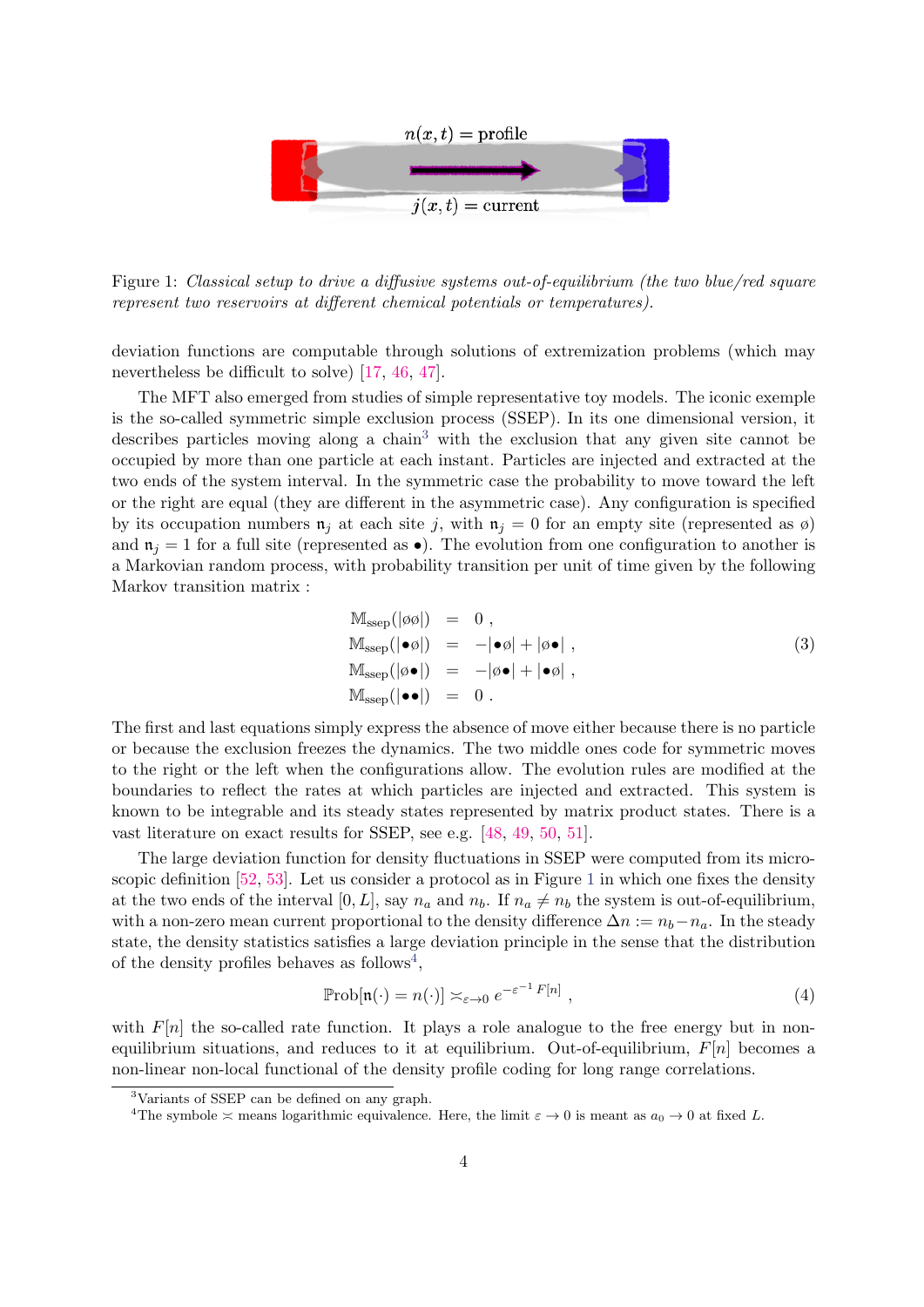Equivalently, one can introduce the generating function of connected correlation functions of the density  $\mathbb{E}[e^{\varepsilon^{-1}\int dx h(x)\mathfrak{n}(x)}]$ , with  $h(x)$  some test function. By expanding in power of h, it generates the density correlation functions. The large deviation principle [\(4\)](#page-3-3) implies that it scales as follows,

<span id="page-4-1"></span>
$$
\mathbb{E}_{\text{ssep}} \left[ e^{\varepsilon^{-1} \int dx \, h(x) \mathfrak{n}(x)} \right] \asymp_{\varepsilon \to 0} e^{\varepsilon^{-1} \, W[h]}, \tag{5}
$$

for large system size. The two functions  $F[n]$  and  $W[h]$  are related by Legendre transform :  $W[h] = \max_{\{n(x)\}} \left[ \int_0^1 dx \, h(x) n(x) - F[n] \right]$ . Formula [\(5\)](#page-4-1) implies that the cumulants of the density of order P scale like  $\varepsilon^{P-1}$  in the large system size limit.

For SSEP, the large deviation function  $W[h]$  is given as the solution of an extremization problem :

<span id="page-4-3"></span>
$$
W[h] = \int_0^L dx \left[ \log \left( 1 + g(x)(e^{h(x)} - 1) \right) - \log(g'(x)L/\Delta n) \right],
$$
 (6)

with  $g(x)$  solution of the non-linear differential equation,

$$
(1 + g(x)(e^{h(x)} - 1))g''(x) = g'(x)^2(e^{h(x)} - 1) ,
$$
\n(7)

with boundary conditions  $g(0) = n_a$  and  $g(L) = n_b$ . This condition is the Euler-Lagrange equation for  $W[h]$  to be extremal with respect to variations of g. Expanding  $W[h]$  in power of h yields the first few density cumulants :

<span id="page-4-2"></span>
$$
\mathbb{E}_{\text{ssep}}[\mathfrak{n}(x)] = \bar{n}(x) , \quad \mathbb{E}_{\text{ssep}}[\mathfrak{n}(x)\mathfrak{n}(y)]^c = -\varepsilon (\Delta n)^2 x (L - y) / L^2 , \quad \text{for } x < y,
$$

with  $\bar{n}(x)$  the linear profile interpolating the two boundary densities,  $\bar{n}(x) = (n_a(L - x) +$  $(xn_b)/L$ . In particular, the mean current  $\bar{j} = -\partial_x \bar{n} = -\Delta n/L$ , is proportional to the density gradient.  $Eq.(8)$  $Eq.(8)$  reveals the presence of long range, but decreasing with the system size, density correlations.

The SSEP large deviation function  $(6)$  was also shown to follow from the MFT [\[17\]](#page-29-7). In its scaling limit, SSEP is mapped onto MFT with  $D_{\text{ssep}} = 1$ ,  $\sigma_{\text{ssep}}(\mathfrak{n}) = \mathfrak{n}(1 - \mathfrak{n})$ , and free energy  $f_{\text{ssep}}(\mathfrak{n}) = \mathfrak{n} \log \mathfrak{n} + (1 - \mathfrak{n}) \log(1 - \mathfrak{n})$ . The MFT has however a wider range of applications as it applies to all classical, locally diffusive, systems. It is worth stressing that MFT, formulated as an effective fluctuating hydrodynamics, depends only on two phenomenological coefficients : the diffusion coefficient  $D(\mathfrak{n})$  and the mobility  $\sigma(\mathfrak{n})$ , which are near equilibrium data.

#### <span id="page-4-0"></span>2.2 What a Quantum Mesoscopic Fluctuation Theory could be aiming at ?

As the classical MFT, the *Quantum Mesoscopic Fluctuation Theory* (Q-MFT) should describe transports and their fluctuations in out-of-equilibrium systems. To be applicable to quantum systems, it should also address specifically quantum effects such as interference, coherence, entanglement, etc.

The Q-MFT is expected to be applicable to locally diffusive but quantum systems. As a consequence, for the systems to be diffusive, not ballistic, Q-MFT should be valid at scales above the mean free path. For quantum effects not to be wash-out by decoherence, it should be applicable at scales below the decoherence length. This intermediate scale domain is called the mesoscopic domain.

At a sufficiently coarse-grained level, transports may usually be described by some hydrodynamic equations, even for genuinely quantum systems as in the Generalized Hydrodynamics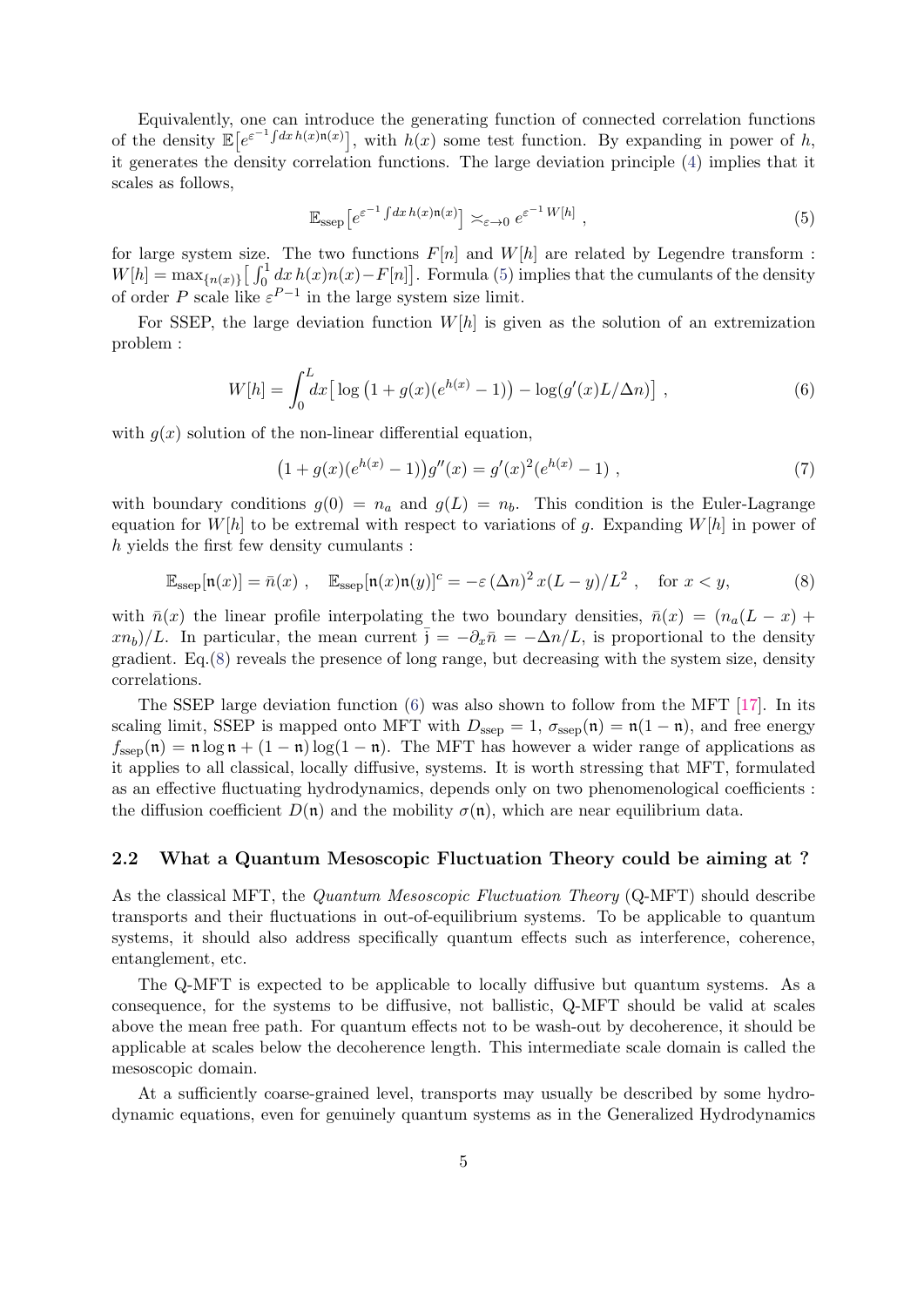(GHD) [\[25,](#page-29-15) [26\]](#page-29-16) adapted to integrable systems. Since they refer to locally conserved quantities, these equations take the form of local conservation laws, say of the form  $\partial_t \mathbf{n} + \partial_x \mathbf{j} = 0$ , completed with constitutive equations expressing the current j in terms of the density  $\mathfrak n$  plus possible noise. This is also the way the classical MFT is formulated. Assuming decoherence, hydrodynamics hypothesises some kind of local equilibrium so that the system density matrices, reduced to the local hydrodynamic cells, are diagonal in the basis of the transported conserved charges. However, the off-diagonal elements survive at mesoscopic scales, even-though they are sub-leading compared to the diagonal ones. Usual hydrodynamics describes neither the structure of coherence or entanglement, nor their statistics or their dynamics. Describing them requires extracting information on the dynamics of the off-diagonal elements. Phrased differently, if Q-MFT could be formulated, it is expected to go beyond standard fluctuating hydrodynamics to include off-diagonal contributions.

At mesoscopic scales, quantum systems interact with extra noisy degrees of freedom leading to diffusion. For large systems, decoherence is hence at play so that the average dynamics is quasi-classical. Quantum interference effects echo fluctuating, non-classical, off-diagonal coherences. To make them manifest thus requires an understanding of coherent fluctuations, which cancel out on average and are sub-leading in the system size, and their noisy dynamics. For large systems, the statistical properties of these fluctuations can often be described by large deviation functions which code for rare fluctuations away from the typical value. Of particular interest are the large deviation functions say for quantum expectations of operators sensitive to quantum coherences or for entanglement entropies, which are specific to quantum systems, (see exemples of such large deviation functions in the closed Q-SSEP in Section [3.3\)](#page-16-0).

In the last few years, impressive progresses on closely related topics has been achieved in critical or integrable quantum systems. A precise picture of entanglement and quenched dynamics has been obtained in terms of quasi-particle dynamics [\[22\]](#page-29-12). A good understanding of transport and out-of-equilibrium phenomena in those systems has been achieved using the Generalized Hydrodynamics we alluded to above. GHD also lead to a good description of fluctuation statistics of transport in integrable systems [\[54\]](#page-31-8) (see [\[55\]](#page-31-9) for similar studies in critical systems). However, these understandings are restricted to predominantly ballistic systems, even-though sub-leading diffusive effects have been incorporated [\[56\]](#page-31-10).

A naive way to look for a quantum version of MFT is to quantize equations [\(1\)](#page-2-5). Since eq. [\(1b\)](#page-2-4) is a constraint, expressing the current j in terms of the density  $\mathfrak n$  plus noise, a direct quantization of eqs. $(1)$  is however potentially difficult, because, in a quantum theory, a constraint should be promoted to an operator identity. Following the strategy recently applied to GHD [\[57\]](#page-31-11), a possible route could amount to look for fluctuations above a classical solution  $(\mathbf{n}_{\rm cl}, \mathbf{j}_{\rm cl})$  of the MFT equations [\(1\)](#page-2-5), say in form

$$
\mathfrak{n}=\mathfrak{n}_{\mathrm{cl}}+\partial_x\varphi\ ,\quad \mathfrak{j}=\mathfrak{j}_{\mathrm{cl}}-\partial_t\varphi\ ,
$$

to fulfil the continuity equation [\(1a\)](#page-2-3), and to quantize the resulting Gaussian theory for the field  $\varphi$ . Another route could consist in promoting eq.[\(1b\)](#page-2-4) to a dynamical equation. For instance [\[39\]](#page-30-11), eq.[\(1b\)](#page-2-4) could be upraised to a dynamical one by introducing a current friction, say

$$
\tau_f \, \partial_t j = -D(\mathfrak{n}) \partial_x \mathfrak{n} - \eta \, j + \varepsilon^{1/2} \, \sigma(\mathfrak{n})^{1/2} \, \xi \ ,
$$

with  $\eta$  a dimensionless control parameter and  $\tau_f$  a time scale parameter, so that the current friction coefficient is  $\eta/\tau_f$ . In the large friction limit,  $\eta \neq \tau_f \partial_t$ , this equation reduces to eq.[\(1b\)](#page-2-4), but it can now be quantized.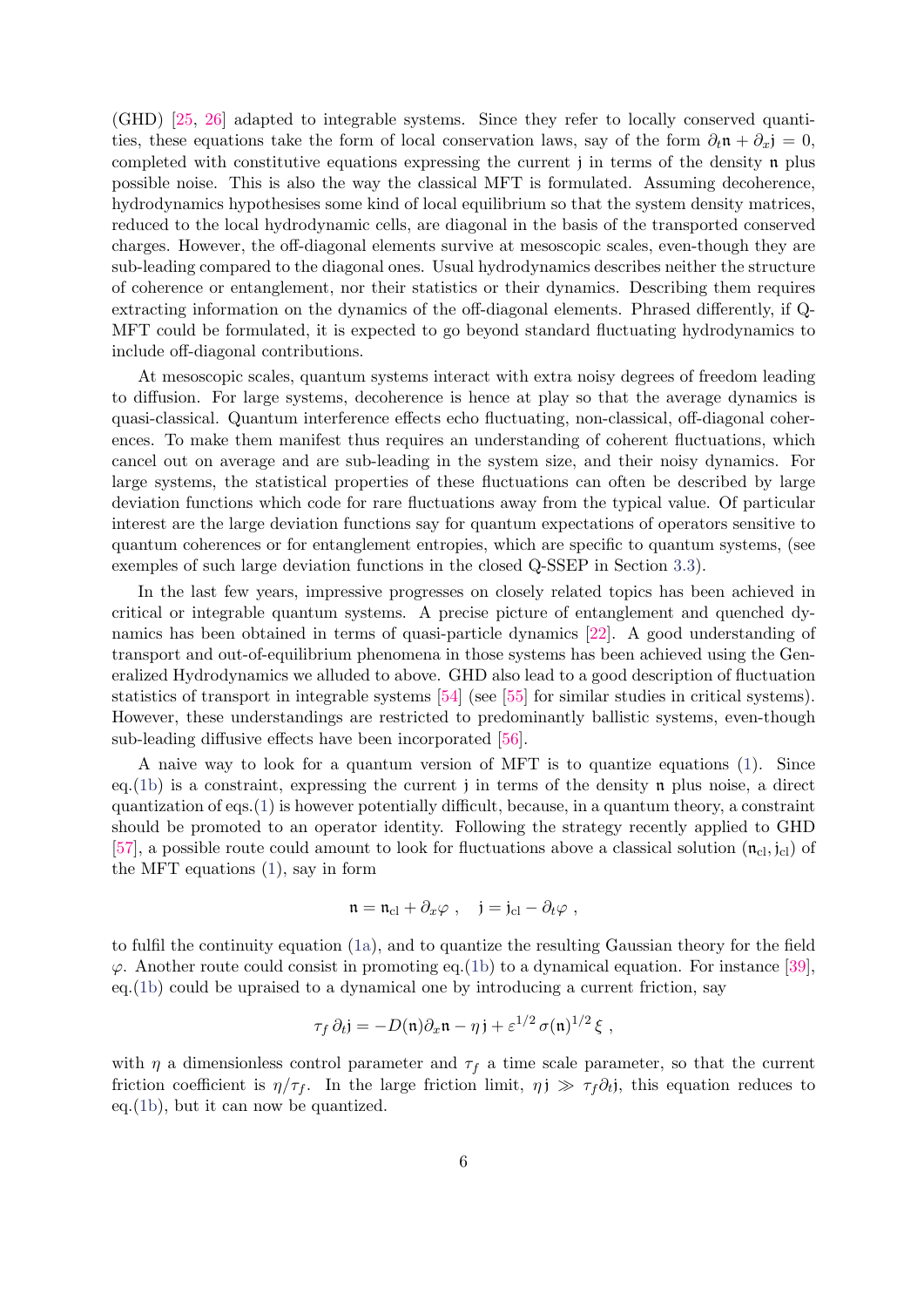However, both approaches fail to answer questions about the nature of the noise Q-MFT should incorporate. More importantly, there is also no a priori guarantee that such direct quantization of the MFT appropriately describes quantum coherent effects and their fluctuations in diffusive extended systems. Therefore, we will advocate below another route consisting in analysing simple microscopic models, say quantum variants of the classical exclusion processes, and in deducing, if possible, patterns for a Q-MFT applicable to a large class of mesoscopic diffusive systems.

## <span id="page-6-0"></span>2.3 How do stochastic effects impact quantum systems ?

The previous discussion points towards analysing noisy dynamics in Quantum Mechanics, in particular in extended systems. There are (at least) three main, interconnected, ways in which probabilistic phenomena hit Quantum Mechanics :

- Intrinsically, as the results of measurements on quantum systems. Indeed, any information extracted by monitoring a quantum system is random, as expressed by the Born's rule of Quantum Mechanics, and it impacts the quantum system by the principle of quantum measurement back-action, even for weak measurements. As a consequence, the evolutions of monitored quantum systems are stochastic. They are actually described by the socalled quantum trajectories which are instrumental in controlling quantum systems, see e.g. [\[58,](#page-31-12) [59\]](#page-31-13).
- Extrinsically, as noise, providing stochastic models for environments interacting with quantum systems. Any system interacting with an environment is subject to a noisy evolution. Noise, classical or quantum, may be viewed as the collection of the degrees of freedom of the – not precisely known and controlled – environments. As a consequence, random dynamics arise in Quantum Mechanics as an efficient way of describing the evolution of systems interacting with environments or external fields, as in the original model of bosonic baths introduced by Caldeira and Leggett [\[60\]](#page-31-14).
- Generically, as models for typical, alias generic, quantum states and operations. This is for instance the principle underlying the use of random matrix theory (RMT) in Quantum Mechanics or Quantum Information, as first advocated by Wigner, see e.g. [\[61\]](#page-31-15). More recently, this is also the way random quantum circuits have been used to study universal behaviours of quantum chaotic systems. By adding stochasticity, these systems ought to lose their fine properties pertaining to particularities, such as specific symmetries, thus allowing the emergence of generic properties.

Analysing quantum simple exclusion processes fits in the two last categories. The latter are models of stochastic many-body dynamics incorporating diffusive effects and their fluctuations. Although one may imagine experimental realisations<sup>[5](#page-6-1)</sup>, the purpose of these model systems are, as any toy model, to propose paradigmatic models, which for instance allow exact results to be derived, and to reveal patterns which are potentially generic for mesoscopic diffusive quantum systems. Maybe optimistically, the conclusions then obtained lead to a simple framework, depending on only a few number of characteristics and parameters, as the MFT does, and applicable to a large enough universality class of physical systems.

<span id="page-6-1"></span><sup>5</sup>One may look for spin chains subjected to strong noisy magnetic fields, since Q-SSEP describe the effect dynamics of the latter in the limit of large magnetic fields.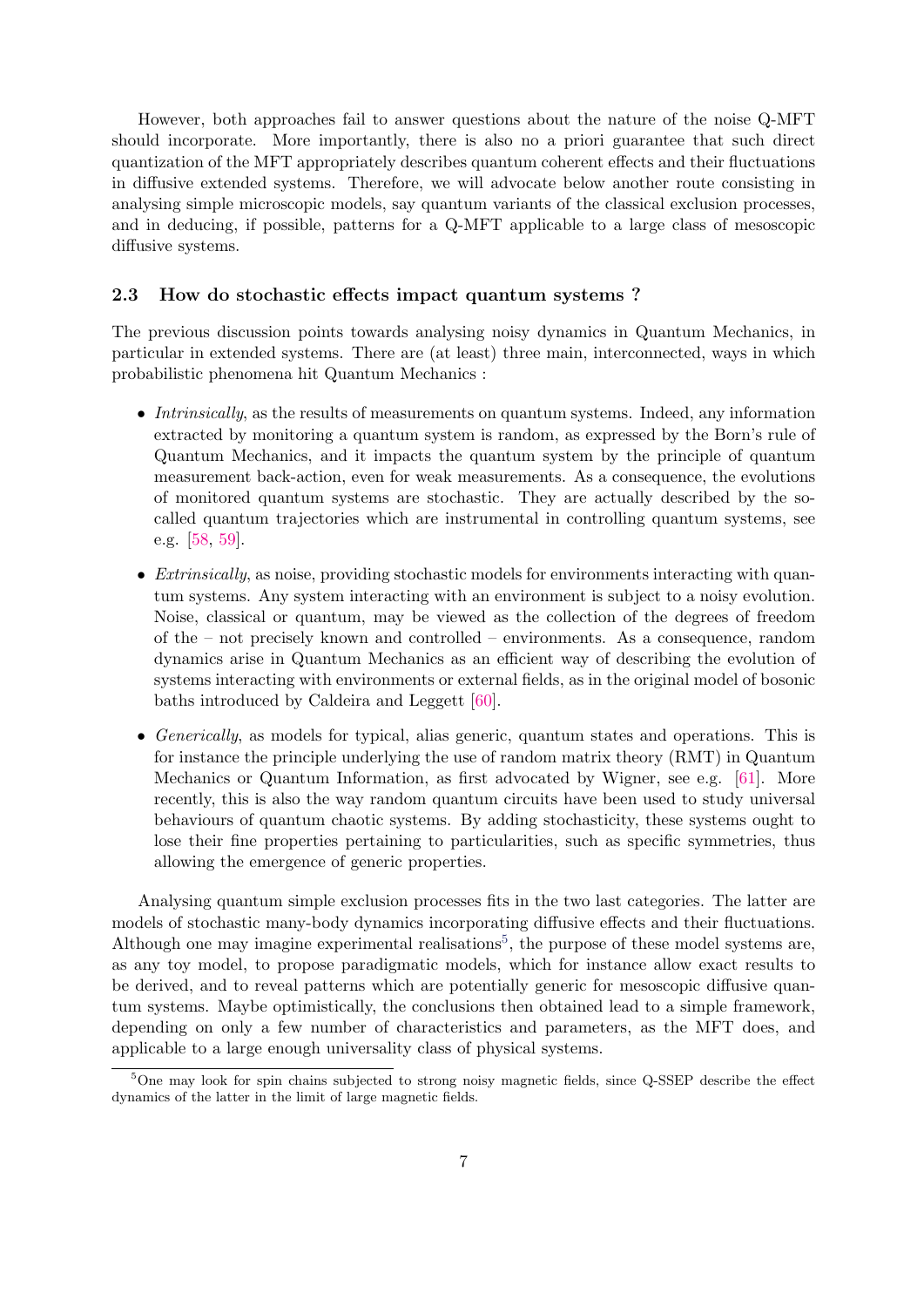Considering the impact of monitoring on these systems is certainly important as it has been recently done in quantum circuit models. We will however not discuss them in this short review.

#### <span id="page-7-0"></span>2.4 How can stochastic fluctuations be observed ?

When observing or measuring a quantum system, one gets random outputs whose distribution is encoded in the system density matrix  $\rho$  via Born's rule : the probability for an output  $\rho$  is  $p_o = \text{Tr}(\rho \Pi_o)$ , if the measured observable is O and  $\Pi_o$  its spectral projector on the eigenvalue o. A way to measure these distributions is to prepare a large number  $N$  of copies of the system, say  $\mathcal{N} \approx 10^3$ ,  $10^6$  or bigger, and to repeat the measurement experiment under identical conditions. The output histogram is then obtained by collecting the measurement outputs  $o_1, o_2, \cdots, o_N$ and counting the number of times  $\mathfrak{n}_o$  a given output o appears in this list. Then  $\mathfrak{n}_o/N \simeq p_o$  for  $\mathcal{N} \gg 1$ . Given these data, one has access to the expectation of the observable O, or its higher moments, via  $\langle O^k \rangle = \sum_o o^k \mathfrak{n}_o / \mathcal{N} = \text{Tr}(\rho \, O^k)$ . This is nicely illustrated in Haroche's photon box experiment [\[62\]](#page-31-16).

Suppose now that the system evolves in time and that its preparation or its evolution is noisy, so that the system density matrix is time dependent and random. To make it explicit (when needed), we shall write  $\rho_t(\omega)$  with  $\omega$  some variables representing possible events and taking values in some probability space. When iterating measurement processes, two different setups can be envisioned to get an estimation of the output histograms for an observable O :

– (i) either one has some control on the noise, so that one can prepare copies of the systems and let them evolve under identical noisy conditions. Then the outputs  $o_1, o_2, \cdots, o_N$  are distributed in a way depending on the noise sample, say  $\omega$ , so that their histogram is

$$
p_o(\omega) = \mathfrak{n}_o(\omega) / \mathcal{N} \simeq \text{Tr}(\rho_t(\omega) \, \Pi_o) \;, \quad \text{for } \mathcal{N} \gg 1 \;, \tag{9}
$$

with  $\mathfrak{n}_o(\omega)$  the numbers of time the value o appear in the output lists for all copies of the system<sup>[6](#page-7-1)</sup> under identical noisy conditions  $\omega$ .

 $-$  (ii) or one does not control the noise so that the latter is sampled differently at each iteration of the measurement process. Then, if the number of iterations  $\mathcal N$  is large enough, and much larger than in the previous setup, the noisy variables are sampled faithfully according to some probability measure  $p_{\omega}$  so that the output histogram is

$$
\bar{p}_o = \bar{\mathfrak{n}}_o / \mathcal{N} \simeq \text{Tr}(\bar{\rho}_t \, \Pi_o) \;, \quad \bar{\rho}_t := \sum_{\omega} p_{\omega} \rho_t(\omega) \;, \quad \mathcal{N} \gg 1 \;.
$$

Phrased differently, by not controlling the noise at the different iterations of the measurement process, we only have access to the average density matrix,  $\bar{\rho}_t = \sum_{\omega} p_{\omega} \rho_t(\omega)$ , and to the average quantum expectation values :

$$
\mathbb{E}[\langle O \rangle_t] := \text{Tr}(\bar{\rho}_t O) = \sum_{\omega} p_{\omega} \text{Tr}(\bar{\rho}_t(\omega) O) . \qquad (11)
$$

Under noisy conditions, the histograms  $p_o(\omega) = \frac{\mathfrak{n}_o(\omega)}{N}$  may fluctuate from one noise realisation to the other. A way to quantify the fluctuations of the quantum expectation values is to evaluate their correlations, say,

<span id="page-7-2"></span>
$$
\mathbb{E}[\langle O^{(1)}\rangle_t \langle O^{(2)}\rangle_t] := \sum_{\omega} p_{\omega} \operatorname{Tr}(\rho_t(\omega) O^{(1)}) \operatorname{Tr}(\rho_t(\omega) O^{(2)}) , \qquad (12)
$$

<span id="page-7-1"></span><sup>&</sup>lt;sup>6</sup>This may alternatively be formulated in terms of conditioned probability as  $p_o(\omega)$  is the probability to observe the value o conditioned on the noise being in the state  $\omega$ .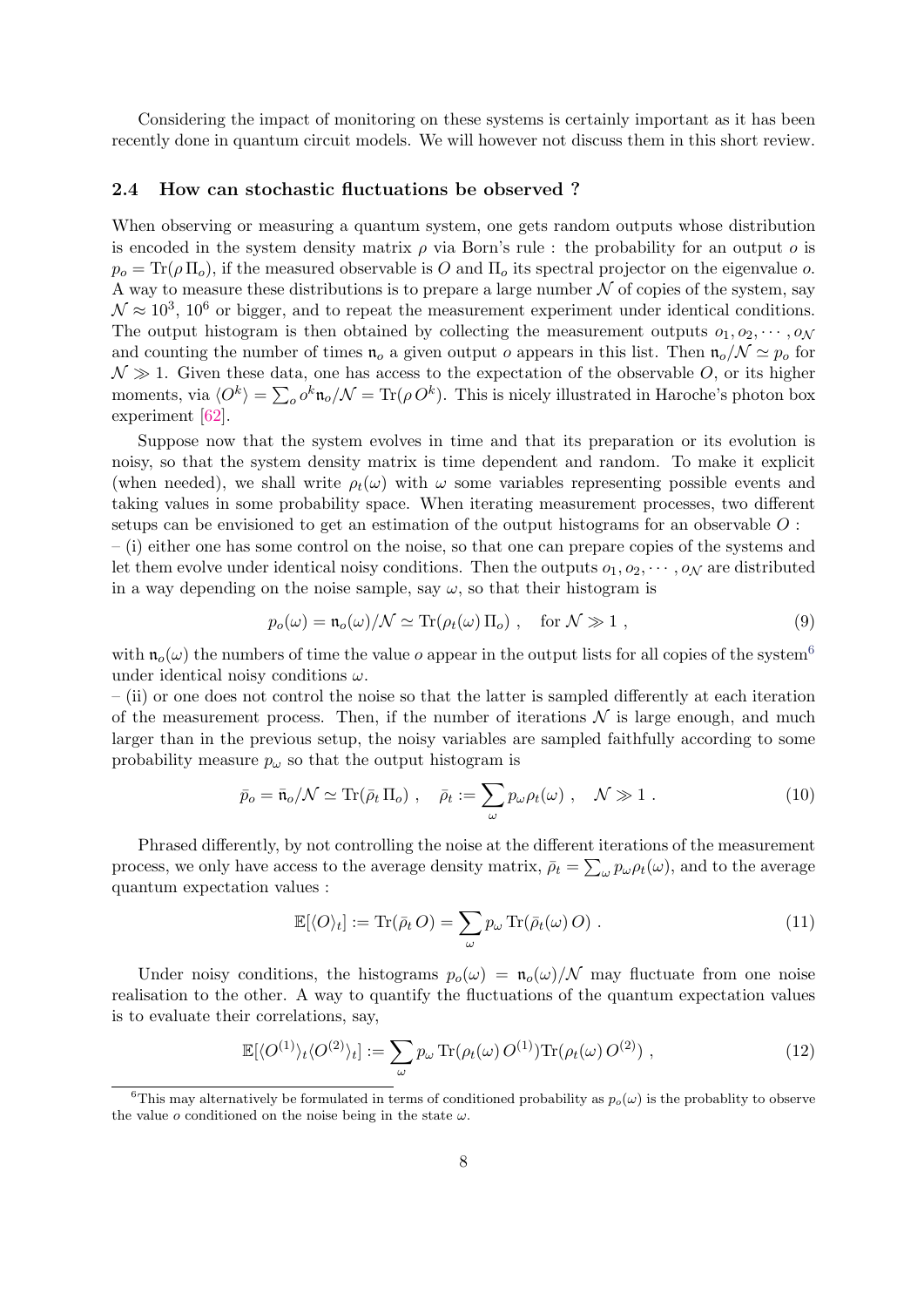for two observables  $O^{(1)}$  and  $O^{(2)}$ . This requires producing the two histograms  $p_{o_1}^{(1)}(\omega)$  and  $p_{o_2}^{(2)}(\omega)$  by iterating measurements of the two observables  $O^{(1)}$  and  $O^{(2)}$  under identical noisy conditions<sup>[7](#page-8-0)</sup>.

Although controlling the noise may be difficult experimentally and even looks paradoxical – since, more or less by definition, noise is a name for variables whose behaviors cannot be controlled – this is not completely unimaginable. For instance, one may imagine placing copies of the system under the umbrella of the same noise, say if the randomness arises from an external random magnetic field<sup>[8](#page-8-1)</sup>. Or, if the noise is artificially produced, say by random number generators, one may simply ensure that the generators are implemented using identical seeds. Or, if the fluctuations arise from variances in the initial state, one may control this initial state, etc.

Nevertheless, as for classical systems, having a realistic, generic, controlled models for the noise and the fluctuations it induces, allows to estimate the fluctuations due to noisy environments that are not controlled.

Taking the time evolution of the system into account, one may wonder how these fluctuations evolve in time and whether they survive the large time limit and/or the large size limit, especially for ergodic systems. A commonly used formulation of ergodicity, especially in the physics literature on many-body physics, is to assume that the time averaged system density matrix converges at large time to some steady density matrix  $\rho_{\infty}$  (supposed to be unique for  $simplify)^{9}$  $simplify)^{9}$  $simplify)^{9}$ :

<span id="page-8-3"></span>
$$
\lim_{T \to \infty} \frac{1}{T} \int_0^T ds \operatorname{Tr}(\rho_s O) = \operatorname{Tr}(\rho_\infty O) . \tag{13}
$$

for some appropriate set of observables O. If the system is noisy, one hypothesises self averaging and extend the above definition to an almost sure convergence. Defining ergodicity via eq.[\(13\)](#page-8-3) leads to wonder (say, because of the measurement back-action) how the time integral  $\int_0^T ds \, \text{Tr}(\rho_s O)$  may be estimated experimentally. However, in the context of monitored systems and their quantum trajectories [\[58,](#page-31-12) [59\]](#page-31-13), such almost sure convergence is known to hold under quite general hypothesis [\[63,](#page-32-0) [64\]](#page-32-1).

At a classical level, if  $x \to x_t$  is a dynamical flow on some space  $\mathfrak{X}$ , ergodocity w.r.t. to some measure  $d\nu_{\infty}$  on  $\mathfrak X$  is the property that  $\lim_{T\to\infty} T^{-1} \int_0^T ds f(x_s) = \int_{\mathfrak X} d\nu_{\infty}(x) f(x)$ , for appropriate functions f. At the quantum level, there are two options : (i) either one views quantum observables as quantization of functions on some phase space and density matrices as quantization of measures on that space, then eq. $(13)$  is a natural analogue of the classical ergodicity (as long as measurements are not taken into account, see Appendix [A\)](#page-26-1); (ii) or one considers the density matrices  $\rho$  as the dynamical variables, then one would like to apply ergodicity to non-linear functions of  $\rho$ .

Considering density matrices as the dynamical variable, eq. [\(13\)](#page-8-3) should better be called *linear* ergodicity as it only tests linear functions of the system density matrix. More generally, to have

<span id="page-8-0"></span> $^7$ Actually, this assertion is also true in classical physics where to estimate the correlations between two quantities X and Y one has to sample their possible values  $x(\omega)$  and  $y(\omega)$  under identical noisy conditions in order to estimate their correlations  $\mathbb{E}[XY] = \sum_{\omega} p_{\omega} x(\omega) y(\omega)$ . However, the consequences of these samplings in quantum mechanics is more dramatic due to the back-action of the measurement process on the system.

<span id="page-8-1"></span><sup>&</sup>lt;sup>8</sup>A field frequency spectrum containing a few incommensurable frequencies would be generate a field whose time evolution is closed enough to a good realisation of a white-noise.

<span id="page-8-2"></span><sup>9</sup>This notion of ergodicity is not that used in the mathematical literature, say on quantum billards, which is grounded on semi-classical structures.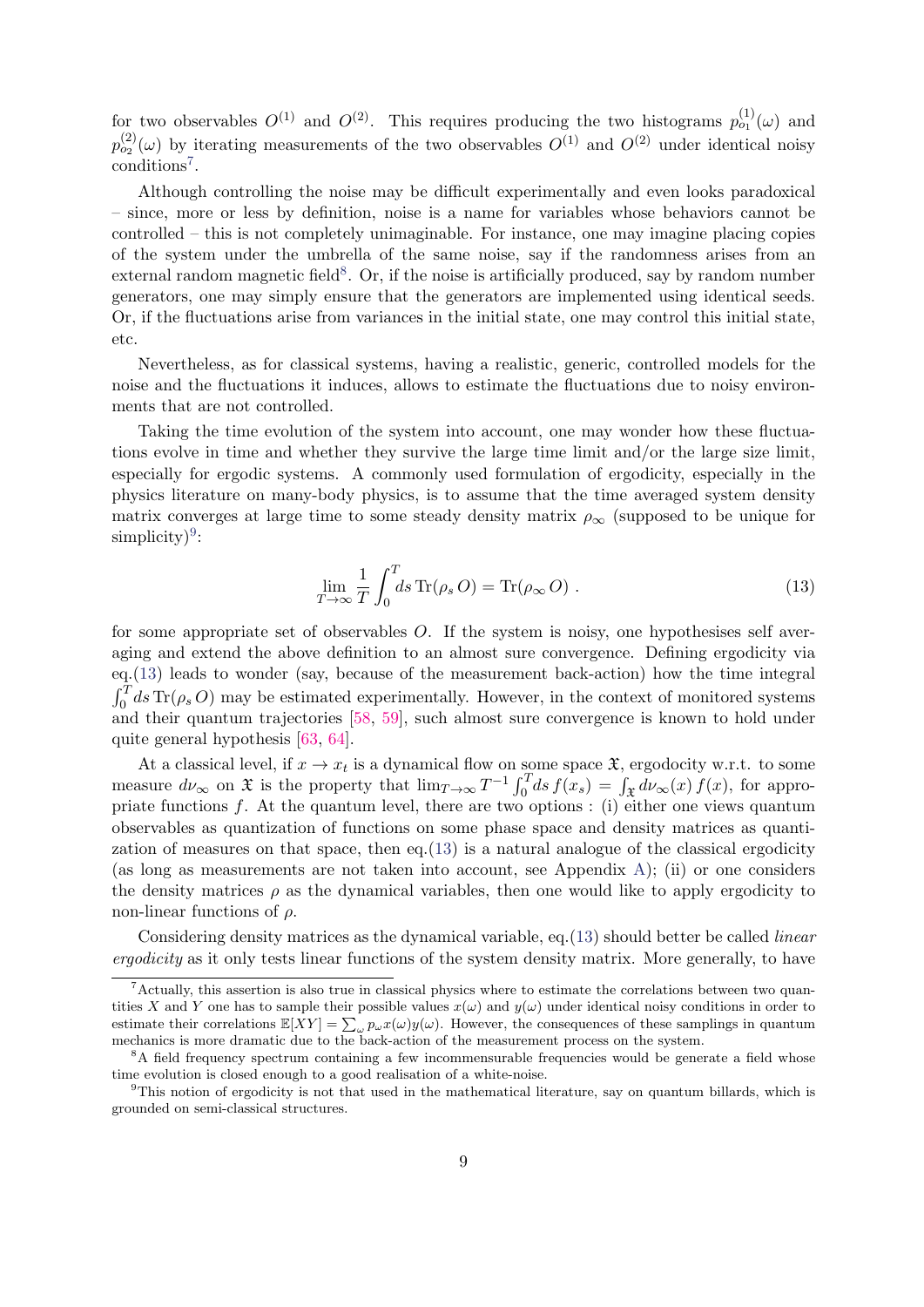a hand on fluctuations, one may consider more general functions and ask that the time averages of say all polynomials in the density matrix (up to a given degree) converge, that is :

$$
\lim_{T \to \infty} \frac{1}{T} \int_0^T ds \operatorname{Tr}(\rho_s O^{(1)}) \cdots \operatorname{Tr}(\rho_s O^{(p)}) \quad \text{exist.}
$$
\n(14)

Non-linear ergodicity would hold if there exists a steady measure  $\mathbb{E}_{\infty}$  on density matrices such that these large time limits are the moments of the density matrix w.r.t. this measure, that is:

<span id="page-9-2"></span>
$$
\lim_{T \to \infty} \frac{1}{T} \int_0^T ds \operatorname{Tr}(\rho_s O^{(1)}) \cdots \operatorname{Tr}(\rho_s O^{(p)}) = \mathbb{E}_{\infty}[\operatorname{Tr}(\rho O^{(1)}) \cdots \operatorname{Tr}(\rho O^{(p)})], \qquad (15)
$$

If the system evolution is noisy, one may require that this property holds almost surely. Of course, we can also extend this definition by considering multi-time expectations.

Checking ergodicity experimentally, even at the linear level as in eq.[\(13\)](#page-8-3), by producing the appropriate measurement histograms requires double series of copies  $\mathcal{M} \times \mathcal{N}$  of the system:  $\mathcal{N}$ copies to produce the measurement histograms at each given instant, repeated  $\mathcal M$  times to sample the time interval from 0 to  $T$ . The difficulties are comparable to those of the direct approach to evaluate the noisy fluctuations [\(12\)](#page-7-2). The situation is better if one imagines monitoring the quantum system. See the Appendix [A.](#page-26-1)

For extended systems, assuming that a steady regime is attained at large time, we expect the measure  $\mathbb{E}_{\infty}$  to be peaked around a mean density matrix  $\bar{\rho}_{\infty}$ , with fluctuations  $\delta \rho_t$  decreasing with the system size :

<span id="page-9-1"></span>
$$
\rho_t \simeq \bar{\rho}_{\infty} + \delta \rho_t , \quad \text{at large enough time,} \tag{16}
$$

or more precisely,  $\text{Tr}(\rho_t O) \simeq \text{Tr}(\bar{\rho}_{\infty} O) + \text{Tr}(\delta \rho_t O)$ , for appropriate observables O. These fluctuations are expected to be small and to scale as  $1/L^{\alpha}$ , with L the macroscopic linear size of the system and  $\alpha > 0$ . The law of large number suggests  $\alpha = \frac{1}{2}$  $\frac{1}{2}$ . As a consequence, we expect that time averaging is unnecessary so that the density matrix, tested appropriately, converges at large time,

<span id="page-9-0"></span>
$$
\lim_{t \to \infty} \text{Tr}(\rho_t O) = \text{Tr}(\bar{\rho}_{\infty} O) , \quad \text{in infinite volume}, \tag{17}
$$

for an appropriate set of observables, say local observables. This is a stronger convergence than that of linear ergodicity [\(13\)](#page-8-3). This is the expected behaviour when thermalisation holds but also in some non-equilibrium situations.

There are fluctuations, in time and from sample to sample, when approaching the asymptotic state  $\bar{\rho}_{\infty}$ . See Figure [2.](#page-10-2) At large time, but at finite (large) volume, they are expected to reach a steady distribution coding for correlations between quantum expectation values (at large time), say

$$
\mathbb{E}_{\infty}[\text{Tr}(\rho O^{(1)})\cdots \text{Tr}(\rho O^{(r)})].
$$

Deviation from  $\text{Tr}(\bar{\rho}_{\infty} O^{(1)}) \cdots \text{Tr}(\bar{\rho}_{\infty} O^{(r)})$  are sub-leading in the system size. At finite but large enough volume, we may expect that their evolution acquires a universal status, so that they can be described by some effective, universal, noisy dynamics. Having good noisy dynamical models then provides a way to have a hand on those fluctuations and their time evolutions.

A natural question is then how could we estimate these fluctuations by looking at a single time trajectory of the system state. A way to proceed could consist in slicing the time axis into pieces of time duration of order  $\tau$ , with  $\tau$  an effective correlation time such that the average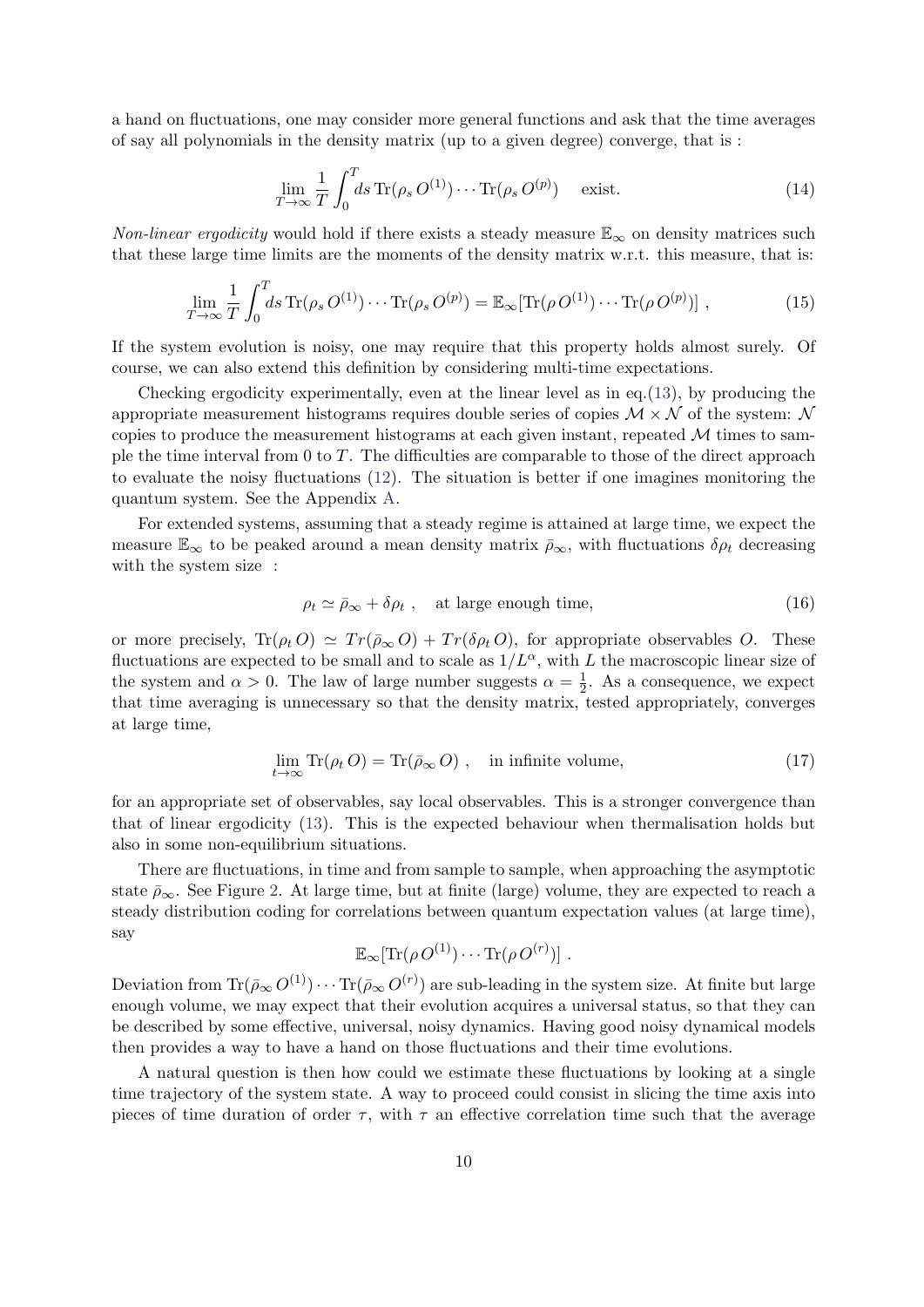

<span id="page-10-2"></span>Figure 2: Schematic representation of the convergence of quantum expectation values to their equilibrium values with sub-leading fluctuations  $\Delta O_t := \text{Tr}(O \delta \rho_t)$  decreasing with the system size.

over time scale of order  $\tau$  smoothes out the fluctuations, i.e.  $\bar{\rho}_t := \frac{1}{\tau} \int_t^{t+\tau} ds \rho_s$  has a smooth time evolution. This smoothed mean state  $\bar{\rho}_t$  at time t can be evaluated by sampling the time interval  $[t, t + \tau]$  at a large number of times  $t_1, t_2, \dots, t_{\mathcal{P}}$ , that is:  $\text{Tr}(\bar{\rho}_t O) = \frac{1}{\mathcal{P}} \sum_{j=1}^{\mathcal{P}} \text{Tr}(\rho_{t_j} O)$ . This sampling yields to an estimation of the fluctuations at time  $t$  via

$$
\frac{1}{\mathcal{P}}\sum_{j=1}^{\mathcal{P}} \text{Tr}(\rho_{t_j} O^{(1)}) \cdots \text{Tr}(\rho_{t_j} O^{(r)}) ,
$$

with all  $t_j \in [t, t + \tau]$  and P large enough. We could then declare that the above mentioned effective noisy dynamics is faithful if its moments coincide with these correlations, that is :

$$
\mathbb{E}[\text{Tr}(\rho O_t^{(1)})\cdots \text{Tr}(\rho O_t^{(r)})] \stackrel{?}{=} \frac{1}{p} \sum_{j=1}^p \text{Tr}(\rho_{t_j} O^{(1)})\cdots \text{Tr}(\rho_{t_j} O^{(r)}) ,
$$

At the linear level, for t large enough, this reproduces the convergence condition [\(17\)](#page-9-0) with  $\bar{p}_{\infty}$ the mean steady state of the effective dynamics.

# <span id="page-10-0"></span>3 Quantum Simple Exclusion Processes

The quantum simple exclusion processes are models of quantum many-body noisy dynamics describing fermions hopping stochastically along a one dimensional chain<sup>[10](#page-10-3)</sup>. The chain can be closed with periodic boundary conditions, or open with injection and extraction of particles at its two ends. The processes can be symmetric (resp. asymmetric) depending whether the amplitudes to move to the right or to the left are equal (resp. different). The exclusion constraint is implemented by the fermionic character of the degrees of freedom. They are quantum extensions of the classical simple exclusion processes.

# <span id="page-10-1"></span>3.1 Q-SSEP and Q-ASEP

• Closed Q-SSEP.

In the closed symmetric setup, the system dynamics is unitary but noisy. The system density

<span id="page-10-3"></span> $10$ Quantum simple exclusion processes can be defined on any graph.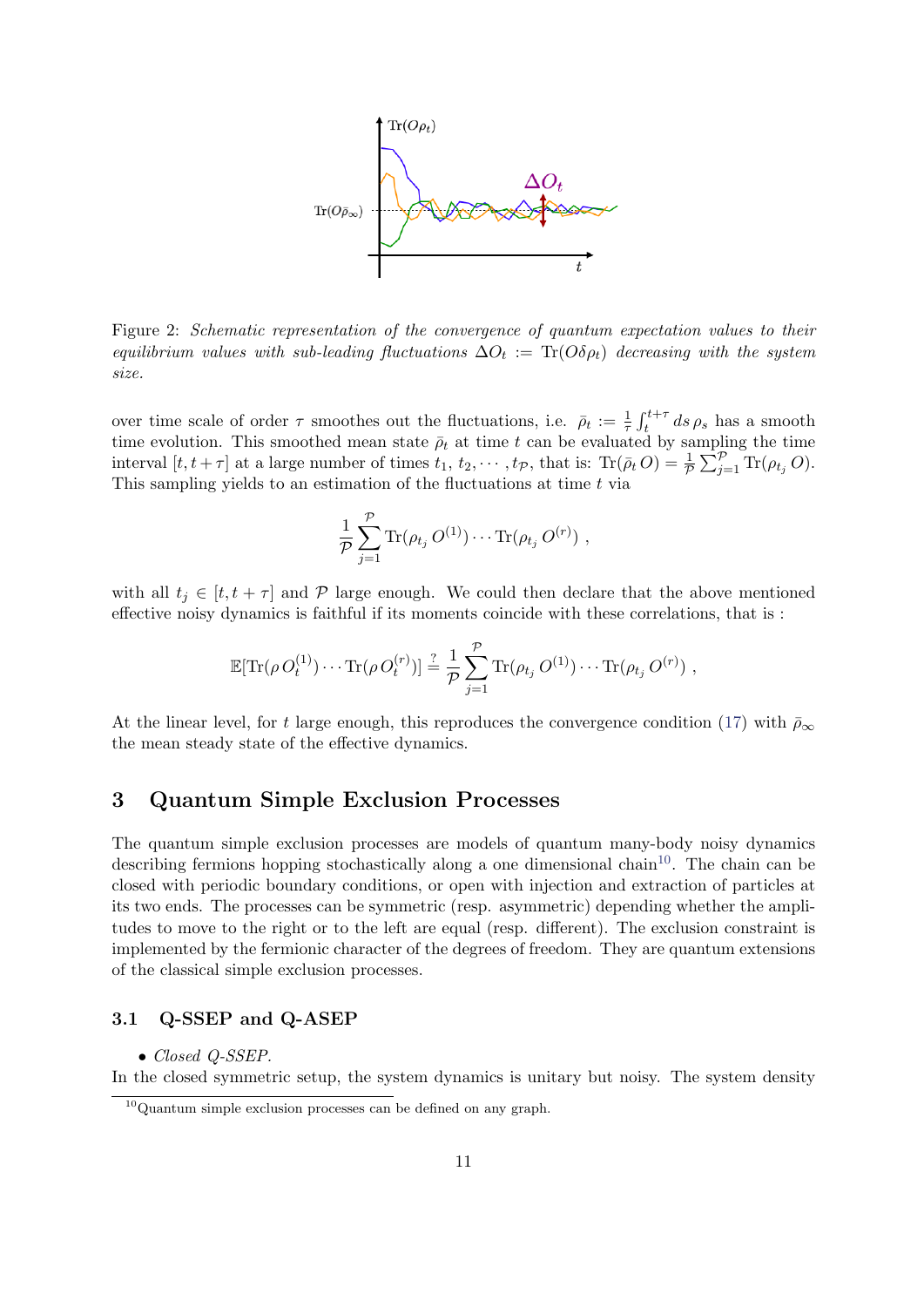

<span id="page-11-1"></span>Figure 3: Schematic representation of Q-SSEP or Q-ASEP. Periodic boundary conditions are imposed in the closed case (no reservoirs). In the open case, injection/extraction processes at the two ends represent contact with two reservoirs, here depicted in red or blue.

matrix  $\rho_t$  evolves unitarily,  $\rho_{t+dt} = e^{-idH_t} \rho_t e^{idH_t}$ , with  $dH_t$  the hamiltonian increment between time t and  $t + dt$ . For Q-SSEP, the hamiltonian increment is defined as<sup>[11](#page-11-0)</sup>

<span id="page-11-3"></span>
$$
dH_t := \sqrt{J} \sum_{j=1}^{N} \left( c_{j+1}^{\dagger} c_j \, dW_t^j + c_j^{\dagger} c_{j+1} \, d\overline{W}_t^j \right) , \qquad (18)
$$

where  $c_j$  and  $c_j^{\dagger}$  $j_j^{\dagger}$  are canonical fermionic operators, one pair for each site of the chain, with  $\{c_j, c_k^\dagger\}$  $\binom{t}{k} = \delta_{j;k}$ , and  $W_t^j$  $\overline{W}^j_t$  and  $\overline{W}^j_t$  are pairs of complex conjugated Brownian motions, one pair for each edge along the chain, with zero mean,  $\mathbb{E}[dW_t^j]=\mathbb{E}[d\overline{W}_t^j]$  $\mathbf{t}^{j}_{t}]=0,$  and covariance  $\mathbb{E}[dW_{t}^{j}d\overline{W}_{t}^{k}]$  $\binom{b}{t}$  =  $\delta^{j,k}$  dt. Here, N is the number of sites on the chain and J a bare coupling constant, with the dimension of a frequency. For the closed Q-SSEP, periodic boundary conditions are assumed. See Figure [3.](#page-11-1)

Upon discretizing the time evolution, this model can be viewed as a random quantum circuit with Gaussian two-site gates. In this discrete setting, after n time steps, each of duration  $\delta t$ , the system density matrix  $\rho_n$  is unitary up-dated according to  $\rho_n \to \rho_{n+1} = U_n \rho_n U_n^{\dagger}$  with  $U_n = V_n^1 V_n^0$  where the  $V_n^e$ 's (with  $e = 0, 1$  for even and odd) are products of gates acting on adjacent sites (for  $N = 2M$ ):

$$
V_n^e = W_{e+1,e+2}^{(n)} W_{e+3,e+4}^{(n)} \cdots W_{e+N-1,e+N}^{(n)},
$$
  
\n
$$
W_{j,j+1}^{(n)} = \exp\left(c_{j+1}^{\dagger} c_j \xi_j^{(n)} + c_j^{\dagger} c_{j+1} \bar{\xi}_j^{(n)}\right),
$$
\n(19)

with  $\xi_i^{(n)}$  $j_j^{(n)}$  independent identically distributed (i.i.d.) Gaussian variables with zero mean and variance  $\mathbb{E}[\xi_i^{(n)}]$  $\bar{\xi}^{(m)}_k$  $[\hat{k}^{(m)}] = \delta^{n;m} \delta_{j;k} J \delta t$ . This discretization yields to simple numerical implementations of the dynamics. In the following we shall however stick to the time continuous formulation (which is better adapted to analytical descriptions).

Since  $\rho_{t+dt} = e^{-idH_t} \rho_t e^{idH_t}$ , the equation of motion for the system density matrix reads  $(\text{with Itô convention})$ :

<span id="page-11-2"></span>
$$
d\rho_t = -i[dH_t, \rho_t] - \frac{1}{2}[dH_t, [dH_t, \rho_t]] \tag{20}
$$

These equations are classical stochastic differential equations (SDE) but on quantum density matrices. The double commutator in eq.  $(20)$  is an echo of the fact that the Brownian increments  $dW_t^j$  scale as  $\sqrt{dt}$ . The equation of motion for the observables, say O, are defined from eq.[\(20\)](#page-11-2) by duality:  $\text{Tr}(\rho_t O) = \text{Tr}(\rho O_t)$ . In particular, the equation of motion for the local particle

<span id="page-11-0"></span><sup>&</sup>lt;sup>11</sup>This definition can be generalized by including cc or  $c^{\dagger}c^{\dagger}$  terms not preserving the particle number but still quadratic. However, transport is associated to locally conserved quantities and such models might not be well adapted to study transport.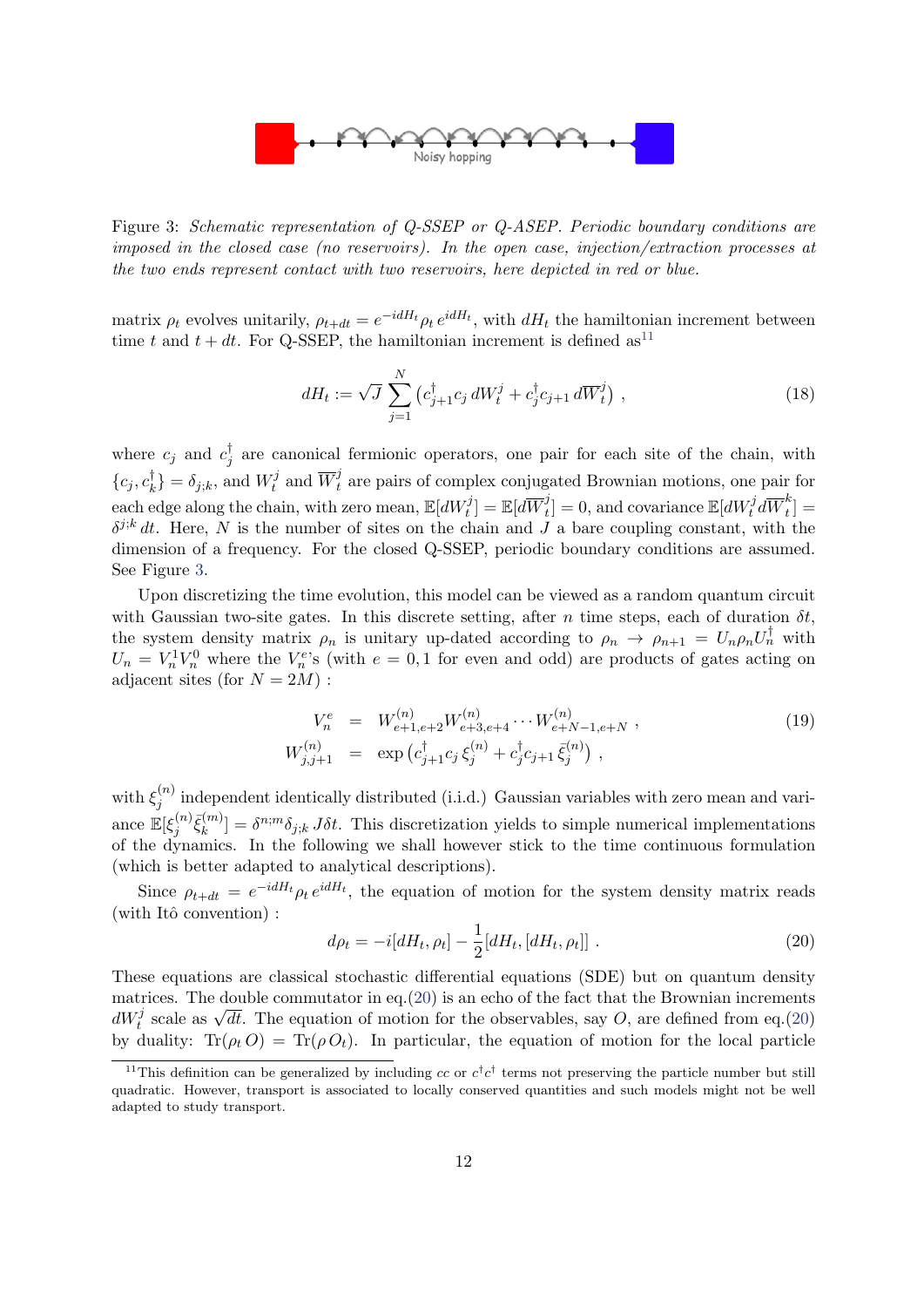number operators,  $\hat{n}_j := c_j^{\dagger}$  $C_j^{\dagger}c_j$ , reads

<span id="page-12-0"></span>
$$
d\hat{n}_j = J \Delta \hat{n}_j dt + \sqrt{J} \left( d\hat{\mathbb{V}}_s^j - d\hat{\mathbb{V}}_s^{j-1} \right) , \qquad (21)
$$

with  $\Delta$  the discrete Laplacian,  $\Delta \hat{n}_j := \hat{n}_{j+1} - 2\hat{n}_j + \hat{n}_{j-1}$ , and  $d\hat{\mathbb{V}}_t^j := i(c_j^{\dagger})$  $j_j^{\dagger}c_{j+1}dW^j$  – h.c.) noisy operators. Eq.[\(21\)](#page-12-0) indeed codes for stochastic diffusion for quantum observables. The Q-SSEP is one of the simplest model of pure, quantum, noisy, diffusive dynamics.

Since information is lost when averaging over the realizations of the noise, the average dynamics is not unitary but dissipative. In particular, the average number operator  $\mathbb{E}[\hat{n}_i]$  satisfy to pure diffusion:  $\partial_t \mathbb{E}[\hat{n}_i] = J \mathbb{E}[\Delta \hat{n}_i]$ . By the Markov property of the Brownian motions, the average dynamics defines a semi-group generated by a Lindbladian which is obtained by averaging  $eq.(20)$  $eq.(20)$ :

<span id="page-12-1"></span>
$$
\partial_t \bar{\rho}_t = \mathcal{L}_{\rm ssep}(\bar{\rho}_t) \tag{22}
$$

with  $\bar{\rho}_t := \mathbb{E}[\rho_t]$  the average density matrix. The Lindbladian  $\mathcal{L}_{\text{ssep}}$  is the sum of local Lindbladians, one for each edge of the chain,  $\mathcal{L}_{\text{sep}} = J \sum_{j=1}^{N} \mathcal{L}_{j,j+1}$ . Each of them decomposes as  $\mathcal{L}_{j;j+1} = \overrightarrow{\mathcal{L}}_{j;j+1} + \overleftarrow{\mathcal{L}}_{j;j+1}$ , where

<span id="page-12-2"></span>
$$
\vec{\mathcal{L}}_{j;j+1}(\rho) := \ell_j^- \rho \ell_j^+ - \frac{1}{2} (\ell_j^+ \ell_j^- \rho + \rho \ell_j^+ \ell_j^-) , \qquad (23a)
$$

$$
\overleftarrow{\mathcal{L}}_{j;j+1}(\rho) := \ell_j^+ \rho \ell_j^- - \frac{1}{2} (\ell_j^- \ell_j^+ \rho + \rho \ell_j^- \ell_j^+), \qquad (23b)
$$

with  $\ell_j^+ := c_{j+1}^{\dagger} c_j$  and  $\ell_j^- := c_j^{\dagger}$  $\overrightarrow{\mathcal{L}}_{j:j+1}$ . The local Lindbladians  $\overrightarrow{\mathcal{L}}_{j:j+1}$  (resp.  $\overleftarrow{\mathcal{L}}_{j:j+1}$ ) describe jumps of the fermions to the right (resp. left). Higher moments of the density matrix, say its quadratic fluctuations  $\mathbb{E}[\rho_t \otimes \rho_t]$ , also satisfy Lindblad dynamics [\[65\]](#page-32-2). One of the motivation for studying Q-SSEP is to get a good description of quantum diffusive dynamics, beyond the average dynamics, including fluctuations. See below section [3.2.](#page-15-0)

The name Q-SSEP is inherited from the fact that the mean dynamics, when reduced to an appropriate sector, is that of the classical SSEP. At each site along the chain, the empty  $|\bullet\rangle$  and full  $|\phi\rangle$  states, with respectively one and zero fermion, form a basis of states and diagonalize the particule number operator (with eigen-value 1 or 0). The states  $|n\rangle$  diagonalising all the particle numbers along the chain are thus indexed by the classical configurations  $\mathbf{n} = (\nu_1, \dots, \nu_N)$ , with  $\nu_i = 0, 1$ , the particle number at site j. A density matrix diagonal in this particle number basis specifies a probability measure on classical configurations since it can be written as  $\rho_{\text{diag}} =$  $\sum_{n} Q_n \Pi_n$ , with  $\Pi_n := |n\rangle\langle n|$  and  $Q_n$  a probability measure on  $n : \sum_{n} Q_n = 1, Q_n \ge 0$ . The mean Q-SSEP dynamics [\(22\)](#page-12-1) preserves diagonal density matrices and thus defines a flow – a Markov chain – on probability measures on classical configurations. This flow is identical to that of the classical SSEP since

$$
\mathcal{L}_{\text{ssep}}(|\phi\phi\rangle\langle\phi\phi|) = 0 ,
$$
\n
$$
\mathcal{L}_{\text{ssep}}(|\phi\bullet\rangle\langle\phi\bullet|) = J(-|\phi\bullet\rangle\langle\phi\bullet| + |\bullet\phi\rangle\langle\bullet\phi|) ,
$$
\n
$$
\mathcal{L}_{\text{ssep}}(|\bullet\phi\rangle\langle\bullet\phi|) = J(+|\phi\bullet\rangle\langle\phi\bullet| - |\bullet\phi\rangle\langle\bullet\phi|) ,
$$
\n
$$
\mathcal{L}_{\text{ssep}}(|\bullet\bullet\rangle\langle\bullet\bullet|) = 0 .
$$

This can be compared with the Markov transition matrix of classical SSEP in eqs.[\(3\)](#page-3-4). As a consequence, the generating function of the steady fluctuations of the classical SSEP occupancies  $\mathfrak{n}_i$  can be expressed as a quantum expectation value w.r.t. the steady average Q-SSEP density matrix :

$$
\mathbb{E}_{\text{ssep}}[e^{\sum_j h_j \mathbf{n}_j}] = \mathbb{E}\Big[\text{Tr}\big(\rho \, e^{\sum_i h_i \hat{n}_i}\big)\Big] = \text{Tr}\big(\bar{\rho} \, e^{\sum_i h_i \hat{n}_i}\big) ,
$$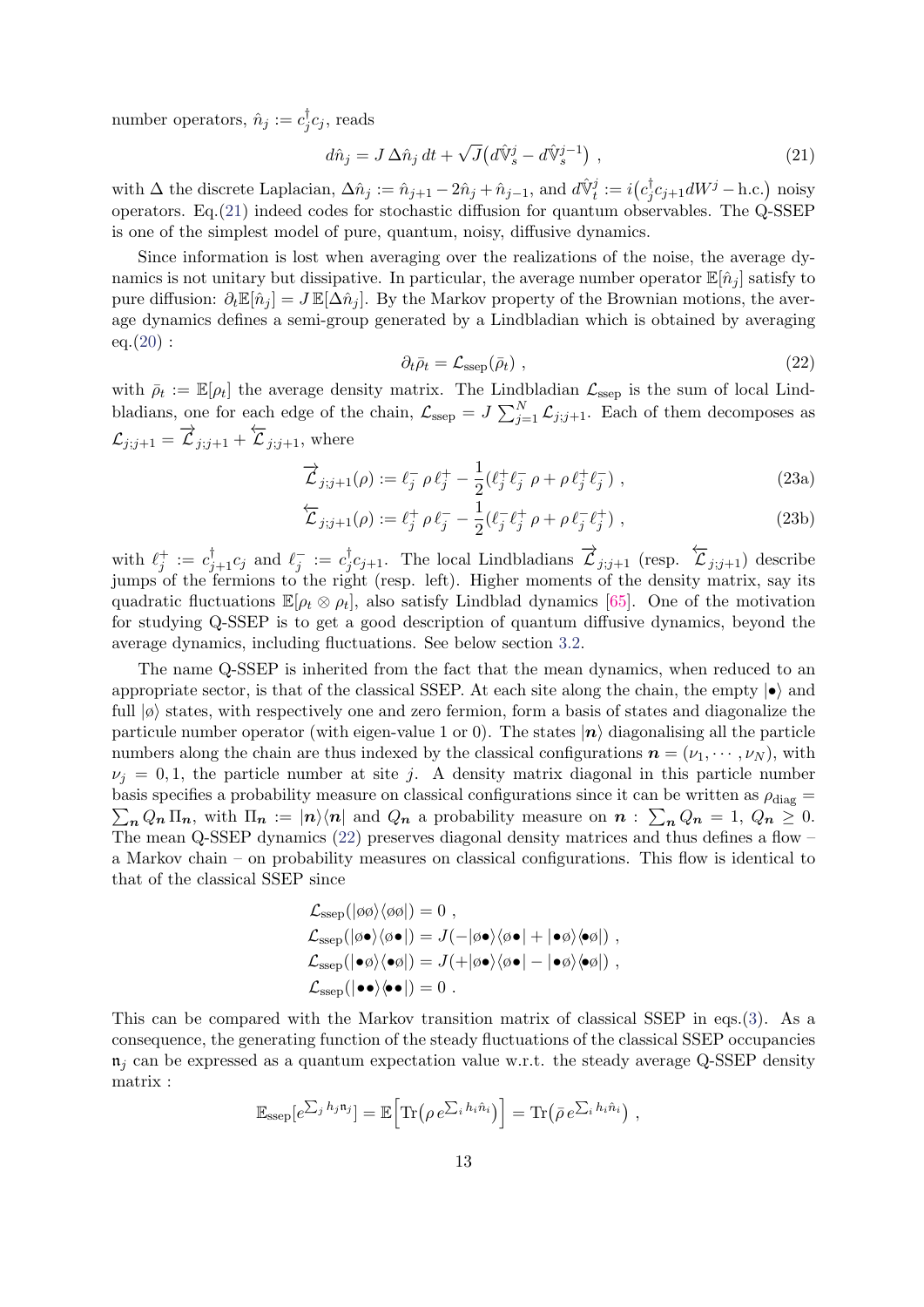with  $\hat{n}_i = c_i^{\dagger}$ <sup>†</sup><sub>*c<sub>i</sub>*</sub> the quantum number operators,  $\bar{\rho} = \mathbb{E}[\rho]$  the mean Q-SSEP state, averaged w.r.t. the Q-SSEP steady measure.

The quantum Q-SSEP is however an extension of the classical SSEP as this correspondance only applies to the average dynamics of diagonal density matrices. For instance, while only classical configurations are considered in classical SSEP, cats like states made of superpositions of classical configurations are allowed in the Q-SSEP, say

$$
|\cdots \emptyset \emptyset \bullet \bullet \emptyset \bullet \emptyset \bullet \cdots \rangle + |\cdots \bullet \emptyset \bullet \emptyset \bullet \emptyset \bullet \emptyset \bullet \cdots \rangle + \cdots,
$$

even-though the states describe identical density profiles at a coarse-grained level. These states could interfere and Q-SSEP describes their statistics and dynamics.

#### • Open Q-SSEP.

The open Q-SSEP is defined similarly except that the chain interval is now open (no periodic boundary conditions) and the dynamics is modified by including injection and extraction processes at the two ends of the chain. These processes are represented by dissipative, deterministic, Lindblad dynamics. As a consequence, the equations of motion for the system density matrix read :

<span id="page-13-2"></span>
$$
d\rho_t = -i[dH_t, \rho_t] - \frac{1}{2}[dH_t, [dH_t, \rho_t]] + \mathcal{L}_{\text{bdry}}(\rho_t)dt ,
$$
\n(24)

with  $dH_t$  as above in eq.[\(18\)](#page-11-3), and  $\mathcal{L}_{\text{bdry}}$  a boundary Lindbladian acting on sites 1 and N, with  $\mathcal{L}_{\text{bdry}} = \alpha_1 \mathcal{L}_1^+ + \beta_1 \mathcal{L}_1^- + \alpha_N \mathcal{L}_N^+ + \beta_N \mathcal{L}_N^ \bar{N}$  and

$$
\mathcal{L}_j^+(\star) = c_j^\dagger \star c_j - \frac{1}{2} (c_j c_j^+ \star + \star c_j c_j^\dagger) , \qquad (25a)
$$

$$
\mathcal{L}_j^-(\star) = c_j \star c_j^{\dagger} - \frac{1}{2} (c_j^{\dagger} c_j \star + \star c_j^{\dagger} c_j) , \qquad (25b)
$$

where the parameters  $\alpha_i$  (resp.  $\beta_i$ ) are the injection (resp. extraction) rates. These boundary processes drive the system out-of-equilibrium by enforcing a non-trivial current through the system.

General comments about Q-SSEP apply to the open case, if the boundary terms are taken into account appropriately. In particular, the average dynamics is also of Lindblad type, with contributions from the boundary Linbladians. On diagonal density matrices, it reduces to that of the open SSEP, including the boundary terms. Higher moments also follow a Lindblad dynamics [\[65\]](#page-32-2). Despite the presence of boundary dynamics, the open Q-SSEP preserves gaussianity of the states and it is thus particularly adapted to exact studies. Duality property of such model systems were pointed out in [\[42\]](#page-30-14).

#### • Closed and open Q-ASEP.

The Q-ASEP is slightly different from the Q-SSEP because the noise the chain is coupled to is not classical but quantum. The hamiltonian increments  $dH_t$  are of the same form as in eq.[\(18\)](#page-11-3), namely,

<span id="page-13-1"></span>
$$
dH_t := \sqrt{J} \sum_{j=1}^{N} \left( c_{j+1}^{\dagger} c_j \, dW_t^j + c_j^{\dagger} c_{j+1} \, d\overline{W}_t^j \right) , \qquad (26)
$$

but where  $W_t^j$  $\overline{W}_t^j$  and  $\overline{W}_t^j$  are now quantum Gaussian processes with zero mean and covariance,

<span id="page-13-0"></span>
$$
\mathbb{E}[dW_t^j d\overline{W}_t^k] = p \,\delta^{j;k} dt \;, \quad \mathbb{E}[d\overline{W}_t^j dW_t^k] = q \,\delta^{j;k} dt \;, \tag{27}
$$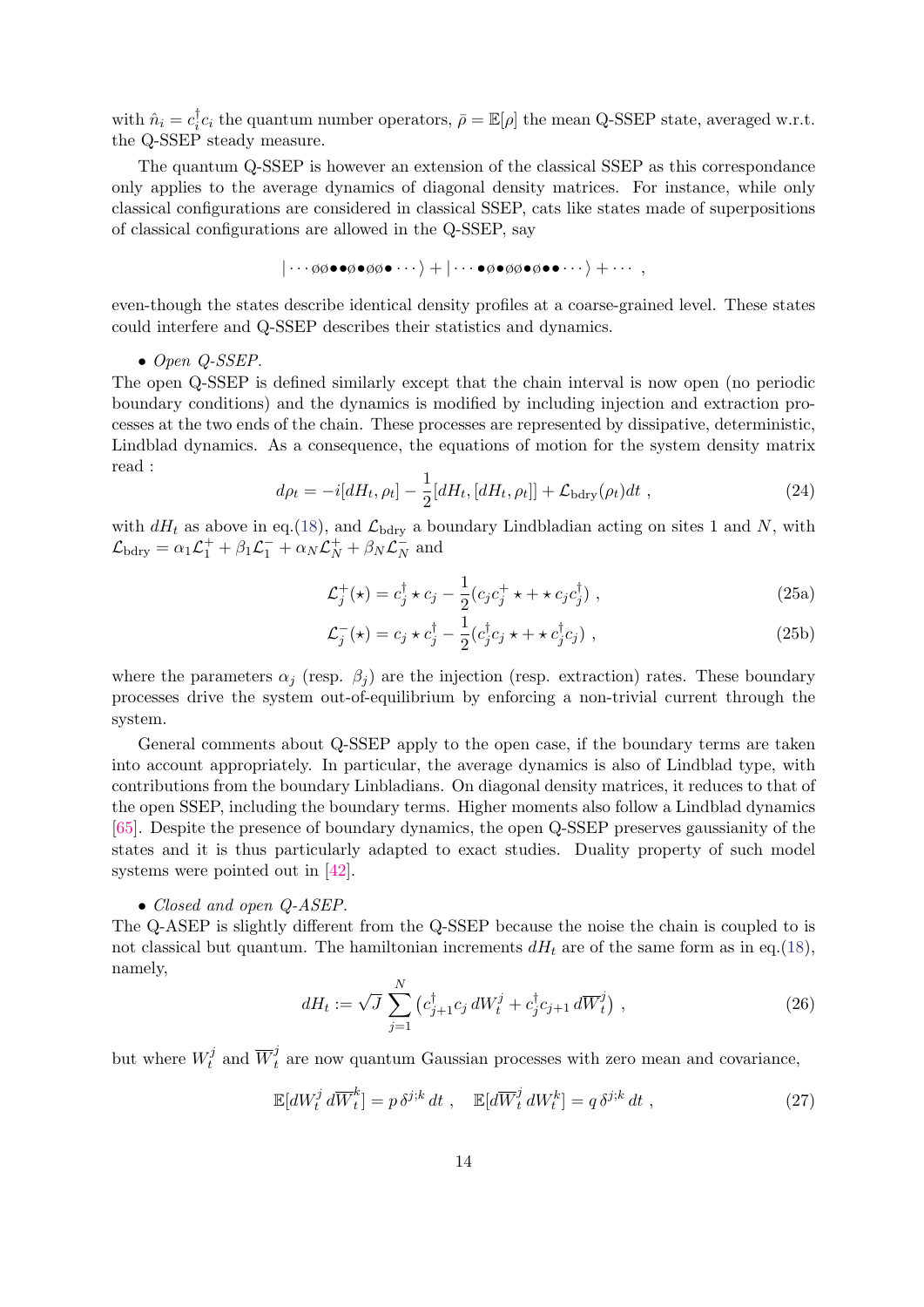with p, q,  $(p \ge q)$ , two real positive parameters. The Q-ASEP correspond to  $p \ne q$ , and the Q-TASEP to either  $p = 0$  or  $q = 0$ . The two processes  $W_t^j$  $\overline{t}_t^j$  and  $\overline{W}_t^k$  are then non-commuting quantum operators,

$$
[dW_t^j, d\overline{W}_t^k] = (p - q) \delta^{j;k} dt . \qquad (28)
$$

There are two physical ways to construct this noise. Either one may view them as the scaling limit of series of two-state probes, say Q-bit or spin half probes, recursively interacting with the system [\[66\]](#page-32-3), in a way similar to the photon box experiment [\[62\]](#page-31-16). This construction is parallel to that of the classical Brownian motion as a scaling limit of random walks. Or, these noise can be directly constructed in the continuum, as in the theory of quantum stochastic differential equations [\[67\]](#page-32-4). In physical terms, the noise Hilbert space is the tensor product of noise Hilbert spaces attached to each edge of the chain,  $\mathcal{H}_{\text{noise}} = \otimes_j \mathcal{H}_{\text{noise}}^{(j)}$ . Each of them is a Fock space, over the space of square integrable functions on the line, on which complex bosonic fields,  $\varphi^{j}(s)$  and  $\bar{\varphi}^j(s)$ , are acting, with canonical commutation relations,

$$
\left[\varphi^j(s), \bar{\varphi}^k(s')\right] = \delta^{j;k}\delta(s-s')\ .\tag{29}
$$

The noise expectation values are defined as quantum expectation values w.r.t. a particular state  $\Omega_{\text{noise}}$  on the noise Hilbert space. Averaging over the noise amounts to trace over the noise degrees of freedom,  $\mathbb{E}[(\cdots)] := \text{Tr}(\Omega_{\text{noise}}(\cdots)].$  The noise is chosen to be thermal so that  $\mathbb{E}[\bar{\varphi}^j(s)\varphi^k(s')] = \mathsf{n}\,\delta^{j;k}\delta(s-s')$  with n some filling factor. The quantum Brownian motions are then defined by

$$
W_t^j = \lambda \int_0^t ds \,\varphi^j(s) \;, \quad \overline{W}_t^j = \lambda \int_0^t ds \,\overline{\varphi}^j(s) \;.
$$
 (30)

Their increments are  $dW_t^j = W_{t+dt}^j - W_t^j$  $t^j$ . They satisfy eqs.[\(27\)](#page-13-0) with  $q = \lambda^2 \mathsf{n}$  and  $p = \lambda^2(1+\mathsf{n})$ . Noise expectation values are computed using Wick's theorem. The Brownian increments  $dW_t^j$ and the portion of the noise Fock space associated to the fields  $\varphi^{j}(s)$  between time t and  $t + dt$ represent the scaling limit of all probes which have interacted with the system during the time interval  $[t, t + dt)$ .

The noisy dynamics of observables, say  $O$ , generated by the hamiltonian increments [\(26\)](#page-13-1) are

$$
dO_t = +i[dH_t, O]_t - \frac{1}{2}[dH_t, [dH_t, O]]_t ,
$$
\n(31)

up to boundary terms in the case of an open chain. These are quantum stochastic differential equations as defined in  $[67]$ . For O an observable on the system, its average w.r.t. the noise,  $\overline{O}_t := \mathbb{E}[O_t]$ , satisfy a Lindblad equation

$$
\partial_t \bar{O}_t = \mathcal{L}_{\text{asep}}^{\dagger}(\bar{O})_t , \qquad (32)
$$

with dual Lindbladian  $\mathcal{L}_{\text{asep}}^{\dagger} = J \sum_{j=1}^{N} (p \overrightarrow{\mathcal{L}}_{j,j+1}^{\dagger} + q \overleftarrow{\mathcal{L}}_{j,j+1}^{\dagger}), \text{ with } \overrightarrow{\mathcal{L}}_{j,j+1}^{\dagger} \text{ and } \overleftarrow{\mathcal{L}}_{j,j+1}^{\dagger} \text{ the duals}$ of the Lindbladians [\(23\)](#page-12-2). This average dynamics was actually considered in [\[68,](#page-32-5) [69\]](#page-32-6). Higher moments also satisfy a Lindblad dynamics [\[65\]](#page-32-2).

Since the two Lindbladians  $\overrightarrow{\mathcal{L}}_{j;j+1}$  and  $\overleftarrow{\mathcal{L}}_{j;j+1}$  code respectively for left and right moves, the total Lindbladian  $\mathcal{L}_{\text{asen}}$  codes for asymmetric moves as in the classical ASEP. The exclusion principle is taken into account by the fermionic character of the particles. Restricted to diagonal density matrices, the average of Q-ASEP is that of the classical ASEP [\[45\]](#page-30-17). Q-ASEP is however an extension of the classical ASEP as it describes off-diagonal fluctuations and coherences.

In the following we restrict our discussion to the closed and open Q-SSEP.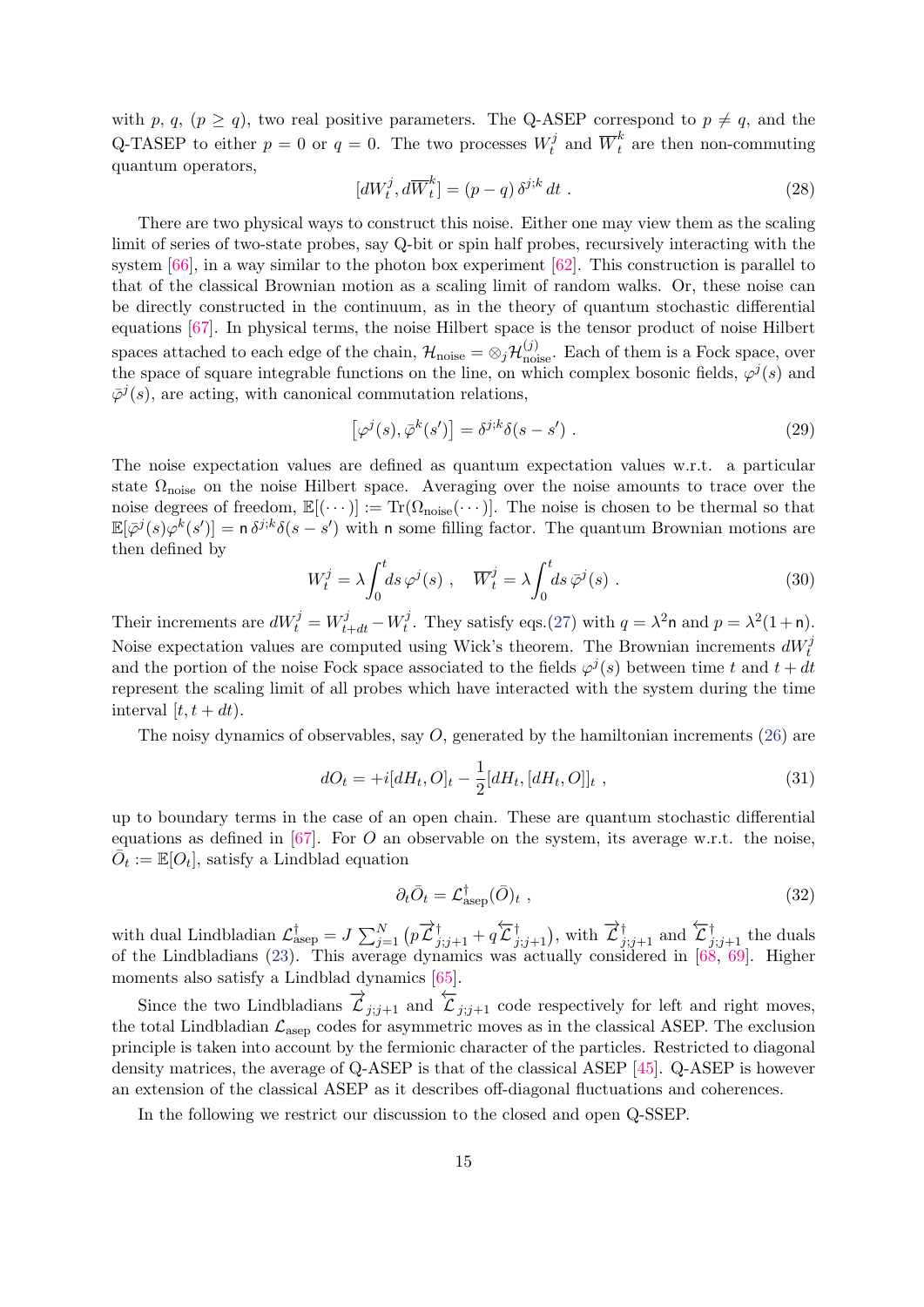## <span id="page-15-0"></span>3.2 Closed Q-SSEP : Fluctuations at equilibrium

Q-SSEP is particularly adapted to exact analytic results because it is a quadratic model<sup>[12](#page-15-1)</sup>, for each realization of the noise. In particular it preserves gaussianity of the system density matrix, again for each realization of the noise (not in average). The dynamics and statistics of such density matrices are encoded into that of their matrices of two-point functions  $G_{ij}$  :=  $\text{Tr}(\rho_t c_i^\dagger$  ${}_{j}^{\dagger}c_{i}$ ). Hence, analysing Q-SSEP reduces to studying the statistics and dynamics of its two-point functions. This reduces the number of degrees of freedoms from  $2^N$  to  $N^2$ . For the closed Q-SSEP, the time evolution of the matrix  $G$  is also unitary,

<span id="page-15-3"></span><span id="page-15-2"></span>
$$
G_{t+dt} = e^{-idh_t} G_t e^{idh_t}, \qquad (33)
$$

with  $dh_t$  the so-called one-particle hamiltonian,  $dh_t = \sqrt{J} \sum_{j=1}^N (|j+1\rangle\langle j| dW_t^j + \text{h.c.})$ , or equivalently, with  $G_{i,j} = \langle i|G_t|j\rangle$  the matrix elements of the matrix  $G_t$  (we suppress the index t to lighten the notation),

$$
dG_{i;j} = -2J G_{i;j} dt + J(G_{i+1;i+1} + G_{i-1;i-1}) \delta_{i;j} dt
$$
  
+  $i\sqrt{J}(G_{i;j-1} d\overline{W}_t^{j-1} + G_{i;j+1} dW_t^j - G_{i-1;j} dW_t^{i-1} - G_{i+1;j} d\overline{W}_t^i)$  (34)

This is a matrix valued stochastic differential equation (SDE). The matrix G satisfies a closed set of equations. In particular, the mean density  $\mathfrak{n}_j := \mathbb{E}[G_{j;j}]$  evolves diffusively,  $\partial_t \mathfrak{n}_j = J \Delta \mathfrak{n}_j$ with  $\Delta$  the discrete Laplacian.

At large time, the matrix G reaches a steady distribution, which we shall denote  $\mathbb{E}_{\infty}[\cdot]$ . Since it is unitary, the dynamics [\(33\)](#page-15-2) is isospectral, and all quantities  $N_k := \text{Tr}(G^k)$  are constants of motion fixed by the initial condition  $G_0$ . We set  $N_k = \mathfrak{m}_k N$ . The steady measure depends on this data. To compute the moments of  $G$  in the steady measure is a linear problem specified by eq.[\(34\)](#page-15-3). Let us compute the first few.

For the mean, we find

<span id="page-15-5"></span><span id="page-15-4"></span>
$$
\mathbb{E}_{\infty}[G_{i,j}] = \mathfrak{m}_1 \,\delta_{i,j} \tag{35}
$$

This reflects :

(a) decoherence as the off-diagonal elements vanish in average at large time,

(b) equilibrium as the mean density profile is uniform along the chain. (Recall that  $G_{i;i}$  is the quantum expectation value of the particle number at site  $i$ ).

For the quadratic cumulants, we find (with  $i \neq j$ ) [\[43\]](#page-30-15),

$$
\mathbb{E}_{\infty}[|G_{i;i}|^2]^c = \frac{(\Delta_2 \mathfrak{m})^2}{N+1}, \quad \mathbb{E}_{\infty}[G_{i;i}G_{j;j}]^c = -\frac{(\Delta_2 \mathfrak{m})^2}{N^2-1}, \tag{36a}
$$

$$
\mathbb{E}_{\infty} [|G_{i;j}|^2]^c = \frac{N(\Delta_2 \mathfrak{m})^2}{N^2 - 1} \simeq \frac{(\Delta_2 \mathfrak{m})^2}{N} , \qquad (36b)
$$

with  $(\Delta_2 \mathfrak{m})^2 := \mathfrak{m}_2 - \mathfrak{m}_1^2$ . We thus learn that fluctuations of the density at coincident points are of order  $1/\sqrt{N}$ , as expected for diffusive systems, but at order  $1/N$  at non coincident points. More importantly, we observe that, although vanishing in average, coherences, represented by the off-diagonal elements of G, are of order  $1/\sqrt{N}$  (provided the  $\mathfrak{m}_k$  scale as  $O(N^0)$ ). That is : decoherence is at work in average but there are non-zero fluctuating coherences, sub-leading with the system size.

<span id="page-15-1"></span> $12$ But it is a non-trivial model because of the presence of noise.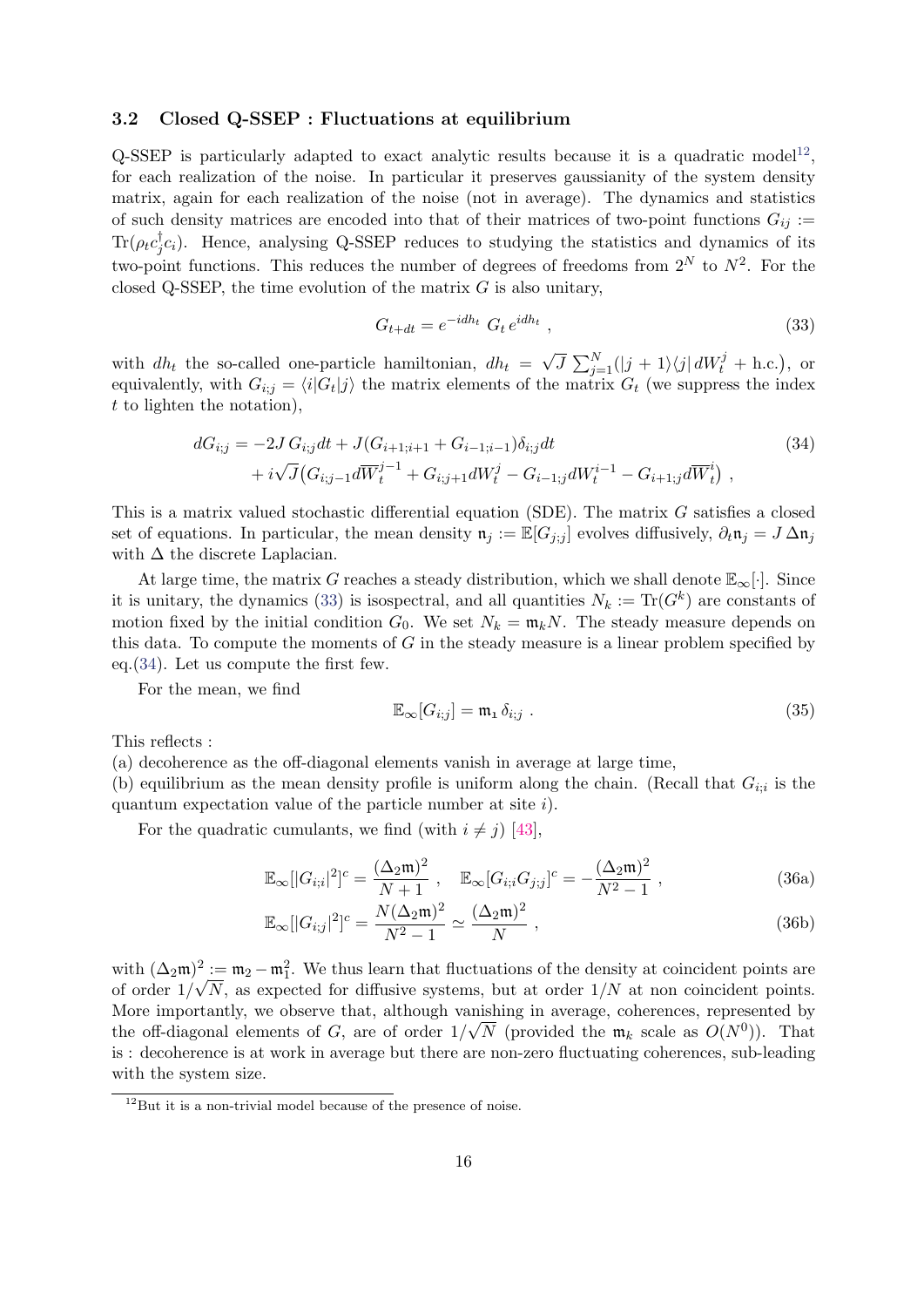Suppose that the system is initially prepared in a factorized state, so that its initial two point functions are diagonal,  $\text{Tr}(\rho_0 c_i^{\dagger})$  $\mathbf{u}_i^{\dagger} c_j$  =  $\mathbf{n}_i \delta_{i,j}$ , with  $\mathbf{n}_i$  the initial local particle density at site *i*. Then,  $\mathfrak{m}_1 = \sum_i \mathfrak{n}_i/N$  is the mean density, and  $\mathfrak{m}_2 = \sum_i \mathfrak{n}_i^2/N$ , so that  $(\Delta_2 \mathfrak{m})^2$  is the variance of the initial density<sup>[13](#page-16-1)</sup>. Eqs.[\(36\)](#page-15-4) tell us that, despite the absence of initial coherences, these are progressively, randomly, generated by the hopping process [\(18\)](#page-11-3) and they survive the long time limit if the initial density is inhomogeneous. Phrased differently : fluctuating coherences are dynamically produced from the inhomogeneities of the density profile.

Higher cumulants can be recursively computed. Assuming that the initial state is such that all  $\mathfrak{m}_k = \text{Tr}(G_0^k)/N$  scale as  $O(N^0)$  for large N, all cumulants of order P scale as  $1/N^{P-1}$ . Let  $W[A] := \log Z[A]$  with  $Z[A] := \mathbb{E}_{\infty}[e^{\text{Tr}(AG)}],$  with A a generic test matrix, be their generating function. We have, order by order in power of A (recall that  $(\Delta_2 \mathfrak{m})^2 = \mathfrak{m}_2 - \mathfrak{m}_1^2$ ) :

<span id="page-16-2"></span>
$$
W(A) = \mathfrak{m}_1 \operatorname{Tr} A + \frac{1}{2} \frac{N(\Delta_2 \mathfrak{m})^2}{N^2 - 1} \operatorname{Tr} A^2 - \frac{1}{2} \frac{(\Delta_2 \mathfrak{m})^2}{N^2 - 1} (\operatorname{Tr} A)^2 + O(\|A\|^3) \tag{37}
$$

This formula has a simple interpretation : To leading order in the system size, the matrix of two point functions converges to the non random, uniform, matrix  $G_{eq} = \mathfrak{m}_1\mathbb{I}$ , proportional to the identity, reflecting convergence toward equilibrium. There are sub-leading fluctuations, so that we can write,

$$
G \simeq G_{\text{eq}} + \delta G \ , \quad G_{\text{eq}} = \mathfrak{m}_1 \mathbb{I} \ , \quad \delta G \simeq O(1/\sqrt{N}) \ , \tag{38}
$$

where the fluctuations  $\delta G$  decrease with the system size. Alternatively, the system density matrix converges to the equilibrium Gibbs state, up to fluctuations,

$$
\rho \simeq \rho_{\text{eq}} + \delta \rho \;, \quad \rho_{\text{eq}} = \frac{1}{Z_{\text{eq}}} e^{-\mu \hat{N}_{\text{tot}}} \;, \quad \delta \rho \simeq O(1/\sqrt{N}) \;, \tag{39}
$$

with  $\hat{N}_{\text{tot}} = \sum_j c_j^{\dagger}$  $\mathbf{y}_j^{\dagger}$ c<sub>j</sub> the total particle number,  $\mu$  the chemical potential, related to the density via  $m_1 = 1/(1 + e^{\mu})$  and  $Z_{eq}$  the equilibrium partition function,  $Z_{eq} = (1 + e^{-\mu})^N$ . Recall that the number of particles is the only conserved quantity under the dynamics [\(18\)](#page-11-3) (for any fixed realization of the noise).

Hence, for large system sizes, the steady measure  $\mathbb{E}_{\infty}$  is peaked around the equilibrium density matrix  $\rho_{eq}$ , with fluctuations  $\delta \rho$  sub-leading in the system size. It is interesting to compare with eq.[\(16\)](#page-9-1). Q-SSEP gives access to these rare sub-leading fluctuations and yields to a precise description of their statistics.

## <span id="page-16-0"></span>3.3 Closed Q-SSEP : Where are we ?

## • Steady fluctuations and large deviation

The closed Q-SSEP is actually ergodic, in any sector with a fixed number of particles, in the sense that the steady measure  $\mathbb{E}_{\infty}$  is  $SU(N)$  invariant. This follows from the fact that iterated products of the form

$$
e^{-idh_{t_1}}e^{-idh_{t_2}}\cdots e^{-idh_{t_n}},
$$

with  $dh_{t_k}$  the one-particle hamiltonian increment [\(33\)](#page-15-2), for any collection of time increments  $dt_k$ , visit densely the group  $SU(N)$  (because the matrices  $E_{i:j+1} := |j\rangle\langle j+1|$  and their adjoints form a system of simple root generators for  $su(N)$ ). The dynamics generated by successive

<span id="page-16-1"></span><sup>&</sup>lt;sup>13</sup>If the initial state is not factorized, there are possible corrections to  $m_2$  due to initial coherences.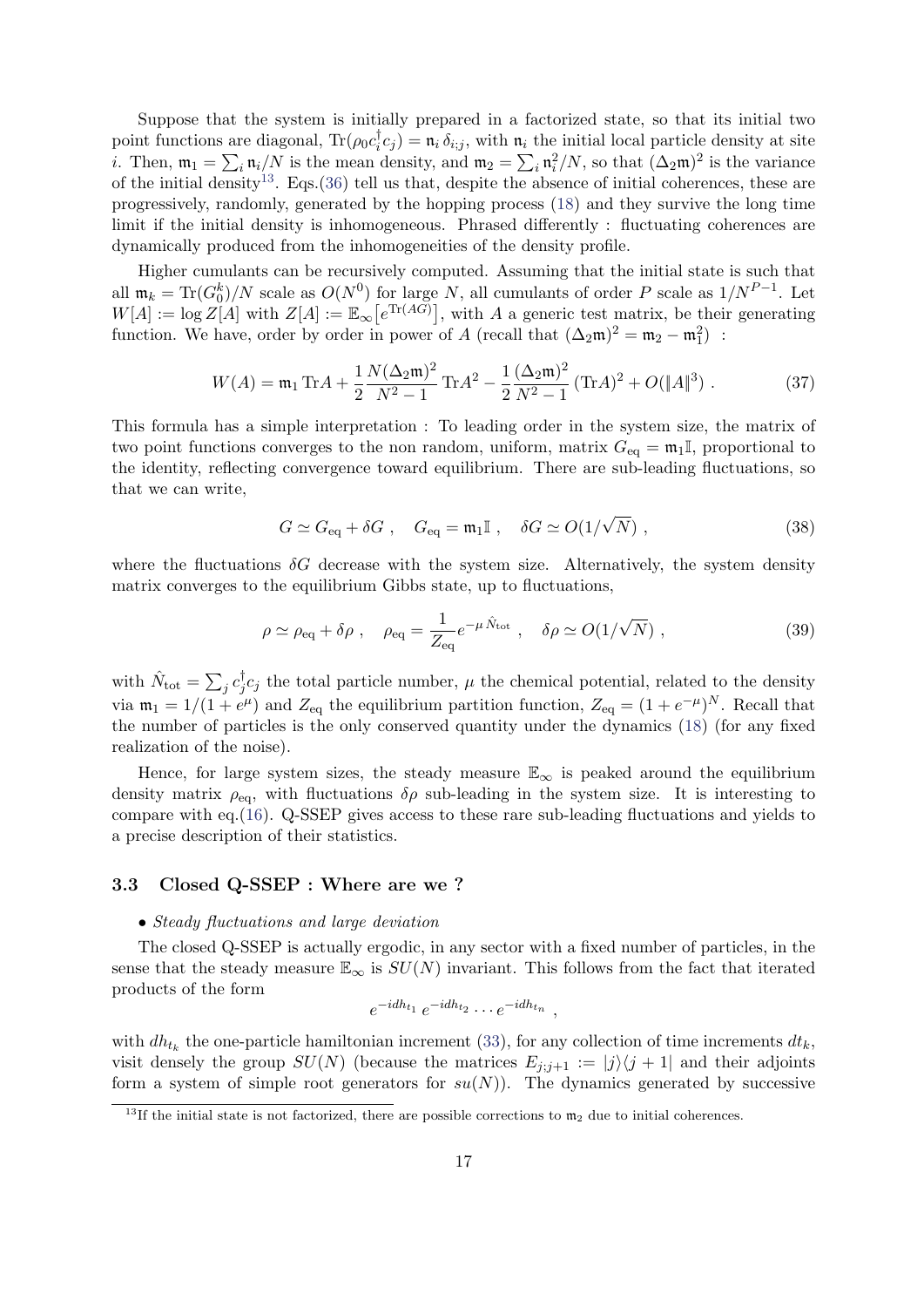iterations of the infinitesimal group elements  $e^{-idh_t}$  is thus ergodic enough to cover the group  $SU(N)$ , and this implies that the generating function,  $Z[A] := \mathbb{E}_{\infty} [e^{\text{Tr}(AG)}],$  is  $SU(N)$  invariant:  $Z[UAU^{\dagger}] = Z[A]$  for any  $U \in SU(N)$ . As a consequence, it admits an integral representation,

$$
Z[A] = \int dV \, e^{\text{Tr}(AV^\dagger G_0 V)} \,, \tag{40}
$$

where the integral is taken over the unitary group  $U(N)$  with the invariant Haar measure. This integral is known as the Harish-Chandra-Itzykson-Zuber (HC-IZ) integral in random matrix theory (RMT) [\[70,](#page-32-7) [71\]](#page-32-8).

The proof is simple, using the  $SU(N)$  invariance and the iso-spectral property of the Q-SSEP flow :

$$
Z[A] = \int dV Z[VAV^{\dagger}] = \mathbb{E}_{\infty} \Big[ \int dV e^{\text{Tr}(AV^{\dagger}GV)} \Big] = \int dV e^{\text{Tr}(AV^{\dagger}G_0V)}.
$$

In the first equality we use the  $SU(N)$  invariance, in the second we insert the definition of Z as the generating function for  $\mathbb{E}_{\infty}$  and we permute integration and averaging, and in the last we use the property that the spectrum of  $G$  is conserved by the flow, and thus non random, so that  $\int dV e^{\text{Tr}(AV^{\dagger}G_0V)}$  can be pulled out from the expectation with respect to  $\mathbb{E}_{\infty}$ .

Alternatively, the system Hilbert, which is the Fock space of  $N$  fermions, decomposes into the sum of sectors  $\Lambda_M$  of fixed particle number, say  $M = 0, \cdots, N$ :

$$
\mathcal{H}_{\rm sys} = \Lambda_0 \oplus \Lambda_1 \oplus \cdots \oplus \Lambda_N ,
$$

Each of the subspaces  $\Lambda_M$  form a  $U(N)$  irreducible representation (isomorphic to rank M antisymmetric tensors in dimension  $N$ ). Since, for each realisation of the noise, the Q-SSEP dynamics preserves the total number of particles, each of those sectors is stable under the Q-SSEP dynamics, and the invariant measure on each of them is that induced by the  $SU(N)$  Haar measure. This is the measure we would get if we were sampling the states uniformly, according to the Haar measure, in the corresponding  $SU(N)$  orbit. Thus, the system is ergodic in each sector with a fixed number of particles.

The generating function  $Z[A]$ , represented as a HC-IZ integral, can be analysed using tools from RMT. It depends on the spectrum of  $G_0$  and hence on  $\mathfrak{m}_k := \text{Tr} G_0^k/N$ . Assuming that  $\mathfrak{m}_k = O(N^0)$  for all k, then  $w[A] := \lim_{N \to \infty} \frac{1}{N}$  $\frac{1}{N}$  log  $Z[NA]$  is finite, order by order in power of A, or alternatively,

<span id="page-17-0"></span>
$$
\mathbb{E}_{\infty}\left[e^{N \operatorname{Tr}(AG)}\right] \asymp_{N \to \infty} e^{N \, w[A]} \tag{41}
$$

From eq.[\(37\)](#page-16-2), the first few terms are

<span id="page-17-1"></span>
$$
w[A] = \mathfrak{m}_1 \operatorname{Tr} A + \frac{1}{2} (\Delta_2 \mathfrak{m})^2 \operatorname{Tr} A^2 + \frac{1}{3} (\Delta_3 \mathfrak{m})^3 \operatorname{Tr} A^3 + O(\|A\|^4) , \qquad (42)
$$

with  $(\Delta_2 \mathfrak{m})^2 = \mathfrak{m}_2 - \mathfrak{m}_1^2$  and  $(\Delta_3 \mathfrak{m})^3 := \mathfrak{m}_3 - 3\mathfrak{m}_2 \mathfrak{m}_1 + 2\mathfrak{m}_1^3$ . This expansion suggests that  $w[A]$  can be written as a series expansion in Tr $A^k$  only :  $w[A] = \sum_k \frac{1}{k}$  $\frac{1}{k}$ f<sub>k</sub>Tr $A^k$ , where f<sub>k</sub> stands for the large N limit of  $N^{(k-1)} \mathbb{E}_{\infty} [G_{i_1 i_2} G_{i_2 i_3} \cdots G_{i_k i_1}]$  with  $i_1, \cdots, i_k$  all distincts. This type of expectations, for connected products of G's with indices  $i_k$  placed along a loop, are going be also important in the study of the open Q-SSEP, since they are going to be the dominating ones. Intuitively, this indicates the emergence of a thermodynamic limit in which correlation functions factorize on dominating connected components.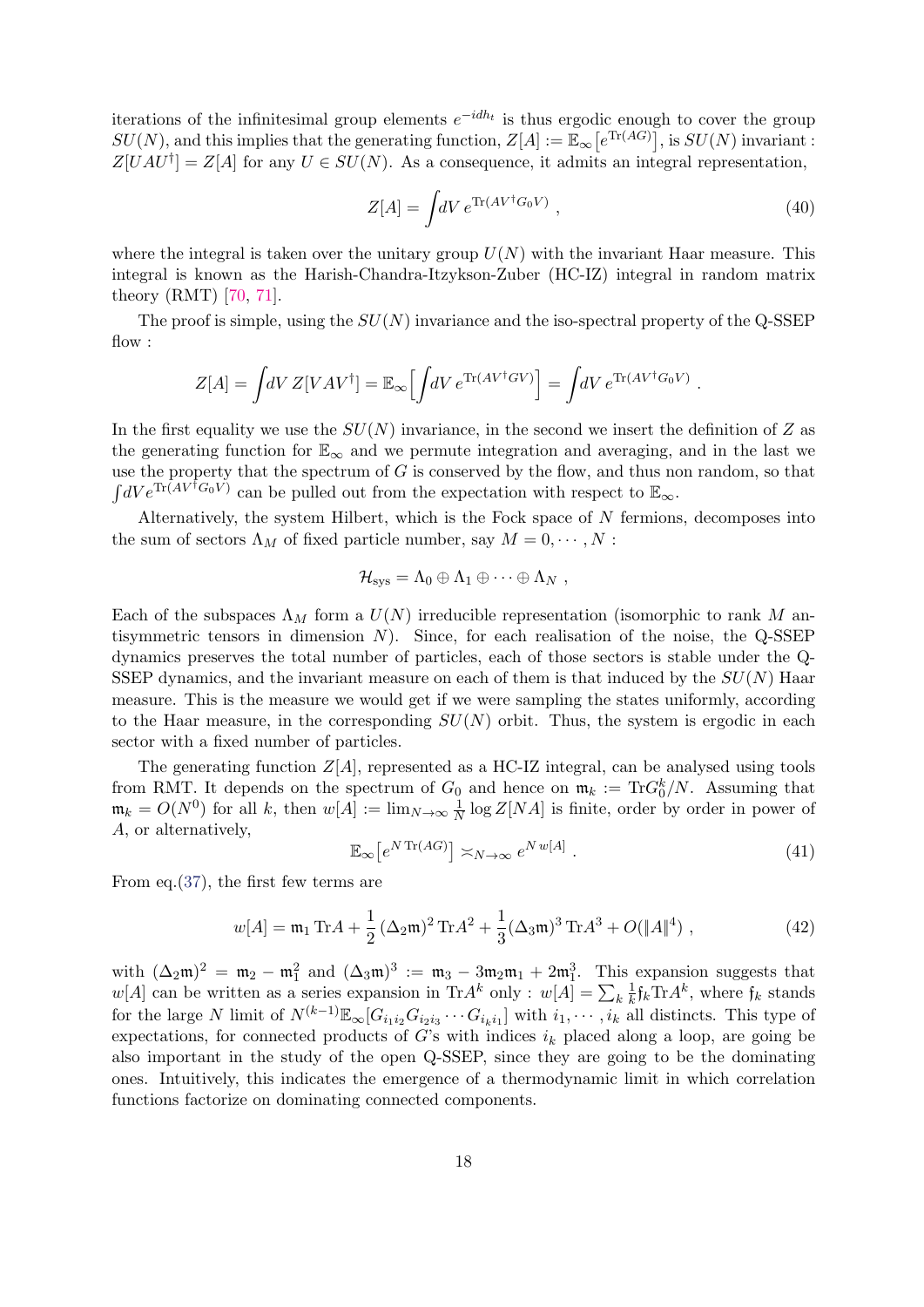Eq.[\(41\)](#page-17-0) equivalently means that the steady probability distribution for  $G$  satisfies a large deviation principle (compare with eq.[\(4\)](#page-3-3)<sup>[14](#page-18-0)</sup> with  $\varepsilon = 1/N$ ),

$$
\mathbb{P}\mathrm{rob}_{\infty}[G=g] \asymp_{N \to \infty} e^{-N I(g)},\tag{43}
$$

with rate function  $I(g)$ , the Legendre transform of  $w[A]$ . Its series expansion around its minimum reads :

$$
I(g) = \frac{\text{Tr}(g - \mathfrak{m}_1 \mathbb{I})^2}{2(\Delta_2 \mathfrak{m})^2} - \frac{\text{Tr}(g - \mathfrak{m}_1 \mathbb{I})^3}{3(\Delta_2 \mathfrak{m})^3} \frac{(\Delta_3 \mathfrak{m})^3}{(\Delta_2 \mathfrak{m})^3} + O(\|g - \mathfrak{m}_1 \mathbb{I}\|^4) \tag{44}
$$

To leading order, G is Gaussian with mean  $\mathfrak{m}_1$  and variance of order  $(\Delta_2\mathfrak{m})/N^{1/2}$ . But they are higher cumulants. Clearly, there is a need for a better, more complete, non perturbative, description of this large deviation function (however see [\[72\]](#page-32-9)).

## • Fluctuation dynamics

The time evolution of fluctuations is governed by the stochastic equation [\(20\)](#page-11-2) for the density matrix, or eq.[\(34\)](#page-15-3) for the two-point functions. For the average density matrix,  $\bar{\rho}_t = \mathbb{E}[\rho_t]$ , it leads to the Lindblad equation eq.[\(22\)](#page-12-1). For higher moments, say  $\mathbb{E}[\rho_t \otimes \cdots \otimes \rho_t]$ , made of products of R replicas of the density matrix, the dynamics is also given by a Lindblad equation,

<span id="page-18-1"></span>
$$
\partial_t \mathbb{E}[\rho_t \otimes \cdots \otimes \rho_t] = \mathcal{L}_{\text{ssep}}^{(R)}(\mathbb{E}[\rho_t \otimes \cdots \otimes \rho_t]), \qquad (45)
$$

with a Lindbladian  $\mathcal{L}_{\text{ssep}}^{(R)}$  similar to that for one replica, as in eq.[\(23\)](#page-12-2), but with the jump operators  $\ell_j^{\pm}$  replaced by their sum over the various replicas,  $\ell_j^{\pm} \to \sum_a \ell_{a;j}^{\pm}$ , where the index a labels the replicas and the individual operators  $\ell_{a;j}^{\pm}$  only acts on the a-th replica.

As shown in [\[65\]](#page-32-2), eq.[\(45\)](#page-18-1) can be mapped to a spin chain dynamics, with underlying  $gl(2R)$ symmetry algebra. Namely, the Lindbladian  $\mathcal{L}_{\text{ssep}}^{(R)}$  can be written as follows,

<span id="page-18-2"></span>
$$
\mathcal{L}_{\text{ssep}}^{(R)} = J \sum_{j=1}^{N} \left( \sum_{A,B} G_{j+1}^{AB} G_j^{BA} - \frac{1}{2} (C_{j+1} + C_j + 2R) \right), \qquad (46)
$$

where the  $G_j^{AB}$ 's, with  $A = 1, \dots, 2R$ , form a set of super-operators (i.e. linear maps acting on operators), acting locally on site  $j$ , with commutation relations,

<span id="page-18-3"></span>
$$
[G_j^{AB}, G_k^{CD}] = \delta_{j,k} (\delta^{BC} G_j^{AD} - \delta^{DA} G_j^{CB}), \qquad (47)
$$

and  $C_j + R := \sum_A G_j^{AA}$ . The super-operators  $G_j^{AB}$  act on any operator X by left or right multiplications of X by fermionic creation or annihilation operators. They form a representation of the Lie algebra  $gl(2R)$  on the space of operators localized at site j, which is is isomorphic to the exterior algebra in dimension  $2R$ . This operator space is also isomorphic to the direct sum of all fundamental representations of  $sl(2R)$ . Thus, the Lindblad dynamics [\(46\)](#page-18-2) is that of a spin chain with local degree of freedom in the fundamental representations of  $sl(2R)$ .

This observation allows to borrow information and techniques from spin chain studies. In particular, it allows to study steady or low lying states. The integrability for one replica has been shown in [\[73\]](#page-32-10) and in some higher replica sectors. The question whether it is integrable in all sectors, for any number of replicas, is still open [\[65\]](#page-32-2). Lindblad integrable dynamics have recently

<span id="page-18-0"></span><sup>&</sup>lt;sup>14</sup>To compare with eq.[\(4\)](#page-3-3), note that if  $a_0$  is the mesh of the lattice and L the size of the system, then  $L = Na_0$ and  $\varepsilon := a_0/L = 1/N$ .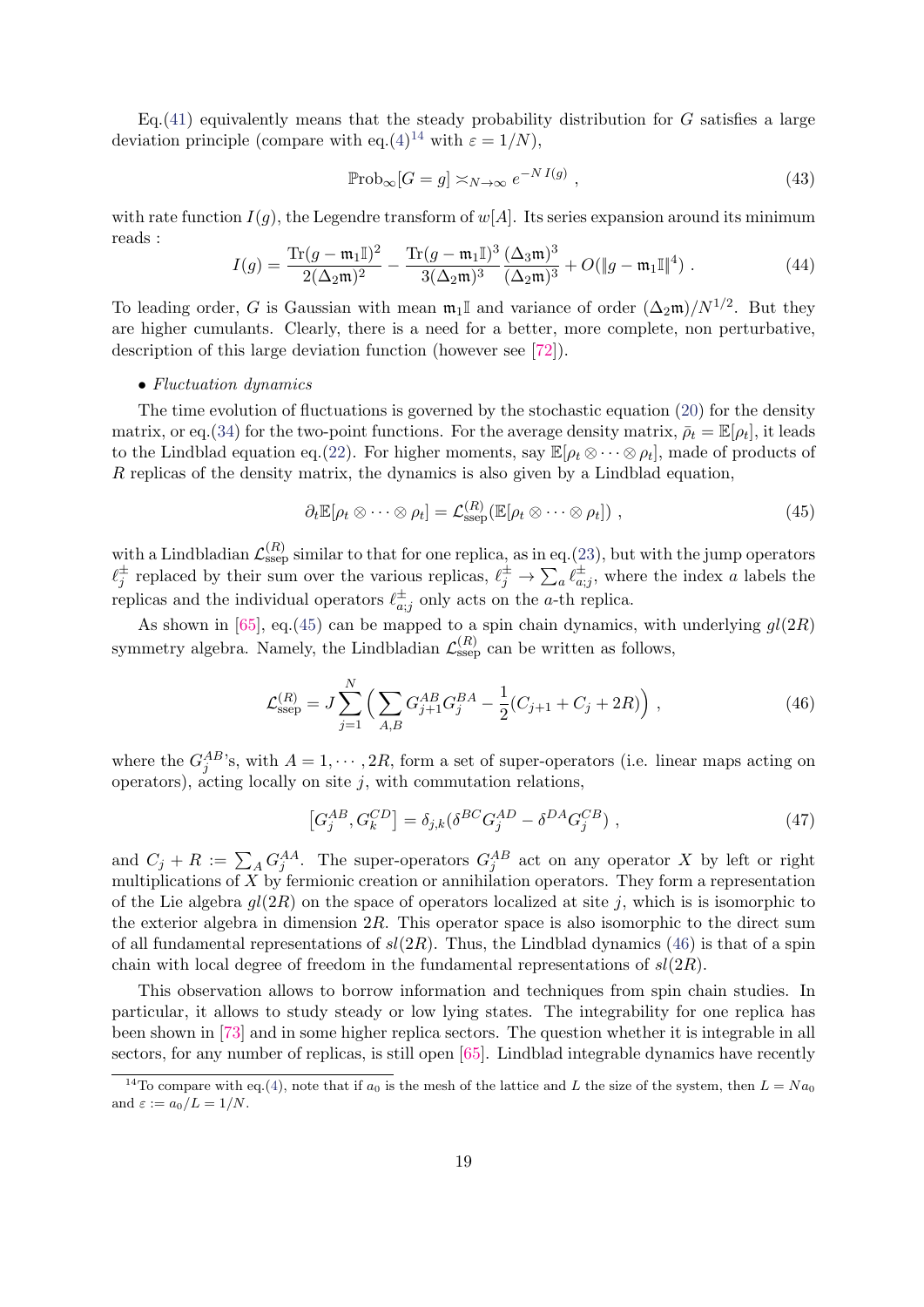been analysed [\[69,](#page-32-6) [74,](#page-32-11) [75,](#page-32-12) [76,](#page-32-13) [77,](#page-32-14) [78,](#page-32-15) [79,](#page-32-16) [80,](#page-32-17) [81\]](#page-33-0) but finding a series of integrable Lindbladians coding for all replicas dynamics is still an open question.

It also allows to study the dynamics in the continuous scaling limit. Let  $a_0$  be the mesh of lattice, i.e. the size of the elementary edges, so that the total length of the chain is  $L = Na<sub>0</sub>$ . The scaling limit is the limit,

$$
a_0 \to 0
$$
,  $N \to \infty$ ,  $J \to \infty$ , with  $L := a_0 N$ ,  $D := Ja_0^2$ ,  $x := ja_0$  fixed, (48)

with  $J$  the coupling constant in eq.[\(18\)](#page-11-3) and  $j$  the position of the insertion point. This amounts to impose a diffusive scaling relation between time and space. D has the dimension of diffusion constant. We set  $\varepsilon := a_0/L = 1/N$ , as in MFT.

The discrete diffusion equation for the local particle number has a simple scaling. Let  $n(x, t)$ be the scaling limit of the density,  $\mathfrak{n}(x,t) = \mathfrak{n}_i(t)$  for  $\mathfrak{n}_i(t) = \mathbb{E}[G_{ij}(t)]$ . As a consequence of eq.[\(34\)](#page-15-3), it evolves diffusively,

<span id="page-19-1"></span>
$$
\partial_t \mathfrak{n}(x,t) = D \nabla_x^2 \mathfrak{n}(x,t) , \qquad (49)
$$

as expected since, in average, the Q-SSEP dynamics is purely diffusive (by construction). At large time,  $n(x, t)$  reach its uniform steady value  $n = m_1$ .

Let us now look at the dynamics of the quadratic fluctuations in the scaling limit. We follow the analysis performed in [\[65\]](#page-32-2) and define the scaling limits of the density correlations and coherence fluctuations :

$$
\mathfrak{g}_+(x,y,t) := \lim_{\text{scaling}} \mathbb{E}[G_{jj}(t)G_{kk}(t)],\qquad(50a)
$$

$$
\mathfrak{g}_{-}(x,y,t) := \lim_{\text{scaling}} \mathbb{E}[G_{jk}(t)G_{kj}(t)] . \tag{50b}
$$

They admit an  $\varepsilon$ -expansion:

<span id="page-19-4"></span>
$$
\mathfrak{g}_{\sigma}(x,y,t) = \mathfrak{g}_{\sigma}^{(0)}(x,y,t) + \varepsilon \mathfrak{g}_{\sigma}^{(1)}(x,y,t) + O(\varepsilon^2) . \tag{51}
$$

They satisfy a hierarchy of linear evolution equations, with a triangular structure. The leading terms  $\mathfrak{g}^{(0)}_{\sigma}(x, y, t)$  evolve diffusively,

<span id="page-19-2"></span>
$$
\partial_t \mathfrak{g}^{(0)}_{\sigma}(x, y, t) = D(\nabla_x^2 + \nabla_y^2) \mathfrak{g}^{(0)}_{\sigma}(x, y, t) . \tag{52}
$$

In absence of long range order in the initial state, the off-diagonal coherences initially vanish at leading order in the scaling limit, while the density correlations are initially factorized. Since they are diffusively transported, this holds true at any time, and

<span id="page-19-3"></span>
$$
\mathfrak{g}_{+}^{(0)}(x,y,t) = \mathfrak{n}(x,t)\mathfrak{n}(y,t) , \quad \mathfrak{g}_{-}^{(0)}(x,y,t) = 0 . \tag{53}
$$

The first relation expresses the fact that density fluctuations are sub-leading in the system size, so that the density is self-averaging at leading order as expected (cf. the above discussion of the steady measure). The second relation echoes that coherences are also sub-leading in the system size as imposed by decoherence. These properties can be checked on their large time steady values, since eqs.[\(35,](#page-15-5)[36\)](#page-15-4) read  $\mathbb{E}_{\infty}[G_{jj}G_{kk}] = \mathfrak{m}_1^2 + \frac{1}{N}$  $\frac{1}{N}(\Delta_2 \mathfrak{m})^2 \delta_{jk}$  and  $\mathbb{E}_{\infty}[G_{jk}G_{kj}]$  $\mathfrak{m}_1^2 \delta_{jk} + \frac{1}{N}$  $\frac{1}{N}(\Delta_2 \mathfrak{m})^2$  with  $\mathfrak{m}_1 = \mathfrak{n}$ . Furthermore, if the average densities are initially uncorrelated<sup>[15](#page-19-0)</sup>, then  $\mathfrak{g}_{+}^{(1)}(x,y,t) = 0$ , so that the density cumulants are actually of second order in  $\varepsilon$ .

<span id="page-19-0"></span> $\frac{15}{15}$ which is always the case if the system is initially prepared in a given state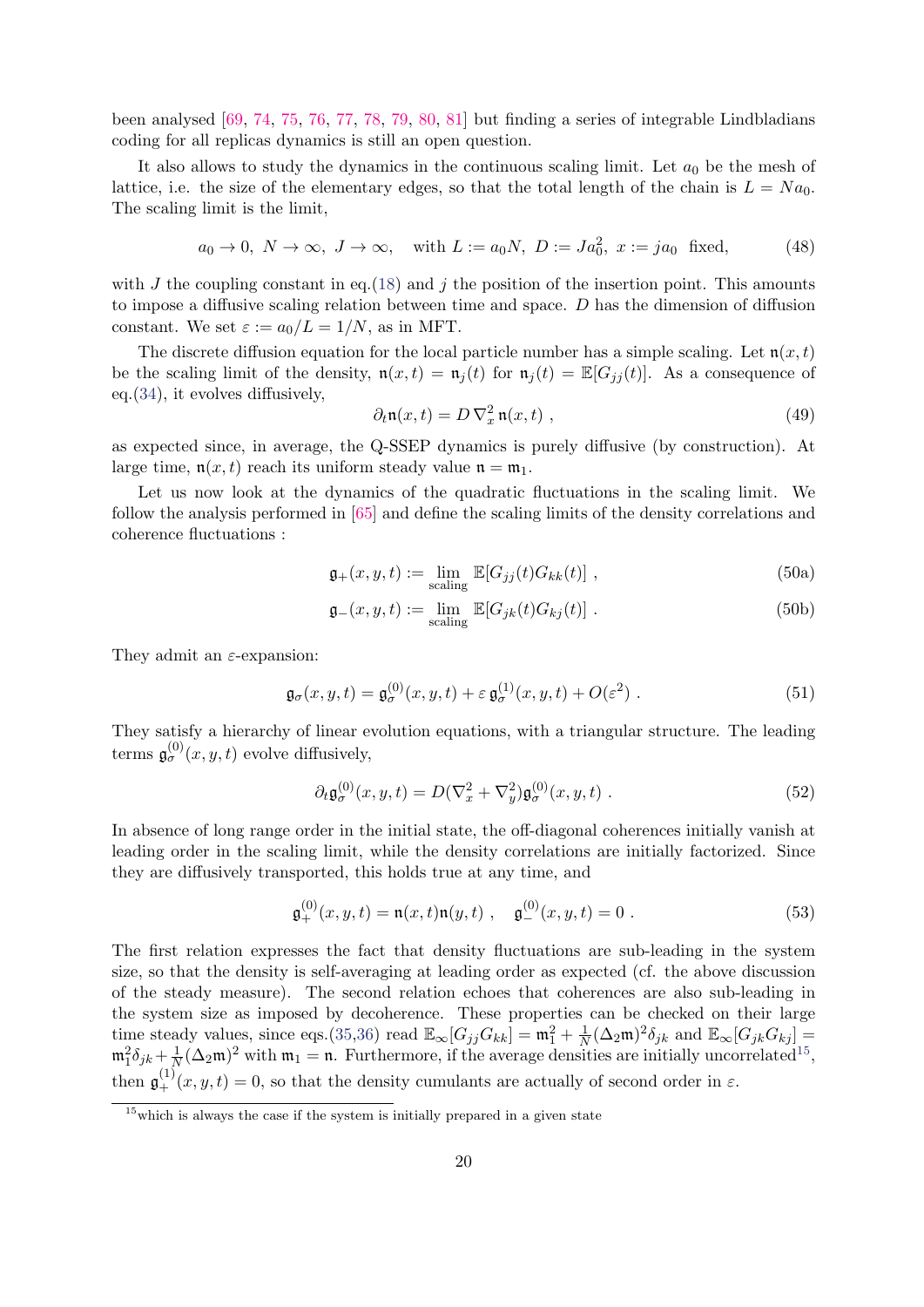

<span id="page-20-1"></span>Figure 4: [Left]: Comparison between  $g_-(L/2, 3L/8; t)$  as a function of  $Jt/L^2$  on a ring of  $L = 48$ (blue dashed),  $L = 96$  (yellow dotted),  $L = 192$  (gree dot-dashed) sites with domain wall initial conditions and  $\mathfrak{g}^{(1)}_-(x,y,t)$  (red solid). The continuum limit result is approached throughout the depicted time range as L increases. [Right]: Comparison between  $g_-(L/2, 23L/48; t)$  as a function of  $Jt/L^2$  on a ring of  $L = 96$  (blue dashed) sites with domain wall initial conditions and  $\mathfrak{g}^{(1)}_-(x,y,t)$  (red solid). The dotted drown line is the result of pure diffusion only, without the source term  $\mathfrak{h}_+(x, y, t)$ . Figures taken from [\[65\]](#page-32-2).

Remarkably, as a consequence of eq.[\(34\)](#page-15-3), the time evolution of the (sub-leading) coherence fluctuations is essentially diffusive but sourced by the density in-homogeneities [\[65\]](#page-32-2),

<span id="page-20-0"></span>
$$
\partial_t \mathfrak{g}_{-}^{(1)}(x, y, t) = D(\nabla_x^2 + \nabla_y^2) \mathfrak{g}_{-}^{(1)}(x, y, t) + \mathfrak{h}_+(x, y, t) ,
$$
\n
$$
\text{with } h_+(x, y, t) = 2 \, DL \, \nabla_x \nabla_y \big( \delta(x - y) \mathfrak{n}(x, t) \mathfrak{n}(y, t) \big) . \tag{54}
$$

Higher order correlations satisfy similar equations.

The validity of the scaling evolution equations  $(49.52.53.54)$  $(49.52.53.54)$  over a significant range of time and space scales has been numerically checked in [\[65\]](#page-32-2), for various initial configurations. In particular, these numerical results show that the source term  $\mathfrak{h}_+$  in eq.[\(54\)](#page-20-0) is relevant in this scaling range (so that the evolution of the coherences is not purely diffusive but modified by the interaction reflected in local density in-homogeneities). See Figure [4.](#page-20-1)

The structure of the evolution equations [\(49,](#page-19-1)[52,](#page-19-2)[53,](#page-19-3)[54\)](#page-20-0) is similar to that of the fundamental MFT equations [\(1\)](#page-2-5). In both cases, the evolution is mainly diffusive and non-random at leading order, as dictated by the Fourier-Fick's law, but with relevant corrections for fluctuations at sub-leading order in  $\varepsilon$ . In MFT these corrections are encoded into the Langevin equation [\(1\)](#page-2-5). It would be interesting to know, in the case of Q-SSEP, whether there exits an effective stochastic process or an effective field theory describing them. If the answer is positive, this would provide the first step in constructing the Quantum Mesoscopic Fluctuation tTheory (Q-MFT).

#### • Entanglement statistics and dynamics

Exact results on the statistics of entanglement can be obtained by borrowing techniques from RMT. Let us assume that the system is initially prepared in a state  $|\psi_M\rangle$  with M particles, with density  $\mathfrak{n} = M/N$ . Since purity and particle number are conserved by the Q-SSEP dynamics, it will remain in a pure state  $|\psi_M(t)\rangle$  with M particles at any time. Following [\[82\]](#page-33-1), let us consider the entanglement of a subsystem  $\mathcal{A}_{\ell} = \{1, \ldots, \ell\}$ , as measured by the Rényi-q entropies,

$$
S_q(t) := (1 - q)^{-1} \log \text{Tr} \rho_\ell(t)^q \tag{55}
$$

where  $\rho_{\ell}$  is the system density matrix reduced to  $\mathcal{A}_{\ell}$ :  $\rho_{\ell}(t) := {\rm Tr}_{N \setminus \ell}(|\psi_M(t)\rangle \langle \psi_M(t)|)$ . We assume  $\mathcal{A}_{\ell}$  to be extensive and set  $\xi = \ell/N$ . The Rényi entropies are then typically extensive  $S_q \sim \ell s$ , with  $0 \le s \le \log 2$ . We are interested in their statistics at large time.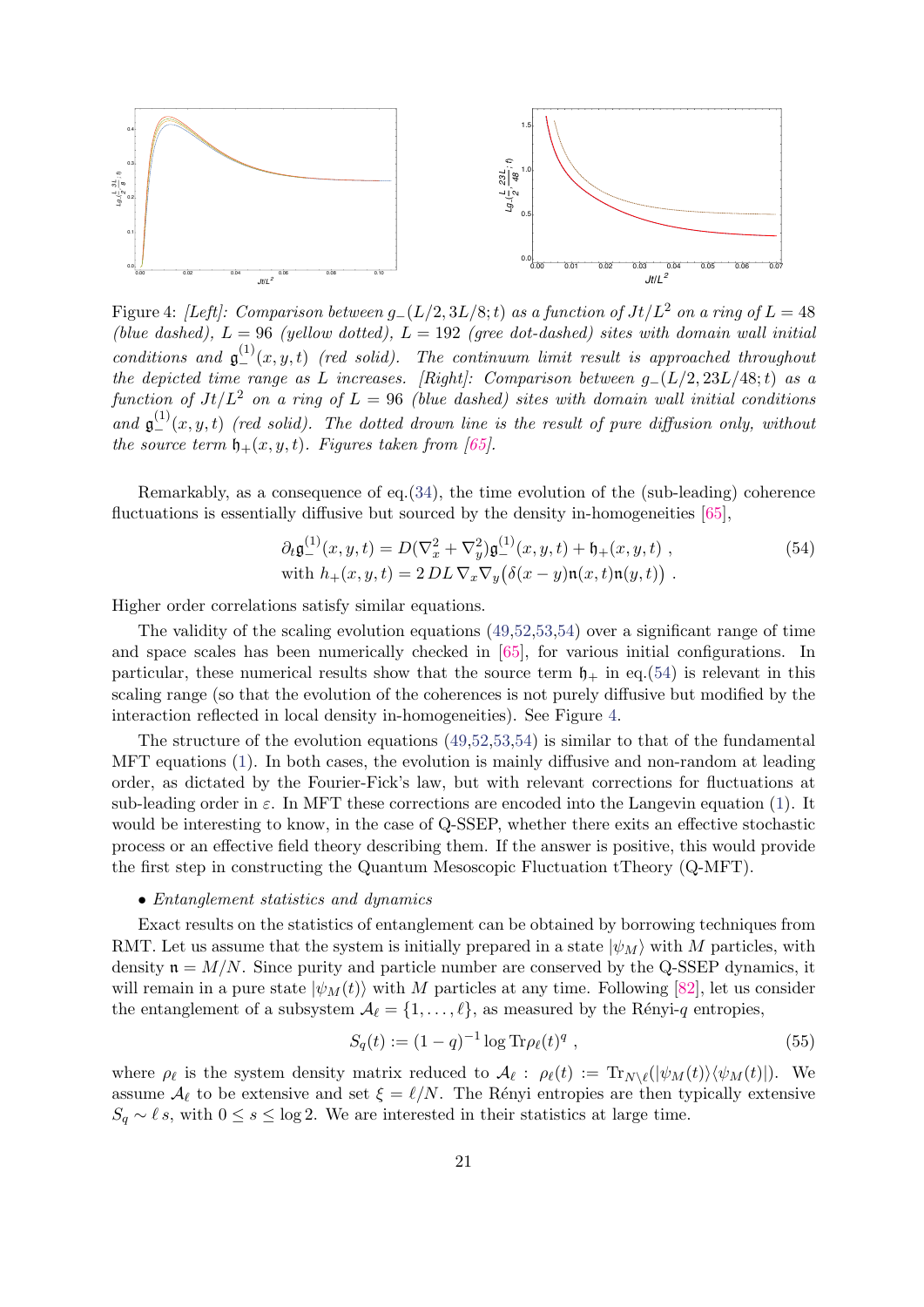

<span id="page-21-0"></span>Figure 5: [Left]: Rate function for the Rényi-2 entropy, for  $m = 1/2$ , and different values of  $\xi$ . For  $\xi < m$  and  $\xi = m$  respectively, two and three phases appear, which correspond to different colors. [Right]: Analytic predictions for the derivative  $I_2'(s)$  (solid lines), against numerical data from Monte Carlo simulations for  $\ell = 32$ ,  $L = \ell/\xi$  and  $M = L/2$  (dots). The numerical error is not visible at the scales of the plot. Figures taken from [\[82\]](#page-33-1).

As shown in [\[82\]](#page-33-1), in the large size limit,  $(N, \ell, M)$  large with fixed ratios  $\xi = \ell/N$ ,  $\mathfrak{n} = M/N$ ), the Rényi entropies satisfy a large deviation principle, w.r.t. the invariant measure  $\mathbb{E}_{\infty}$ ,

$$
\mathbb{P}\mathrm{rob}_{\infty}[S_q = \ell s] \asymp_{N \to \infty} e^{-\ell^2 I_q(s)}, \qquad (56)
$$

with a rate function  $I_q(s)$ , which depends on the initial density n and on the fraction of volume  $\xi$  occupied by the sub-system. Compare with eq.[\(4\)](#page-3-3).

This rate function can be evaluated using RMT techniques (since the invariant measure on the space of fixed number of particles is that induced by the Haar measure on  $U(N)$ ). The computation is mapped to an extremization problem. It takes three different analytic forms in three different regions [\[82\]](#page-33-1):

- For low values of the entropy,  $0 \lt s \lt s_$  for some  $s_$  depending on  $\xi$  and  $\mathfrak{n}$ , the rate function is dominated by contributions from pure states, and diverges when  $s \to 0^+$ . In particular,  $I_{q=2}(s) = -\frac{1}{2}$  $\frac{1}{2} \log s + O(s)$  as  $s \to 0^+$ .
- The intermediate region,  $s- < s < s_+$ , contains the minimum  $\bar{s}$  of the rate function, which is the most-probable value of the entropy. In particular, for  $q = 2$  it is Gaussian,  $I_{q=2}(s) = \frac{1}{2\gamma}(s-\bar{s})^2$  with  $\gamma$  a computable constant.
- For high values of the entropy,  $s_+ < s < s_{\text{max}} = \log 2$  for some  $s_+$ , the rate function is dominated by contributions from maximally mixed states, and diverges when  $s \to s_{\text{max}}$ . In particular,  $I_{q=2}(s) = -\frac{1}{2}$  $\frac{1}{2}\log|s-s_{\max}| + O(s-s_{\max})$  as  $s \to s_{\max}^-$ .

The transitions between these different regimes are non-analytic, signalling phase transitions. See Figure [5.](#page-21-0)

Clearly, it is worth understanding the entanglement dynamics and its scaling limit. The nature of the spreading of entanglement in this class of models is yet unknown. On one hand, local quantities spread diffusively, with possible sub-leading relevant corrections, see eqs.[\(49,](#page-19-1)[53,](#page-19-3)[54\)](#page-20-0). One the other hand, the numerical analysis of [\[40\]](#page-30-12) done on noisy spin chains (which are noisy many-body models, similar to Q-SSEP while not identical) suggests dynamical scaling exponents compatible with those of the Kadar-Parisi-Zhang (KPZ) class. Comparing the resulting hydrodynamics description of entanglement spreading with the membrane picture [\[34,](#page-30-6) [35,](#page-30-7) [36,](#page-30-8) [37,](#page-30-9) [38\]](#page-30-10)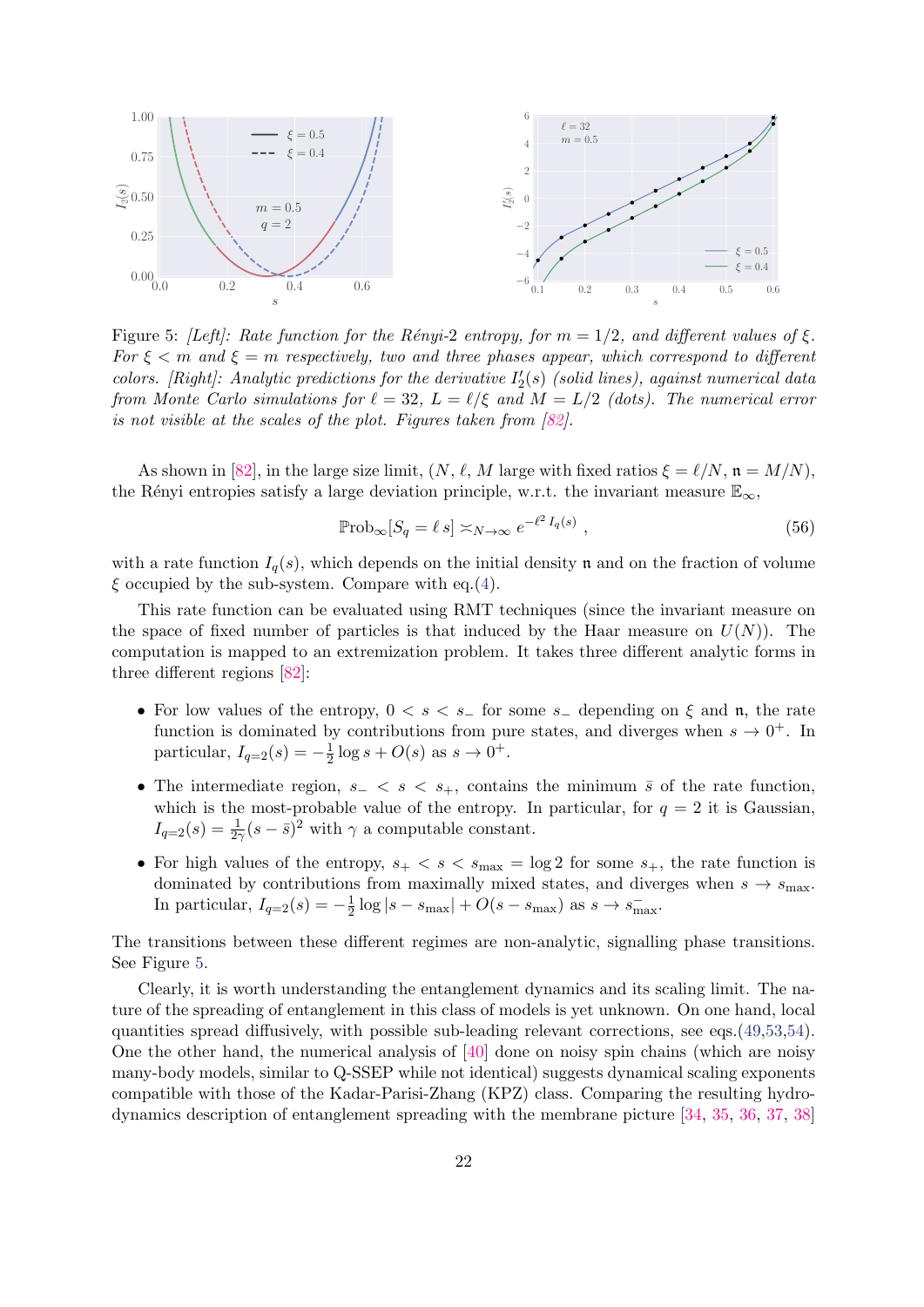which recently emerged from studies of random unitary circuits will also be interesting. This will provide another step toward the construction of a Q-MFT. We hope to report soon on this problem [\[83\]](#page-33-2).

## <span id="page-22-0"></span>3.4 Open Q-SSEP : Fluctuations out-of-equilibrium

To simplify the notation, we now set the system length to unity,  $L = 1$ . Thus, the lattice mesh is  $a_0 = 1/N$  and the small dimensionless scaling parameter is  $\varepsilon := a_0/L = 1/N$ .

Contrary to the closed version, the open Q-SSEP involves injection and extraction processes at the two ends of the system interval, as specified in eq.  $(24)$ . Due to the boundary processes, this evolution is not unitary. Nevertheless, for each realisation of the noise, the model is still quadratic and can be analysed by studying its two-point functions,  $G_{i,j} = \text{Tr}(\rho_t c_j^{\dagger})$  $\int_{j}^{\infty} c_i$ . The latter satisfy the following stochastic differential equation (SDE) :

$$
dG_{i;j} = -2J G_{i;j} dt + J(G_{i+1;i+1} + G_{i-1;i-1}) \delta_{i;j} dt
$$
  
+  $i\sqrt{J} (G_{i;j-1} d\overline{W}_t^{j-1} + G_{i;j+1} dW_t^j - G_{i-1;j} dW_t^{i-1} - G_{i+1;j} d\overline{W}_t^i)$   
+ 
$$
\sum_{p \in \{1,N\}} (\alpha_p \delta_{i,p} \delta_{i;j} - \frac{1}{2} (\alpha_p + \beta_p) (\delta_{i,p} + \delta_{j,p}) G_{i;j}) dt ,
$$
 (57)

Compared to eq.  $(34)$  valid in the closed set-up, eq.  $(57)$  contains boundary terms reflecting the injection and extraction processes with rates  $\alpha_{1,N}$  and  $\beta_{1,N}$ , as illustrated in the evolution equation for the mean occupation numbers,  $n_j := \mathbb{E}[G_{j,j}]$ :

<span id="page-22-2"></span><span id="page-22-1"></span>
$$
\partial_t n_j = J \Delta n_j + \sum_{p \in \{1, N\}} \delta_{j;p} \big( \alpha_p (1 - n_p) - \beta_p n_p \big) , \qquad (58)
$$

with  $\Delta$  the discrete Laplacian.

In average, and in the diagonal sector (diagonal w.r.t. the particle number operators), the open Q-SSEP dynamics reproduce the open classical SSEP with injection and extraction of particles at its two ends.

As for the closed case, the two-point functions reach a steady distribution at large time. Since eq.  $(57)$  is linear, moments of G can be recursively computed, at least for the first of them. For the mean, from eq.[\(58\)](#page-22-2) we get,

$$
\mathbb{E}_{\infty}[G_{i,j}] = \frac{n_a(N+b-j) + n_b(j+a-1)}{N+b+a-1} \delta_{i,j}, \qquad (59)
$$

with  $n_a := \frac{\alpha_1}{\alpha_1 + \beta_1}$ ,  $n_b := \frac{\alpha_N}{\alpha_N + \beta_1}$  $\frac{\alpha_N}{\alpha_N+\beta_N}$ ,  $a := \frac{J}{\alpha_1+\beta_1}$ ,  $b := \frac{J}{\alpha_N+\beta_N}$ . In the scaling limit,  $N \to \infty$  at  $x = j/N$  fixed (with  $n_a, n_b, a, b$  fixed), the average profile becomes,

$$
n^*(x) = n_a + x(n_b - n_a) \tag{60}
$$

It interpolates linearly between the two boundary occupations  $n_a$  and  $n_b$ . The average current, which is proportional to the gradient of the density by the Fourier-Fock's, is thus non-vanishing, provided the two boundary occupations are un-balanced. The system is hence out-of-equilibrium.

Higher moments of the two-point functions, w.r.t. the steady measure  $\mathbb{E}_{\infty}$ , were analysed in [\[44,](#page-30-16) [84\]](#page-33-3). It has been shown that, in the large size limit, the leading multi-point cumulants of order P, say  $\mathbb{E}_{\infty}[G_{i_1j_1}\cdots G_{i_Pj_P}]^c$ , come from the expectation values of cyclic products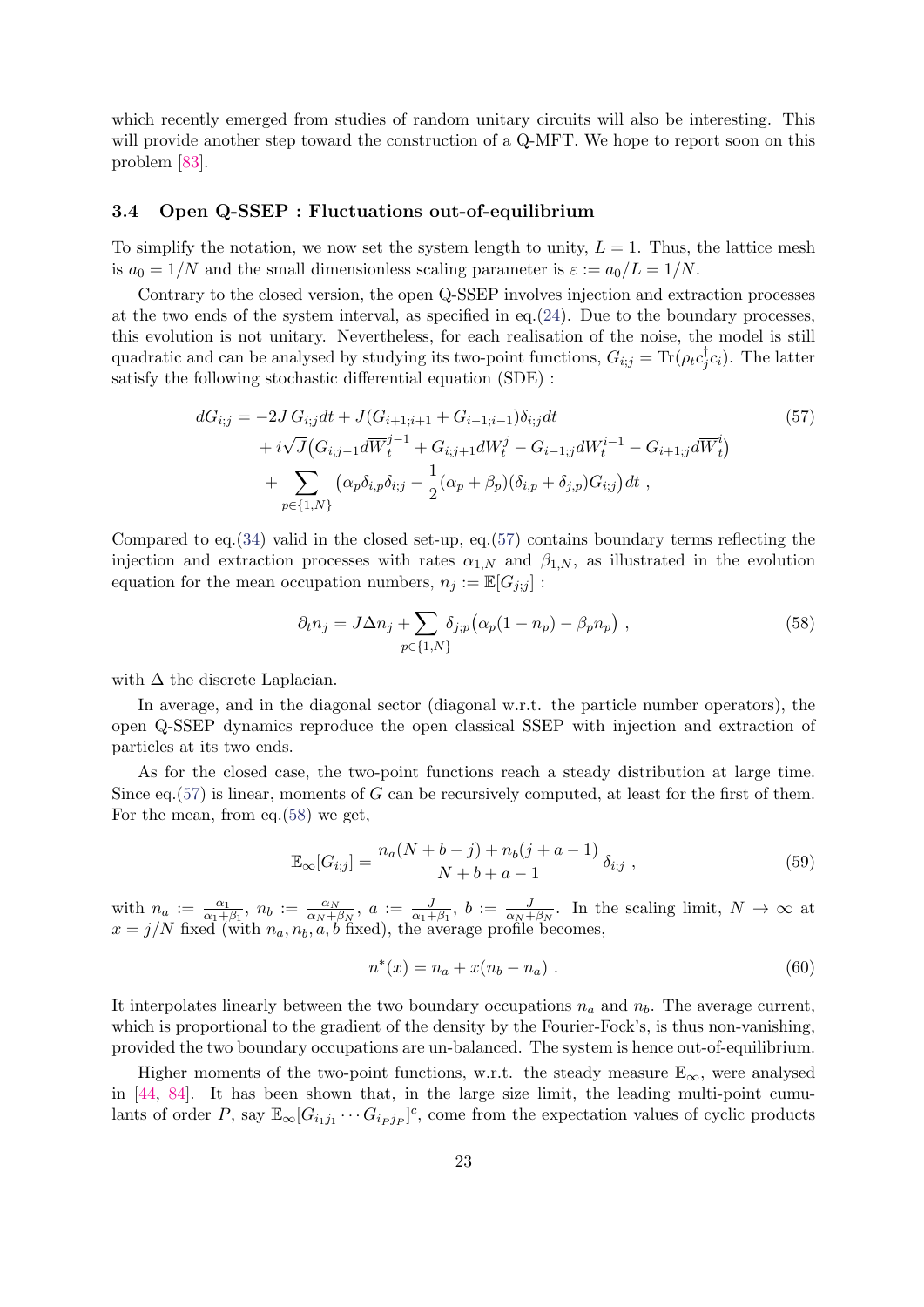$G_{i_1i_1}\cdots G_{i_3i_2}G_{i_2i_1}$ . They scale proportionally to  $1/N^{P-1}$  in the large N limit. This may be compared to the analysis of the large deviation function in the closed case, see eqs.[\(37,](#page-16-2)[42\)](#page-17-1). Other cumulants of  $G_{ii}$ 's are sub-leading at large N. For instance, in the limit  $N \to \infty$  with  $x = i/N$ ,  $y = j/N$  fixed, one has (for  $x < y$ ),

$$
\mathbb{E}_{\infty}[G_{ij}G_{ji}]^{c} = \frac{1}{N}(\Delta n)^{2}x(1-y) + O(N^{-2}), \qquad (61a)
$$

$$
\mathbb{E}_{\infty} [G_{ii}^2]^c = \frac{1}{N} (\Delta n)^2 x (1 - x) + O(N^{-2}), \qquad (61b)
$$

$$
\mathbb{E}_{\infty}[G_{ii}G_{jj}]^{c} = -\frac{1}{N^{2}}(\Delta n)^{2}x(1-y) + O(N^{-3}), \qquad (61c)
$$

with  $\Delta n := n_b - n_a$ . As in the closed case, quadratic coherence fluctuations scale as  $O(1/N)$  in the thermodynamic limit, while the quadratic density correlations at distinct positions scale as  $O(1/N^2)$  and hence are sub-leading.

The statistics is however not Gaussian as it can be seen by computing the leading cumulants with three points (with  $x < y < z$ ):

$$
\mathbb{E}_{\infty}[G_{ik}G_{kj}G_{ij}]^{c} = \frac{1}{N^{2}}(\Delta n)^{3}x(1-2y)(1-z) + O(N^{-3}), \qquad (62)
$$

in the scaling limit  $N \to \infty$  with  $x = i/N$ ,  $y = j/N$  and  $z = k/N$  fixed.

More generally, moments of cyclic products  $G_{i_1 i_1} \cdots G_{i_3 i_2} G_{i_2 i_1}$  depend on whether the ordering of the points  $x_k = i_k/N$  along the chain and along the cycles defined by these products coincide or not. Fixing an order along the chain interval, the different orderings along these cyclic products are indexed by single cycle permutations of  $P$  elements. The rule for this correspondence is that by turning around the oriented loop indexed by a permutation  $\sigma$  one successively encounters the points labeled as  $i_1$ ,  $i_{\sigma(1)}$ ,  $i_{\sigma^2(1)}$ ,  $\cdots$ , up to closing the loop back to  $i_{\sigma^P(1)} = i_1$ . We can thus choose  $0 \le x_1 < \cdots < x_P \le 1$ , with  $x_k = i_k/N$ , and index these cyclic cumulants by single cycle permutation  $\sigma$ . The claim is [\[44,](#page-30-16) [84\]](#page-33-3) :

$$
\mathbb{E}[G_{i_1 i_{\sigma} P-1_{(1)}} \cdots G_{i_{\sigma^2(1)} i_{\sigma(1)}} G_{i_{\sigma(1)} i_1}]^c = \frac{(\Delta n)^P}{N^{P-1}} g_{\sigma}^{(P)}(x_1, \cdots, x_P) + O(\frac{1}{N^P}), \tag{63}
$$

For instance, for  $x_1 < x_2 < x_3 < x_4$ , we have :

$$
\mathbb{E}_{\infty}[G_{i_1i_4}G_{i_4i_3}G_{i_3i_2}G_{i_2i_1}]^c = N^{-3}(\Delta n)^4 x_1(1 - 3x_2 - 2x_3 + 5x_2x_3)(1 - x_4) + O(N^{-4}),
$$
  
\n
$$
\mathbb{E}_{\infty}[G_{i_1i_2}G_{i_2i_4}G_{i_4i_3}G_{i_3i_1}]^c = N^{-3}(\Delta n)^4 x_1(1 - 3x_2 - 2x_3 + 5x_2x_3)(1 - x_4) + O(N^{-4}),
$$
  
\n
$$
\mathbb{E}_{\infty}[G_{i_1i_4}G_{i_4i_2}G_{i_2i_3}G_{i_3i_1}]^c = N^{-3}(\Delta n)^4 x_1(1 - 4x_2 - x_3 + 5x_2x_3)(1 - x_4) + O(N^{-4}),
$$

with  $x_k = i_k/N$ . A few other cumulants can be directly computed. They are all polynomials of degree at most one in each of their variables.

Hence, although decoherence is at play in the average open Q-SSEP behaviour, fluctuating quantum coherences survive at large time, although sub-leading. Their statistics possesses a rich and intriguing structure. The scalings of their cumulants with the system size is such they satisfy a large deviation principle. The open Q-SSEP seems thus to be an appropriate quantum extension the open classical SSEP.

## <span id="page-23-0"></span>3.5 Open Q-SSEP : Where are we ?

• Steady fluctuations and large deviation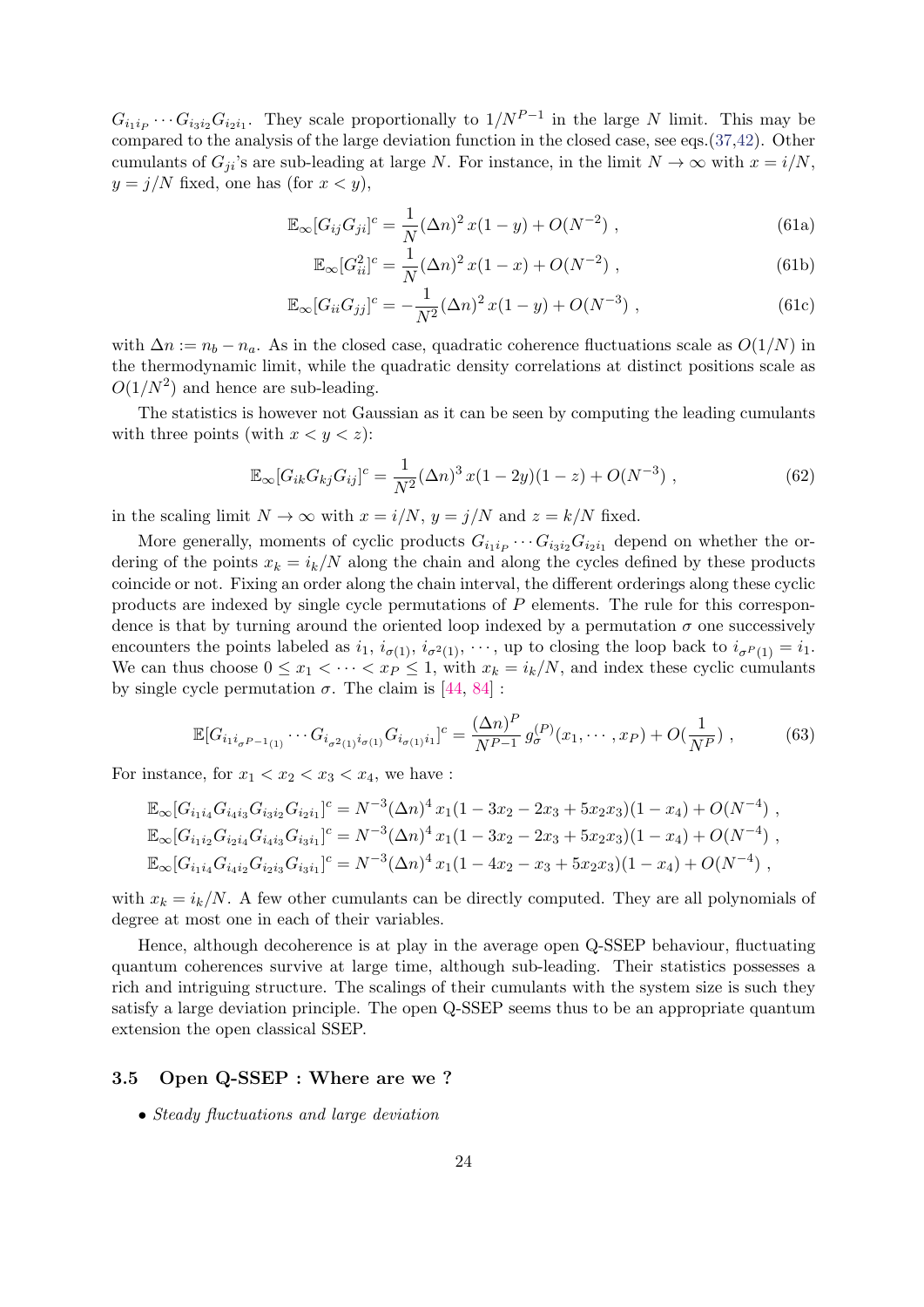The scaling of these cumulants with N signals the existence of a large deviation function, with small parameter  $\varepsilon = 1/N$  as for the MFT, see [\(41\)](#page-17-0). But, no explicit, or even implicit, formula for this large deviation function is presently known. In particular, it is not yet known whether this large deviation function derives from a minimization principle as its analogue [\(6\)](#page-4-3) in MFT does. The answer to this question would be an important step towards constructing a Q-MFT.

However, a procedure to compute all cyclic cumulants of the two-point functions, in the steady measure, has been proposed in [\[84\]](#page-33-3). It is based on an interplay between permutations and polynomials and in introducing appropriate generating functions. Let us just present it in the simplest case of so-called regular cyclic cumulants for which the order of the points along the cycle and the chain coincide. Let  $\omega_P(x_1, \cdot, x_P)$  be the corresponding scaled cumulants,

$$
\mathbb{E}_{\infty}[G_{i_1i_P}\cdots G_{i_3i_2}G_{i_2i_1}] = N^{1-P} (\Delta n)^P \,\omega_P(x_1,\cdots,x_P) + O(N^{-P}). \tag{64}
$$

with  $x_k = i_k/N$  and  $0 \le x_1 \le \cdots \le x_p \le 1$ . Let us then define generating functions  $\mathcal{C}_k(z)$ , made of multiple derivatives of these cumulants, via the formal power series,

$$
\mathcal{C}_k(z) := \sum_{P \ge 0} z^P \nabla_{x_{P+1}} \cdots \nabla_{x_1} \omega_{P+k+1}(x_1, \cdots, x_{P+k+1}), \qquad (65)
$$

Since all  $\omega_{P+k+1}$  are polynomials of degree at most one in each of its variables, the term proportional to  $z^P$  in the function  $\mathcal{C}_k(z)$  depends only on the remaining k variables  $x_{P+k+1}, \cdots, x_{P+2}$ on which the derivatives are not acting. To stabilize the notation, we renamed them as  $y_l :=$  $x_{P+k+1-l}$  for  $l=1,\cdots,k$ , so that  $\mathcal{C}_k(z)$  depend only on  $y_0,\cdots,y_{k-1}$ . Surprisingly, the conditions for the stationarity of the measure  $\mathbb{E}_{\infty}$  can be recasted into the following recursion relation :

<span id="page-24-1"></span>
$$
\mathcal{C}_{k+1}(z) = \left[ \left( \mathfrak{c}(z) + \frac{y_k}{z} \right) \mathcal{C}_k(z) \right]_+, \tag{66}
$$

where  $\left[\cdots\right]_+$  means the part of the Laurent series with positive degrees and  $\mathfrak{c}(z) := (\sqrt{1+4z} 1/2z = 1 - z + 2z^2 - 5z^3 + \cdots$  is the generating function of alternating Catalan numbers. This allows to compute them recursively, say  $C_0(z) = c(z)$ ,  $C_1(z) = c(z)^2(1 - y_0)$ ,  $C_2(z) = c(z)$  $(c(z)^3 + y_1z^{-1}(c(z)^2 - 1))(1 - y_0)$ , etc. The cumulants  $\omega_P$  are then recovered from the functions  $\mathcal{C}_{P-1}(z)$  by evaluating them at  $z = 0$  and by renaming back the y's in terms of the x positions :

$$
\omega_P(x_1, x_2, \cdots) = x_1 C_{P-1}(0)|_{(y_0 = x_P, y_1 = x_{P-1}, \cdots, y_{P-1} = x_2)}.
$$
\n(67)

For instance,

<span id="page-24-0"></span>
$$
C_3(0) = (5 y_1 y_2 - 3 y_2 - 2 y_1 + 1)(1 - y_0),
$$
  
\n
$$
C_4(0) = (-14 y_1 y_2 y_3 + 9 y_2 y_3 + 7 y_1 y_3 + 5 y_1 y_2 - 4 y_3 - 3 y_2 - 2 y_1 + 1)(1 - y_0),
$$
  
\n
$$
C_5(0) = (42 y_1 y_2 y_3 y_4 - 28 y_2 y_3 y_4 - 23 y_1 y_3 y_4 - 19 y_1 y_2 y_4 - 14 y_1 y_2 y_3 + 14 y_3 y_4
$$
  
\n
$$
+ 12 y_2 y_4 + 9 y_1 y_4 + 9 y_2 y_3 + 7 y_1 y_3 + 5 y_1 y_2 - 5 y_4 - 4 y_3 - 3 y_2 - 2 y_1 + 1)(1 - y_0).
$$
\n(68)

A stabilization phenomena occurs such that  $\mathcal{C}_k(0) = \mathcal{C}_{k+1}(0)|_{y_k=0}$ . A similar construction applies to all scaled cyclic cumulants  $g_{\sigma}^{(P)}(x_1,\dots,x_P)$ . See [\[84\]](#page-33-3) for more details.

However, this construction leaves a few questions open. What is the algebraic structure underlying it ? Is it related to any known structure in integrable systems ? Can it be made more explicit to give a better control on all cumulants for all single cycle permutations ? As pointed out above, the scalings of these cumulants with the system size is such that it ensures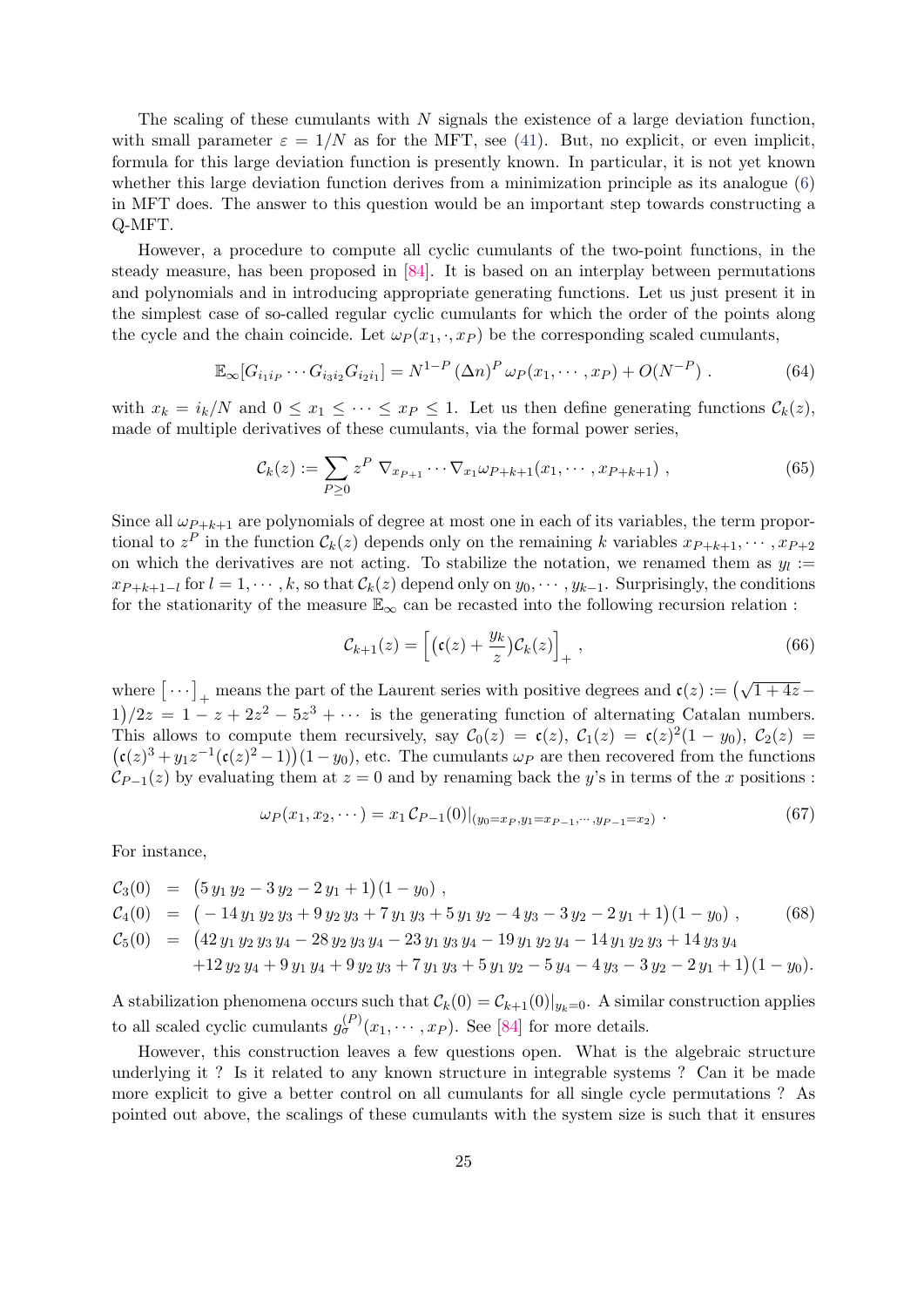the (formal) existence of a large deviation function. Can they be resumed to yield access to this large deviation function ? Does this large deviation function derives from an extremization problem ? Etc.

#### • Fluctuation dynamics, entanglement statistics and dynamics

The time evolution of fluctuations is governed by the stochastic equation [\(24\)](#page-13-2). Clearly, it can be also recasted as a spin chain dynamics, as in eq.[\(46\)](#page-18-2) for the closed case, once applied to any number of replicas. Since the boundary terms are quadratic in the fermions, they will add boundary terms to eq.[\(46\)](#page-18-2) linear in the  $gl(2R)$  generators [\(47\)](#page-18-3).

For one replica, this spin chain has been shown to be integrable [\[73\]](#page-32-10). However, as for the closed case, it is still an open question whether it is integrable for any number of replicas.

The scaling limit of the quadratic fluctuations can be studied as in eq.[\(51\)](#page-19-4) for the closed case. Clearly, their bulk evolution equations [\(54\)](#page-20-0) will be unchanged by the boundary processes, and the extra boundary terms in the discrete SDE [\(57\)](#page-22-1) will lead to extra boundary contact terms completing these bulk evolution equations.

As for the closed case, it is important to get a good understanding of entropy statistics and dynamics, either for entanglement entropies or for mutual information of sub-systems relative to their complements. These questions are yet unexplored. In particular, describing accurately the steady statistics of those entropies requires having a good control on the invariant measure.

#### • Un-reasonable connexions with combinatorics

As it is apparent in the explicit examples, say in eqs.[\(68\)](#page-24-0), all scaled cumulants  $g_{\sigma}^{(P)}$  (w.r.t. the invariant measure  $\mathbb{E}_{\infty}$ ) are polynomials with integer coefficients. This is remarkable, but it lacks an a priori explanation.

Since the cumulants involve integer numbers, one may wonder whether they have a combinatorial meaning. And indeed they do. Let us specialize them to coincident points, say  $x_k = -t$ , for all  $k$ . Then, we have,

$$
\omega_{n+1}|_{\{x_k = -t\}} = -t \, \Phi_n(t) \, (1+t),
$$

with  $\Phi_n(t)$  polynomials of degree  $n-1$  and positive integer coefficients. For instance, cf. eq.[\(68\)](#page-24-0),

$$
\Phi_2(t) = 1 + 2t,\n\Phi_3(t) = 1 + 5t + 5t^2,\n\Phi_4(t) = 1 + 9t + 21t^2 + 14t^3,\n\Phi_5(t) = 1 + 14t + 56t^2 + 84t^3 + 42t^4.
$$
\n(69)

These polynomials are known to count the  $(n - k)$  dimensional faces in the associahedron of order  $n$  [\[85\]](#page-33-4). This is indeed surprising. There is yet no good understanding of this connection except that both structures are related to the moduli spaces of configurations of particles on the line. The observation that the recursion relation [\(66\)](#page-24-1) produces the generating functions of the associahedron has been recently proved [\[86\]](#page-33-5). However, the scaled cumulants  $g_{\sigma}^{(P)}$ , without evaluating them at coincident points, yields refinements of the associahedron generating functions (indexed by single cycle permutations), and it remains an open question to understand whether their coefficients have natural combinatorial interpretations.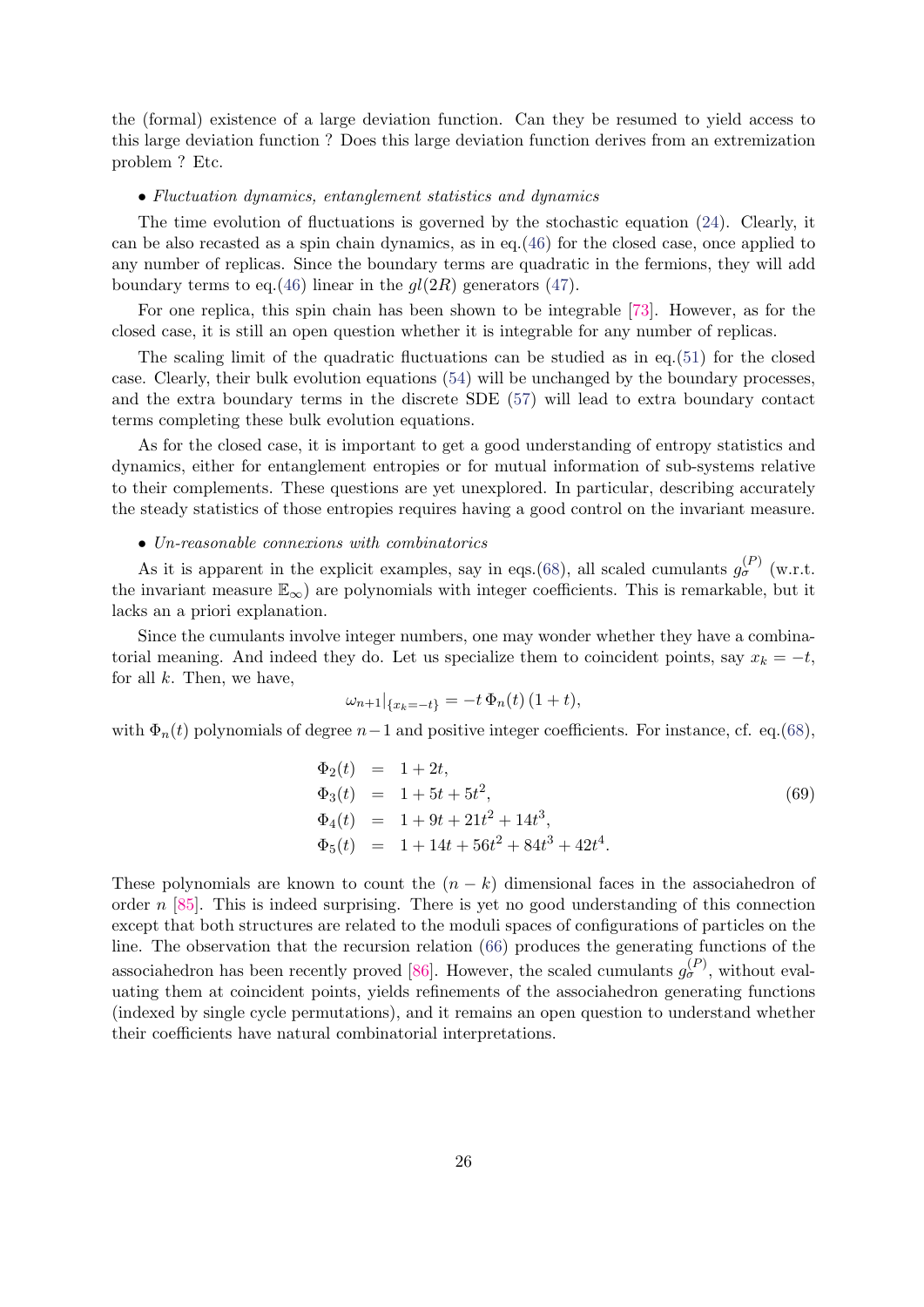# <span id="page-26-0"></span>4 Conclusion

We have reviewed recent on-going progresses in studies of Quantum Simple Exclusion Processes and their possible connexions with a putative extension of the Macroscopic Fluctuation Theory to the quantum regime, called the Quantum Mesoscopic Fluctuation Theory. These processes have a rich, interesting but intriguing, structure which is yet to be fully understood. Many questions about the lessons these quantum processes may teach us, or about their structure, remain open. Some of these questions have been formulated all along the review, at the end of each Sections or sub-points they refer to.

# <span id="page-26-1"></span>A Appendix : Does ETH imply ergodicity of quantum trajectories ?

Checking linear ergodicity, as written in eq.[\(13\)](#page-8-3),  $\lim_{T\to\infty} T^{-1} \int_0^T ds \operatorname{Tr}(\rho_s O) = \operatorname{Tr}(\rho_\infty O)$ , requires information on the system density matrix  $\rho_s$  for all time  $s \in [0, T]$ . If not continuously monitoring the system, this requires preparing it, observing it, and reconstructing its state, at sufficiently different times to sample the time interval  $[0, T]$ . This may be not exactly what is done is practice...

The situation is better if one is monitoring the quantum system, because recursively extracting information on the system allows to estimate its state and hence the linear [\(13\)](#page-8-3) or non-linear [\(15\)](#page-9-2) time averages. It is also more physical because one expects to be able to observe regularly extended systems, without disturbing them too much, and having ergodicity for generic enough thermodynamical systems.

Monitoring a quantum system is however at the prize of back-acting on it and, as a consequence, its time evolution becomes stochastic. The time evolution of a monitored quantum system is governed by a stochastic differential equation whose solutions are called quantum tra-jectories, see e.g. [\[58,](#page-31-12) [59\]](#page-31-13). For simplicity, for so-called homodyne detections of an observable  $O$ , the evolution equation is

<span id="page-26-3"></span>
$$
d\rho_t = -i[H, \rho_t] dt + \eta \mathcal{L}_O(\rho_t) dt + \sqrt{\eta} \left( O \rho_t + \rho_t O - 2\rho_t \text{Tr}(O \rho_t) \right) dB_t , \qquad (70)
$$

with  $\mathcal{L}_O(\rho_t) = -\frac{1}{2}$  $\frac{1}{2}[O,[O,\rho_t]]$  and H the hamiltonian of the system in absence of measurement<sup>[16](#page-26-2)</sup>. Here,  $\eta$  is the rate at which information is extracted and  $B_t$  is a Brownian motion related to the output signal  $Y_t$  obtained from monitoring the system :

$$
dY_t = 2\sqrt{\eta} \operatorname{Tr}(O\rho_t) + dB_t \tag{71}
$$

Reading this signal yields an estimation of the instantaneous values of the quantum expectation Tr( $O\rho_t$ ). One may extend this equation to cases with multiple monitored observables, say  $O^{(a)}$ . Monitoring enough observables allow to estimate the density matrix at any time. Not recording the output signals of the measurements amounts to average the quantum trajectories. The average density matrix  $\bar{\rho}_t$  then satisfies the following dissipative Lindblad equation :  $\partial_t \bar{\rho}_t =$  $-i[H,\bar{\rho}_t]+\eta\mathcal{L}_O(\bar{\rho}_t).$ 

Eq.[\(70\)](#page-26-3) is a well-posed SDE on density matrices. Its linear ergodicity property has been established sometime ago [\[63,](#page-32-0) [64\]](#page-32-1). Assuming the uniqueness of the average steady state  $\bar{\rho}_{\infty}$ ,

<span id="page-26-2"></span> $16$ One may also add an intrinsic Lindbladian if the system is open.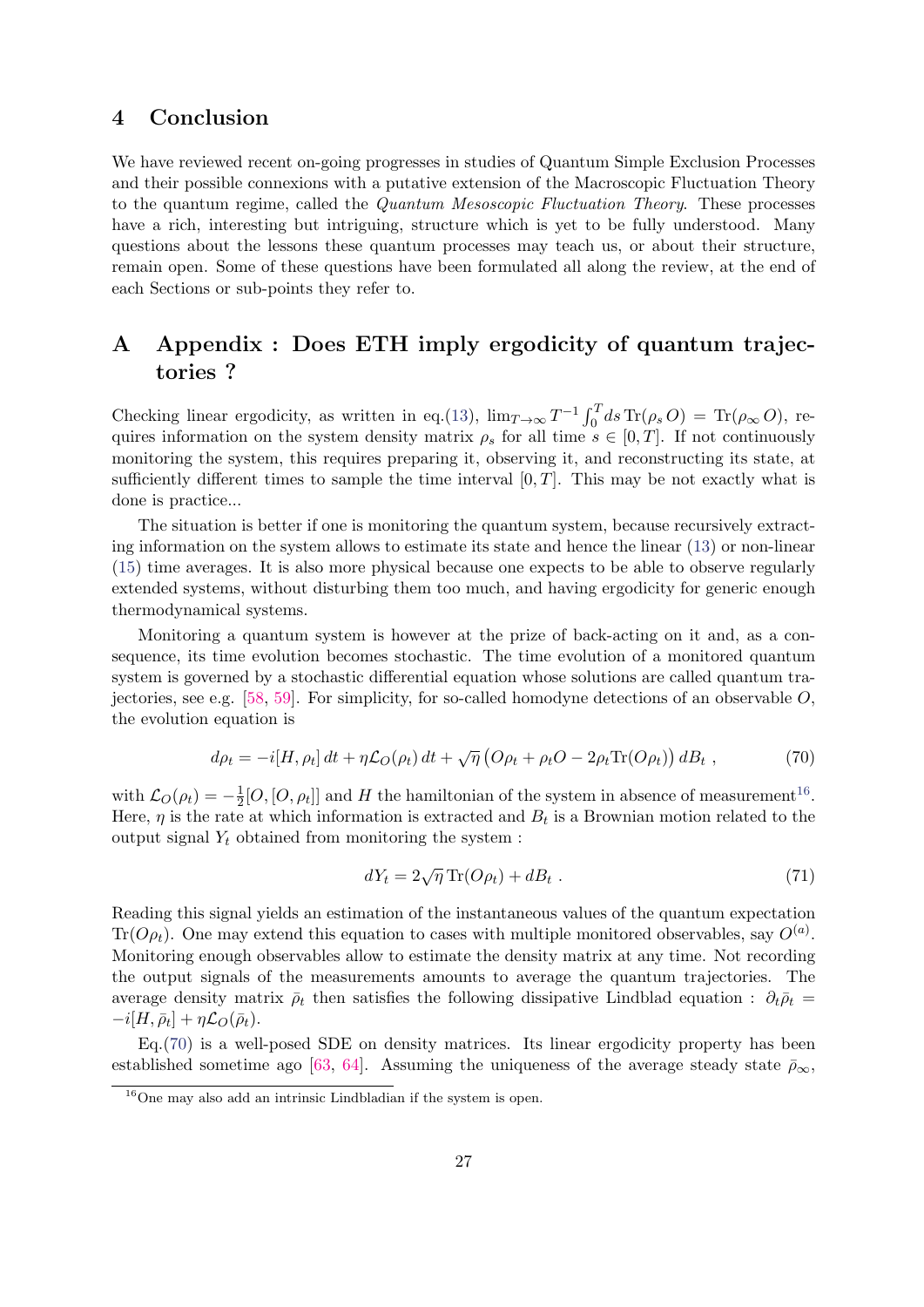solution of  $\eta\mathcal{L}_O(\bar{\rho}_{\infty})=i[H,\bar{\rho}_{\infty}]$  or its generalization with multiple observables, then [\[63,](#page-32-0) [64\]](#page-32-1)

<span id="page-27-0"></span>
$$
\lim_{T \to \infty} T^{-1} \int_0^T ds \operatorname{Tr}(\rho_s O) = \operatorname{Tr}(\bar{\rho}_{\infty} O) , \quad \text{almost surely.} \tag{72}
$$

The almost sure convergence here means that eq.[\(72\)](#page-27-0) holds for all output records, except maybe for a set of measure zero.

The non-linear ergodicity [\(15\)](#page-9-2) is then a well-posed problem for the processes [\(70\)](#page-26-3). Not so many results about the ergodicity of the quantum trajectories are known, except, of course, when the invariant measure of the SDE [\(70\)](#page-26-3) is known to be unique. However, the only known (at least to the author) rigorous results about constructing this invariant measure are those of [\[87,](#page-33-6) [88\]](#page-33-7). The latter were proved under assumptions whose physical interpretation is not very transparent, in particular in the case of many-body extended systems.

On the other hand, the Eigenstate Thermalisation Hypothesis (ETH) [\[89,](#page-33-8) [90,](#page-33-9) [91\]](#page-33-10) has recently been taken as a sign, if not as a definition, of ergodicity in many-body physics. ETH asserts that the matrix elements of any say local observable  $O$ , in the energy eigenbasis, take the following form :

$$
O_{ij} = \mathcal{D}_O(E_{ij})\delta_{ij} + \sigma(E_{ij})^{-\frac{1}{2}}f_O(E_{ij}, \omega_{ij})R_{ij}^O,
$$
\n(73)

with  $\sigma(E)$  the density of energy eigenstate and  $E_{ij} = \frac{1}{2}$  $\frac{1}{2}(E_i + E_j)$  and  $\omega_{ij} = \frac{1}{2}$  $\frac{1}{2}(E_i - E_j)$ , with  $E_i$  the eigen-energies. Here,  $\mathcal{D}_O$  and  $f_O$  are assumed to be smooth functions, fastly decreasing with  $\omega$ , and  $R_{ij}^O$  matrices of order one with erratically varying elements in the range of energy around  $E$ , with zero mean and unit variance,

$$
\overline{R_{ij}^O} = 0, \quad \overline{R_{ij}^O R_{kl}^O} = \delta_{jk} \delta_{il} .
$$

Schematically, this means that the matrix  $O_{ij}$  can approximatively be thought of as a band matrix. Its width is governed by the decay rate of  $f_O(E, \omega)$  as a function of  $\omega$  and it is estimated to be of the order of the temperature  $1/\beta_E$  at the energy E. The function  $f_O(E, \omega)$  is expected to be approximatively constant on an energy scale of the order the Thouless energy  $\mathcal{E}_T$ , which is the inverse of the diffusion time,  $\mathcal{E}_T := \hbar D/L^2$ , with D the diffusion constant and L the linear size of the system. The "statistics" of the off-diagonal elements  $R_{ij}^O$ , around an energy E, are in practice defined by sampling its elements in an energy window around  $E$ . There is of course some arbitrariness in choosing the size of this window, but the Thouless energy  $\mathcal{E}_T$  is a natural choice since  $f_O(E, \omega)$  is close to a constant on this scale. Even though  $\mathcal{E}_T$  decreases with the volume size, there is still an exponentially large number of eigen-energy in this window since eigen-energies are exponentially close (so there is enough energy eigen-states to accurately do the statistics). It is known that higher moments of the off-diagonal elements have to be non-trivial [\[92\]](#page-33-11).

By construction [\[89,](#page-33-8) [90,](#page-33-9) [91\]](#page-33-10), ETH ensures linear ergodicity. Indeed, suppose that the system is prepared in a pure state in the micro-canonical energy window E up to  $\delta E$ , say

$$
|\psi\rangle = \sum_i c_i |E_i\rangle, \quad \sum_i |c_i|^2 = 1 ,
$$

with coefficients  $c_i$ , smooth and non-vanishing only in the energy window  $\delta E$  around the energy E. The time evolved state is  $|\psi(t)\rangle = \sum_i c_i e^{-iE_i t} |E_i\rangle$  and the quantum expectation value of an observable O is  $\langle O \rangle_t = \langle \psi(t) | O | \psi(t) \rangle$  or  $\langle O \rangle_t = \sum_{i,j} O_{ij} c_i c_j^* e^{i(E_j - E_i)t}$ . It is then clear that time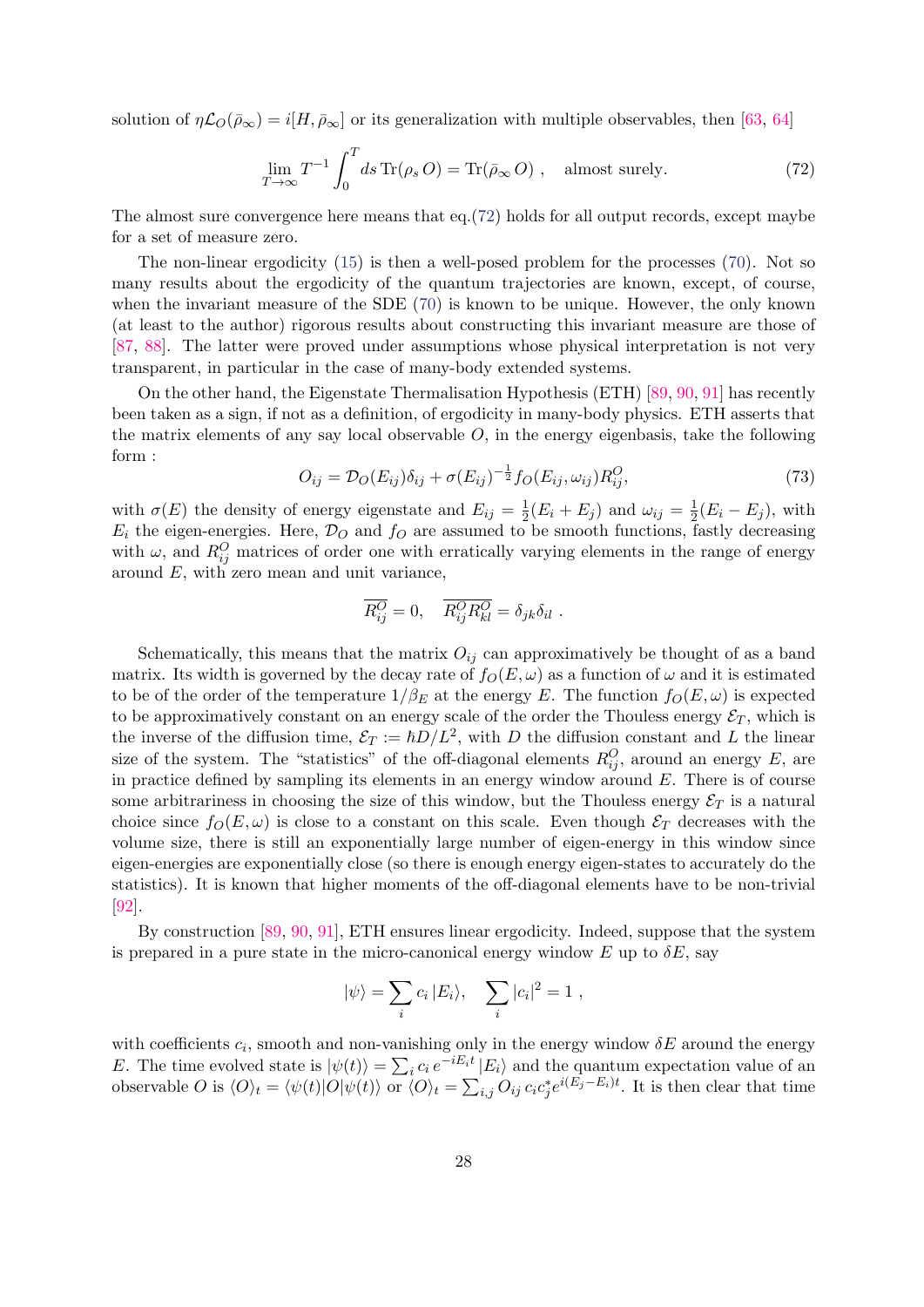averaging this expectation value projects it on its diagonal matrix elements, which are smooth by the ETH, so that [\[91\]](#page-33-10)

$$
\lim_{T \to \infty} \frac{1}{T} \int_0^T dt \langle O \rangle_t = \sum_i O_{ii} |c_i|^2 \simeq \text{Tr}(\rho_{\text{micro}}^{(E)} O) , \qquad (74)
$$

with  $\rho_{\text{micro}}^{(E)}$  the micro-canonical Gibbs state at energy E. Thus, assuming ETH, linear ergodicity w.r.t. to the micro-canonical ensemble holds.

Assuming that ETH implies ergodicity of extended many-body systems, as it is often done in the physics literature, it is hence natural to wonder whether (or to conjecture that) ETH ensures ergodicity – say as formulated in eq.[\(15\)](#page-9-2) – of the quantum trajectories [\(70\)](#page-26-3), or their generalisation with multiple monitored observables, for a large enough set of monitored observables.

#### Acknowledgements:

I thank my collaborators on this topics, Michel Bauer, Fabian Essler, Ludwig Hruza, Tony Jin, Alexandre Krajenbrink, Marko Medenjak and Lorenzo Piroli, for enjoyable collaborations and Jean-Bernard Zuber for regular discussions. This work was in part supported by CNRS, by the ENS and by the ANR project "ESQuisses", contract number ANR-20-CE47-0014-01.

# References

- <span id="page-28-0"></span>[1] A. Masi and E. Presutti, Mathematical Methods for Hydrodynamic Limits. Berlin, Heidelberg, New-York: Lectures Notes in Mathematics, Springer-Verlag, 1991.
- <span id="page-28-1"></span>[2] C. Kipnis and C. Landim, *Scaling Limits of Interacting Particle Systems*. Berlin, Heidelberg: Springer Berlin Heidelberg, 1999.
- <span id="page-28-2"></span>[3] T. Liggett, Stochastic Interacting Systems: Contact, Voter and Exclusion Processes. Berlin, Heidelberg: Springer Berlin Heidelberg, 1999.
- <span id="page-28-3"></span>[4] H. Spohn, Large Scale Dynamics of Interacting Particles. Berlin, Heidelberg: Springer Berlin Heidelberg, 1991.
- <span id="page-28-4"></span>[5] H. Spohn, "Nonlinear fluctuating hydrodynamics for anharmonic chains," Journal of Statistical Physics, vol. 154, no. 5, pp. 1191–1227, 2014.
- <span id="page-28-5"></span>[6] G. M. Schütz, *Exactly Solvable Models for Many-Body Systems Far From Equilibrium.* in Phase Transitions and Critical Phenomena 19, pp. 1 - 251, C. Domb und J. Lebowitz (eds.) Academic Press, London, 2000.
- <span id="page-28-6"></span>[7] C. Kipnis, S. Olla, and S. R. S. Varadhan, "Hydrodynamics and large deviation for simple exclusion processes," Communications on Pure and Applied Mathematics, vol. 42, no. 2, pp. 115–137, 1989.
- <span id="page-28-7"></span>[8] B. Derrida, "An exactly soluble non-equilibrium system: The asymmetric simple exclusion process," Phys. Rep., vol. 301, no. 1, pp. 65 – 83, 1998.
- <span id="page-28-8"></span>[9] B. Derrida, "Non-equilibrium steady states: fluctuations and large deviations of the density and of the current," Journal of Statistical Mechanics: Theory and Experiment, vol. 2007, p. P07023–P07023, Jul 2007.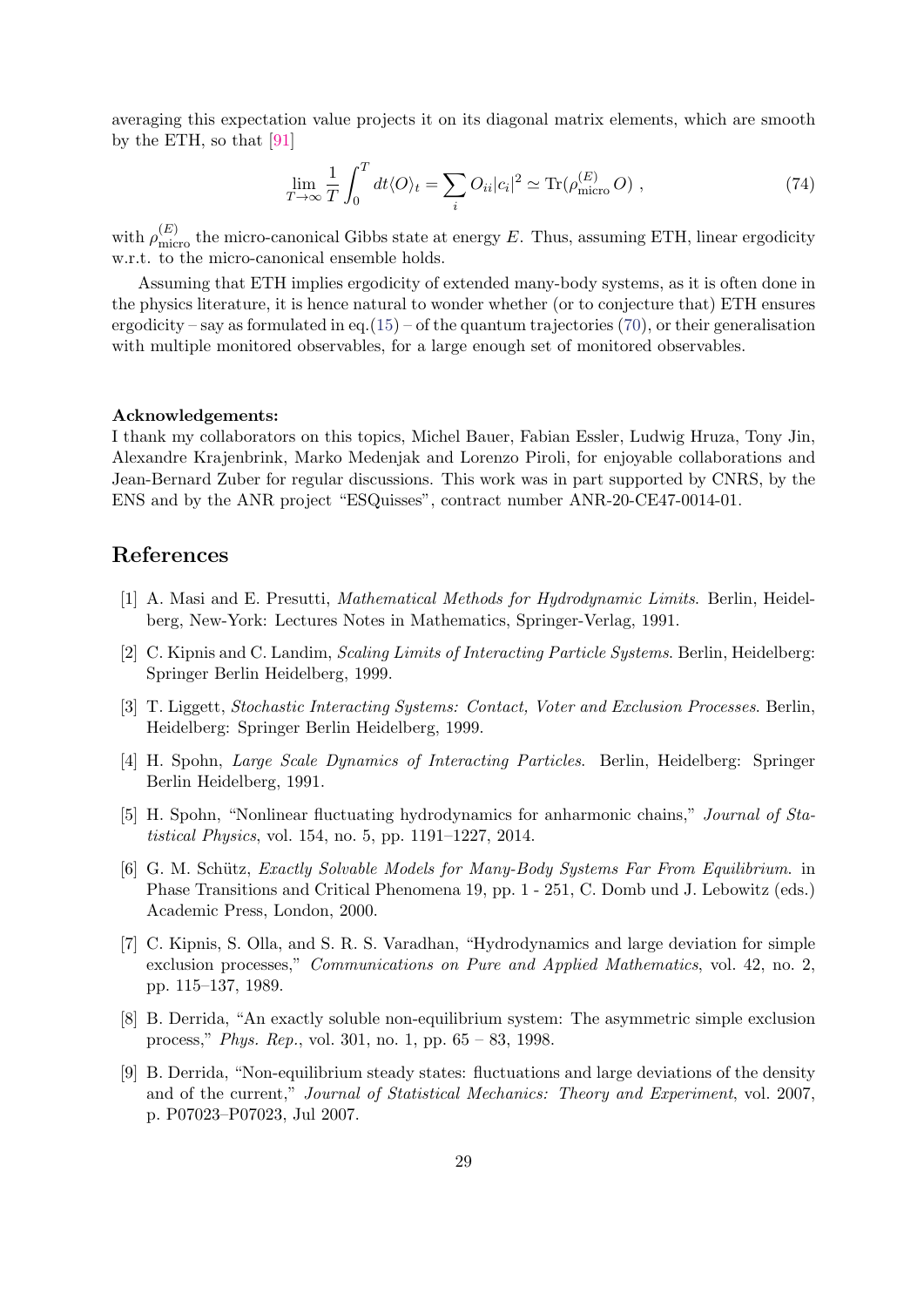- <span id="page-29-0"></span>[10] K. Mallick, "The exclusion process: A paradigm for non-equilibrium behaviour," Physica A: Statistical Mechanics and its Applications, vol. 418, p. 17–48, Jan 2015.
- <span id="page-29-1"></span>[11] G. Gallavotti and E. G. D. Cohen, "Dynamical ensembles in non-equilibrium statistical mechanics," Physical Review Letters, vol. 74, p. 2694–2697, Apr 1995.
- <span id="page-29-2"></span>[12] C. Jarzynski, "Non-equilibrium equality for free energy differences," Physical Review Letters, vol. 78, p. 2690–2693, Apr 1997.
- <span id="page-29-3"></span>[13] G. Crooks, "Entropy production fluctuation theorem and the non-equilibrium work relation for free energy differences," Physical Review E, vol. 60, p. 2721–2726, Sep 1999.
- <span id="page-29-4"></span>[14] C. Maes, "The fluctuation theorem as a Gibbs property," Journal of Statistical Physics, vol. 95, no. 1/2, p. 367–392, 1999.
- <span id="page-29-5"></span>[15] C. Maes and K. Netočný, "Time-reversal and entropy," Journal of statistical physics, vol. 110, no. 1, pp. 269–310, 2003.
- <span id="page-29-6"></span>[16] L. Bertini, A. D. Sole, D. Gabrielli, G. Jona-Lasinio, and C. Landim, "Current fluctuations in stochastic lattice gases," Physical review letters, vol. 94, no. 3, p. 030601, 2005.
- <span id="page-29-7"></span>[17] L. Bertini, A. D. Sole, D. Gabrielli, G. Jona-Lasinio, and C. Landim, "Macroscopic fluctuation theory," Rev. Mod. Phys., vol. 87, p. 593, 2015.
- <span id="page-29-8"></span>[18] P. Calabrese and J. Cardy, "Evolution of entanglement entropy in one-dimensional systems," Journal of Statistical Mechanics: Theory and Experiment, vol. 2005, p. P04010, Apr 2005.
- <span id="page-29-9"></span>[19] J. H. Bardarson, F. Pollmann, and J. E. Moore, "Unbounded growth of entanglement in models of many-body localization," Physical Review Letters, vol. 109, Jul 2012.
- <span id="page-29-10"></span>[20] W. W. Ho and D. A. Abanin, "Entanglement dynamics in quantum many-body systems," Physical Review B, vol. 95, Mar 2017.
- <span id="page-29-11"></span>[21] M. Znidaric, "Entanglement growth in diffusive systems," Communications Physics, vol. 3, Jun 2020.
- <span id="page-29-12"></span>[22] P. Calabrese and J. Cardy, "Quantum quenches in 1+ 1 dimensional conformal field theories," J. Stat. Mech., vol. 2016, no. 6, p. 064003, 2016.
- <span id="page-29-13"></span>[23] F. H. L. Essler and M. Fagotti, "Quench dynamics and relaxation in isolated integrable quantum spin chains," J. Stat. Mech., vol. 2016, no. 6, p. 064002, 2016.
- <span id="page-29-14"></span>[24] J.-S. Caux, "The quench action," *J. Stat. Mech.*, vol. 2016, no. 6, p. 064006, 2016.
- <span id="page-29-15"></span>[25] O. Castro-Alvaredo, B. Doyon, and T. Yoshimura, "Emergent hydrodynamics in integrable quantum systems out of equilibrium," *Physical Review X*, vol. 6, no. 4, p. 041065, 2016.
- <span id="page-29-16"></span>[26] B. Bertini, M. Collura, J. D. Nardis, and M. Fagotti, "Transport in out-of-equilibrium xxz chains: Exact profiles of charges and currents," Physical Review Letters, vol. 117, Nov 2016.
- <span id="page-29-17"></span>[27] B. Doyon, "Lecture notes on generalised hydrodynamics," SciPost Physics Lecture Notes, Aug 2020.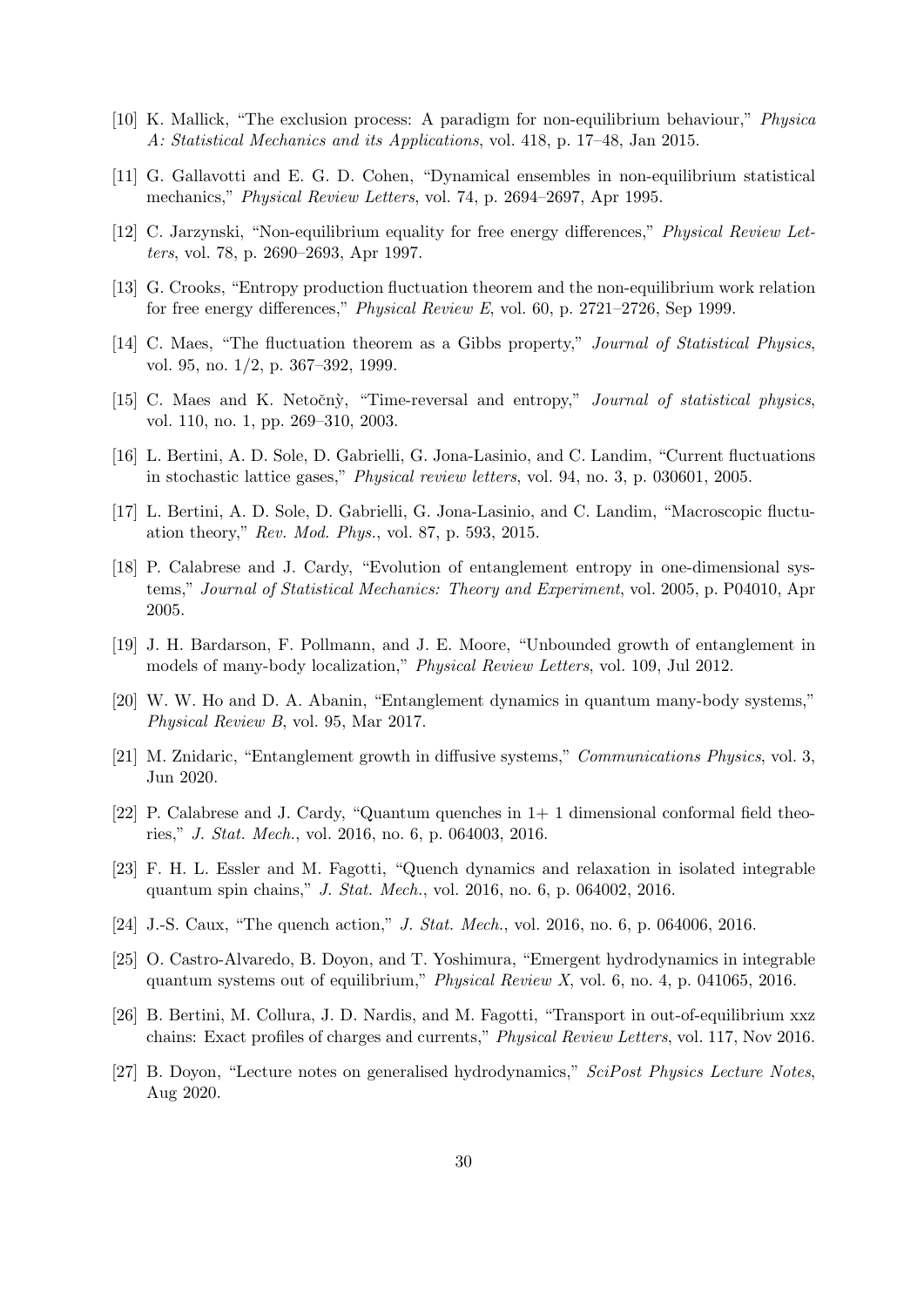- <span id="page-30-0"></span>[28] W. Brown and O. Fawzi, "Decoupling with random quantum circuits," Communications in Mathematical Physics, vol. 340, no. 3, pp. 867–900, 2015.
- <span id="page-30-1"></span>[29] F. Brandao, A. Harrow, and M. Horodecki, "Local random quantum circuits are approximate polynomial-designs," Communications in Mathematical Physics, vol. 346, no. 2, pp. 397–434, 2016.
- <span id="page-30-2"></span>[30] A. Nahum, J. Ruhman, S. Vijay, and J. Haah, "Quantum entanglement growth under random unitary dynamics," Physical Review X, vol. 7, Jul 2017.
- <span id="page-30-3"></span>[31] A. Nahum, S. Vijay, and J. Haah, "Operator spreading in random unitary circuits," Physical  $Review X, vol. 8, Apr 2018.$
- <span id="page-30-4"></span>[32] A. Chan, A. D. Luca, and J. Chalker, "Solution of a minimal model for many-body quantum chaos," Physical Review X, vol. 8, Nov 2018.
- <span id="page-30-5"></span>[33] C. Jonay, D. A. Huse, and A. Nahum, "Coarse-grained dynamics of operator and state entanglement," 2018.
- <span id="page-30-6"></span>[34] M. Mezei, "Membrane theory of entanglement dynamics from holography," Physical Review D, vol. 98, no. 10, p. 106025, 2018.
- <span id="page-30-7"></span>[35] T. Zhou and A. Nahum, "Emergent statistical mechanics of entanglement in random unitary circuits," Physical Review B, vol. 99, no. 17, p. 174205, 2019.
- <span id="page-30-8"></span>[36] M. Gullans and D. Huse, "Entanglement structure of current-driven diffusive fermion systems," Physical Review X, vol. 9, no. 2, p. 021007, 2019.
- <span id="page-30-9"></span>[37] C. Agón and M. Mezei, "Bit threads and the membrane theory of entanglement dynamics," arXiv preprint arXiv:1910.12909, 2019.
- <span id="page-30-10"></span>[38] T. Zhou and A. Nahum, "Entanglement membrane in chaotic many-body systems," Physical Review X, vol. 10, no. 3, p. 031066, 2020.
- <span id="page-30-11"></span>[39] M. Bauer, D. Bernard, and T. Jin, "Stochastic dissipative quantum spin chains (i) : Quantum fluctuating discrete hydrodynamics," SciPost Phys., vol. 3, p. 033, 2017.
- <span id="page-30-12"></span>[40] M. Knap, "Entanglement production and information scrambling in a noisy spin system," Phys. Rev. B, vol. 98, p. 184416, Nov 2018.
- <span id="page-30-13"></span>[41] D. A. Rowlands and A. Lamacraft, "Noisy coupled qubits: Operator spreading and the Fredrickson-Andersen model," Phys. Rev. B, vol. 98, p. 195125, Nov 2018.
- <span id="page-30-14"></span>[42] R. Frassek, C. Giardina, and J. Kurchan, "Duality in quantum transport models," SciPost Physics, vol. 10, Jun 2021.
- <span id="page-30-15"></span>[43] M. Bauer, D. Bernard, and T. Jin, "Equilibrium fluctuations in maximally noisy extended quantum systems," SciPost Phys., vol. 6, p. 45, 2019.
- <span id="page-30-16"></span>[44] D. Bernard and T. Jin, "Open quantum symmetric simple exclusion process," Phys. Rev. Lett., vol. 123, p. 080601, Aug 2019.
- <span id="page-30-17"></span>[45] T. Jin, A. Krajenbrink, and D. Bernard, "From stochastic spin chains to quantum Kardar-Parisi-Zhang dynamics," Phys. Rev. Lett., vol. 125, p. 040603, Jul 2020.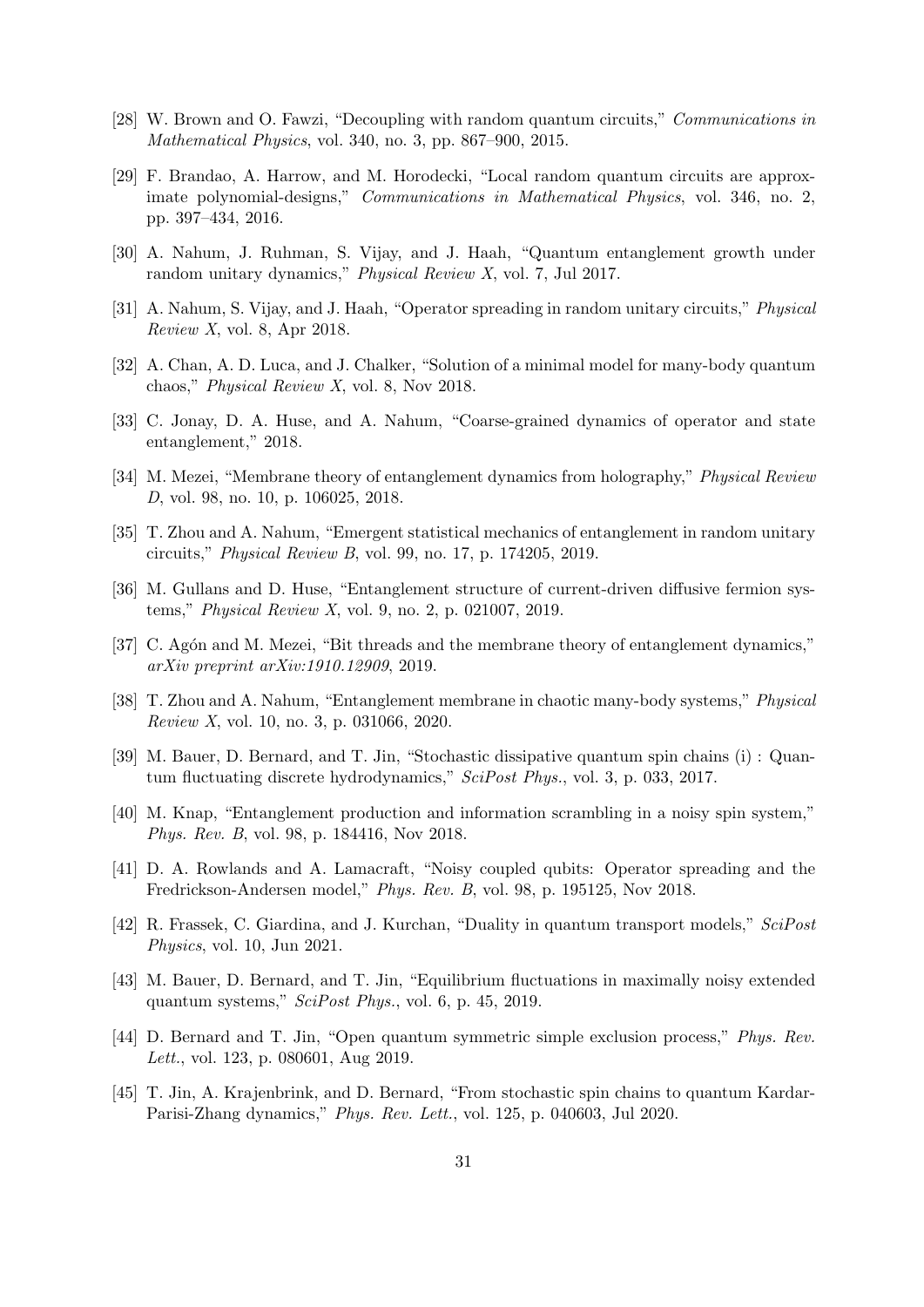- <span id="page-31-0"></span>[46] M. I. Freidlin and A. D. Wentzell, Random Perturbations of Dynamical Systems. Springer-Verlag Berlin Heidelberg, 2012.
- <span id="page-31-1"></span>[47] T. Bodineau and B. Derrida, "Current fluctuations in non-equilibrium diffusive systems: An additivity principle," Phys. Rev. Lett., vol. 92, p. 180601, May 2004.
- <span id="page-31-2"></span>[48] B. Derrida, M. Evans, V. Hakim, and V. Pasquier, "Exact solution of a 1d asymmetric exclusion model using a matrix formulation," Journal of Physics A: Mathematical and General, vol. 26, no. 7, p. 1493, 1993.
- <span id="page-31-3"></span>[49] J. de Gier and F. H. L. Essler, "Bethe ansatz solution of the asymmetric exclusion process with open boundaries," Phys. Rev. Lett., vol. 95, p. 240601, Dec 2005.
- <span id="page-31-4"></span>[50] R. A. Blythe and M. R. Evans, "Non-equilibrium steady states of matrix-product form: a solver's guide," Journal of Physics A: Mathematical and Theoretical, vol. 40, p. R333–R441, Oct 2007.
- <span id="page-31-5"></span>[51] K. Mallick, "Some exact results for the exclusion process," J. Stat. Mech., vol. 2011, no. 01, p. P01024, 2011.
- <span id="page-31-6"></span>[52] B. Derrida, J. L. Lebowitz, and E. R. Speer, "Free energy functional for non-equilibrium systems: An exactly solvable case," Phys. Rev. Lett., vol. 87, p. 150601, Sep 2001.
- <span id="page-31-7"></span>[53] B. Derrida, J. L. Lebowitz, and E. R. Speer, "Large deviation of the density profile in the steady state of the open symmetric simple exclusion process," Journal of Statistical Physics, vol. 107, no. 3, pp. 599–634, 2002.
- <span id="page-31-8"></span>[54] B. Doyon and J. Myers, "Fluctuations in ballistic transport from Euler hydrodynamics," Annales Henri Poincare, vol. 21, p. 255?302, Nov 2019.
- <span id="page-31-9"></span>[55] D. Bernard and B. Doyon, "Energy flow in non-equilibrium conformal field theory," Journal of Physics A: Mathematical and Theoretical, vol. 45, p. 362001, Aug 2012.
- <span id="page-31-10"></span>[56] J. D. Nardis, D. Bernard, and B. Doyon, "Hydrodynamic diffusion in integrable systems," Physical Review Letters, vol. 121, Oct 2018.
- <span id="page-31-11"></span>[57] P. Ruggiero, P. Calabrese, B. Doyon, and J. Dubail, "Quantum generalized hydrodynamics," Physical Review Letters, vol. 124, Apr 2020.
- <span id="page-31-12"></span>[58] H. M. Wiseman and G. J. Milburn, Quantum Measurement and Control. Cambridge University Press, 2009.
- <span id="page-31-13"></span>[59] K. Jacobs, Quantum Measurement Theory and its Applications. Cambridge University Press, 2014.
- <span id="page-31-14"></span>[60] A. O. Caldeira and A. J. Leggett, "Influence of dissipation on quantum tunneling in macroscopic systems," Phys. Rev. Lett., vol. 46, pp. 211–214, Jan 1981.
- <span id="page-31-15"></span>[61] M. L. Mehta, Random Matrices. Academic Press, New York, 3rd ed., 2004.
- <span id="page-31-16"></span>[62] C. Guerlin, J. Bernu, S. Deleglise, C. Sayrin, S. Gleyzes, S. Kuhr, M. Brune, J. Raimond, and S. Haroche, "Progressive field-state collapse and quantum non-demolition photon counting," Nature, vol. 448, pp. 889–893, 2007.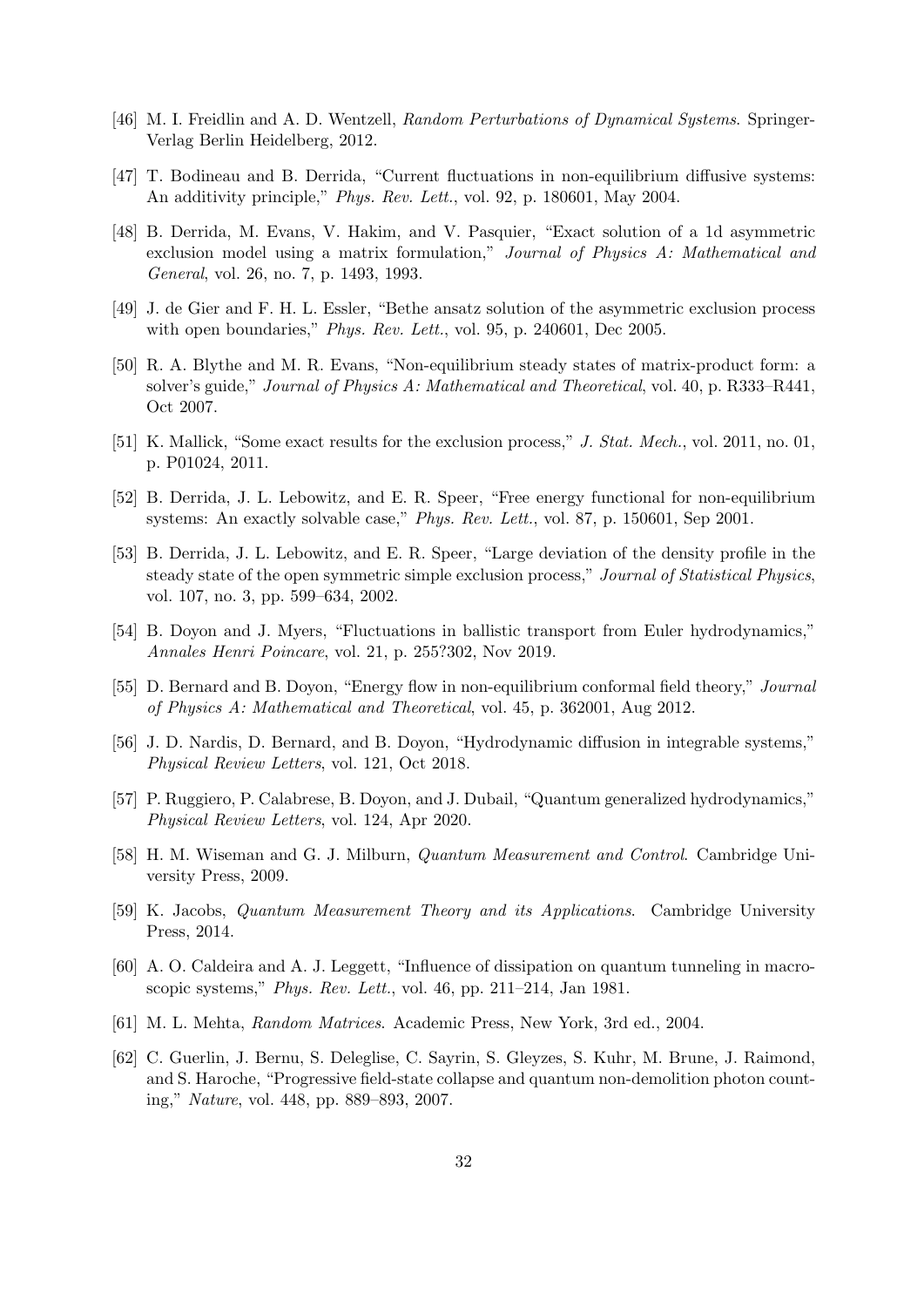- <span id="page-32-0"></span>[63] B. Kuemmerer and H. Maassen, "A pathwise ergodic theorem for quantum trajectories," Journal of Physics A, vol. 37, pp. 11889–11896, 2004.
- <span id="page-32-1"></span>[64] B. Kuemmerer and H. Maassen, "An ergodic theorem for quantum counting processes," Journal of Physics A, vol. 36, pp. 2155–2161, 2001.
- <span id="page-32-2"></span>[65] D. Bernard, F. H. L. Essler, L. Hruza, and M. Medenjak, "Dynamics of fluctuations in quantum simple exclusion processes," arXiv:2107.02662, 2021.
- <span id="page-32-3"></span>[66] S. Attal and Y. Pautrat, "From repeated to continuous quantum interactions," Annales *Henri Poincaré*, vol. 7, pp. 59–104, 2003.
- <span id="page-32-4"></span>[67] R. L. Hudson and K. R. Parthasarathy, "Quantum Ito's formula and stochastic evolutions," Communications in Mathematical Physics, vol. 93, no. 3, pp.  $301 - 323$ , 1984.
- <span id="page-32-5"></span>[68] K. Temme, M. Wolf, and F. Verstraete, "Stochastic exclusion processes versus coherent transport," New Journal of Physics, vol. 14, p. 075004, jul 2012.
- <span id="page-32-6"></span>[69] V. Eisler, "Crossover between ballistic and diffusive transport: the quantum exclusion process," J. Stat. Mech., vol. 2011, no. 06, p. P06007, 2011.
- <span id="page-32-7"></span>[70] Harish-Chandra, "Differential operators on a semi-simple lie algebra," American Journal of Mathematics, vol. 79, p. 87, 1957.
- <span id="page-32-8"></span>[71] C. Itzykson and J. Zuber, "The planar approximation. ii," Journal of Mathematical Physics, vol. 21, pp. 411–421, 1980.
- <span id="page-32-9"></span>[72] A. Guionnet and O. Zeitouni, "Large deviations asymptotics for spherical integrals," Journal of Functional Analysis, vol. 188, no. 2, pp. 461–515, 2002.
- <span id="page-32-10"></span>[73] F. H. L. Essler and L.Piroli, "Integrability of one-dimensional lindbladians from operatorspace fragmentation," Physical Review E, vol. 102, Dec 2020.
- <span id="page-32-11"></span>[74] M. V. Medvedyeva, F. H. L. Essler, and T. Prosen, "Exact Bethe ansatz spectrum of a tight-binding chain with dephasing noise," Phys. Rev. Lett., vol. 117, p. 137202, Sep 2016.
- <span id="page-32-12"></span>[75] N. Shibata and H. Katsura, "Dissipative quantum Ising chain as a non-hermitian Ashkin-Teller model," Phys. Rev. B, vol. 99, p. 224432, Jun 2019.
- <span id="page-32-13"></span>[76] P. Ribeiro and T. Prosen, "Integrable quantum dynamics of open collective spin models," Phys. Rev. Lett., vol. 122, p. 010401, Jan 2019.
- <span id="page-32-14"></span>[77] M. Nakagawa, N. Kawakami, and M. Ueda, "Exact liouvillian spectrum of a one-dimensional dissipative Hubbard model," arXiv:2003.14202, 2020.
- <span id="page-32-15"></span>[78] B. Buca, C. Booker, M. Medenjak, and D. Jaksch, "Dissipative Bethe ansatz: Exact solutions of quantum many-body dynamics under loss," arXiv:2004.05955, 2020.
- <span id="page-32-16"></span>[79] A. A. Ziolkowska and F. H. Essler, "Yang-Baxter integrable lindblad equations," SciPost Phys., vol. 8, p. 044, 2020.
- <span id="page-32-17"></span>[80] M. de Leeuw, C. Paletta, and B. Pozsgay, "Constructing integrable lindblad superoperators," Physical Review Letters, vol. 126, p. 240403, Jun 2021.